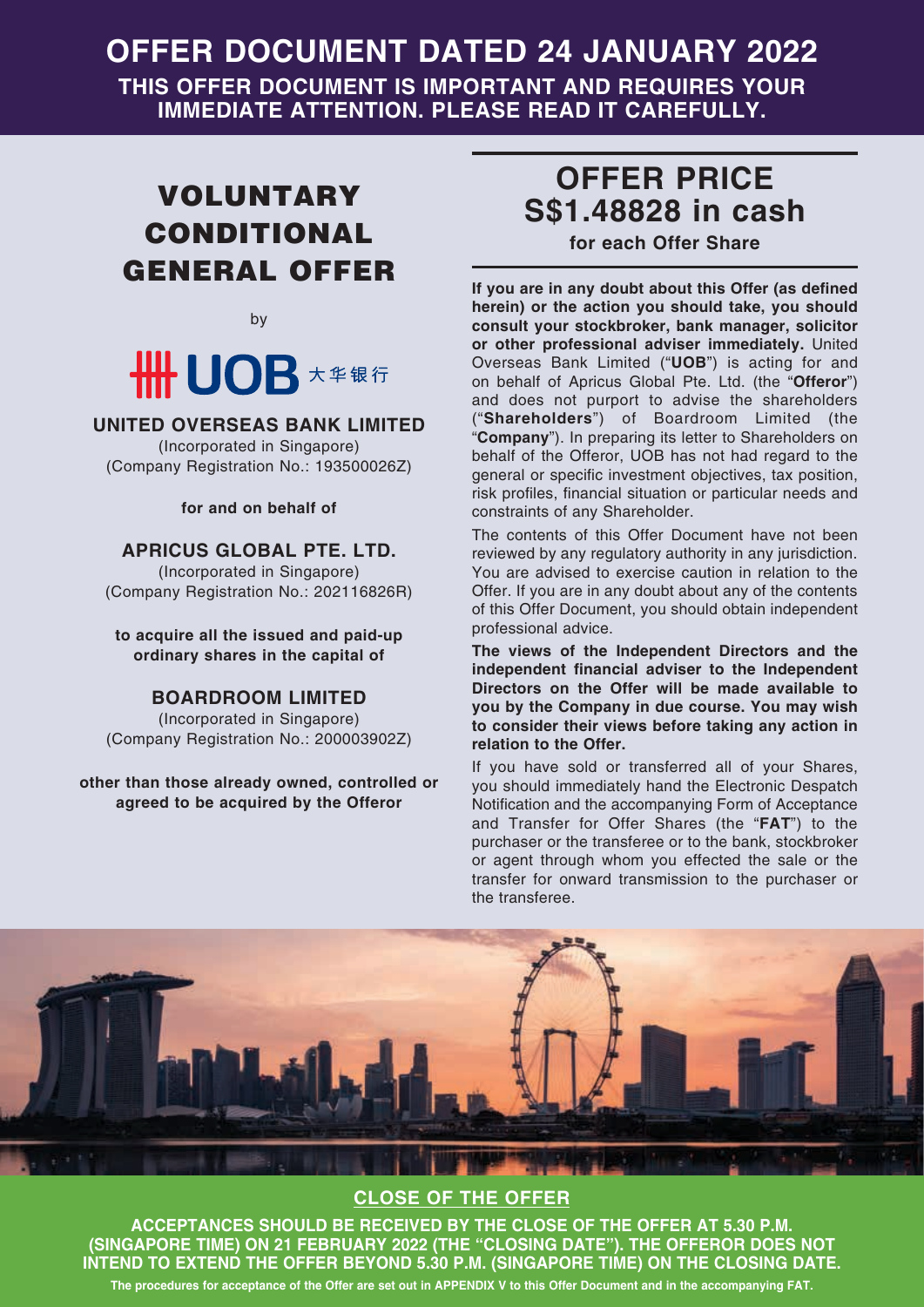# **What should I know about the Offer?**

## **The Offer**

**1**

On 6 August 2021, UOB announced, for and on behalf of the Offeror, that subject to the satisfaction and/or waiver of the Pre-Conditions, the Offeror intends to make a voluntary conditional general offer (the "**Offer**") for all the issued and paid-up ordinary shares ("**Shares**") in the capital of the Company (excluding Shares held in treasury), in accordance with Rule 15 of the Singapore Code on Takeovers and Mergers (the "**Code**").

Further to the satisfaction of all the Pre-Conditions, UOB announced on 10 January 2022, for and on behalf of the Offeror, the Offeror's firm intention to make the Offer.

The Offer will be extended to all the Shares other than those already owned, controlled or agreed to be acquired by the Offeror ("**Offer Shares**") subject to the terms and conditions set out in this Offer Document.

# **2 The Offeror**

The Offeror is a special purpose vehicle incorporated in Singapore on 11 May 2021 by a consortium of investors comprising (a) 65EP Investment III Pte. Ltd. (formerly known as Capsol Investment III Pte. Ltd.) ("**65EP III**"), an independently managed indirect wholly-owned subsidiary of Temasek Holdings (Private) Limited, and (b) Tower Capital Corporate Services LP ("**TC Fund**"), a limited partnership set up in Singapore and managed by Tower Capital Asia Pte. Ltd.. As at the Latest Practicable Date, the Offeror has an issued and paid-up share capital of S\$65,990,228.37, comprising 2,039,022,837 ordinary shares in the capital of the Offeror (the "**Offeror Ordinary Shares**") and 45,600,000 preference shares in the capital of the Offeror (the "**Offeror Preference Shares**").

As at the Latest Practicable Date, the shareholding proportion of each of 65EP III and TC Fund in relation to the Offeror Ordinary Shares is 40% and 60% respectively and 65EP III holds all of the Offeror Preference Shares. It is anticipated that the shareholding proportion of each of 65EP III and TC Fund in relation to the Offeror Ordinary Shares will remain the same as at the close of the Offer.



# **3 What do I get for my Shares if the Offer turns unconditional?**

# **Offer Price: S\$1.48828 in cash for each Offer Share**

The Offer Price is final and the Offeror does not intend to revise the Offer Price.

The aggregate Offer Price that is payable by the Offeror to any Shareholder who has accepted the Offer in respect of the Offer Shares held by such Shareholder will be rounded down to the nearest whole cent.

An illustration of the aggregate Offer Price to be received by a Shareholder who validly accepts the Offer<sup>(1)</sup>:

| <b>100 Shares</b>   | $=$                | S\$148.82 in cash   |  |
|---------------------|--------------------|---------------------|--|
| <b>1,000 Shares</b> | $=$ $\overline{ }$ | S\$1,488.28 in cash |  |
| <b>5,000 Shares</b> |                    | S\$7,441.40 in cash |  |

#### **Note:**

(1) This is on the assumption that the Offer becomes or is declared unconditional in all respects in accordance with its terms and that save for the Excluded Distributions, there is no Distribution declared, paid or made by the Company in respect of the Offer Shares on or after the Pre-Conditional Offer Announcement Date which will result in any adjustment to the Offer Price in accordance with paragraph 2.4 of this Offer Document.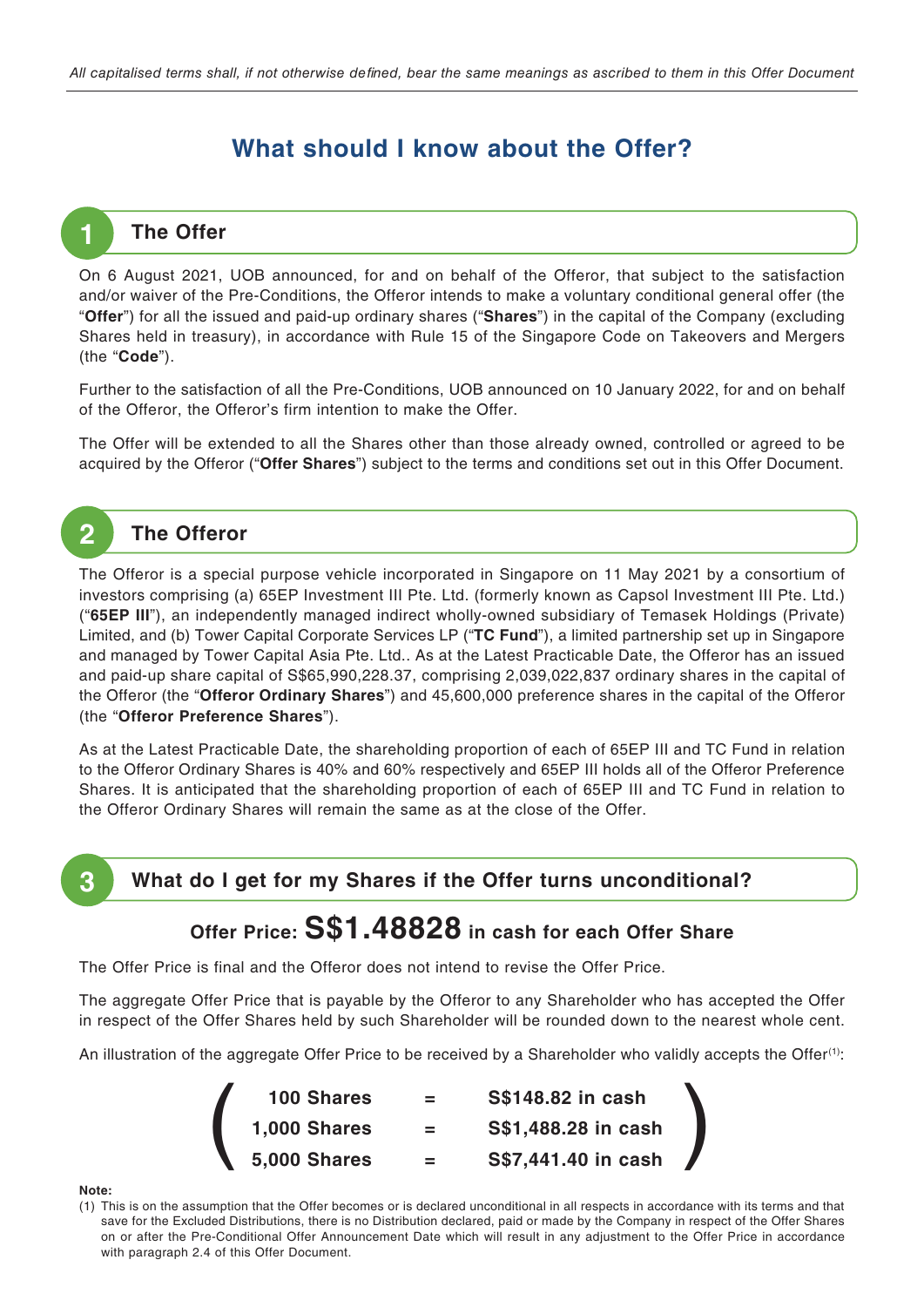# **What should I know about the Offer?**

### **Rationale for the Offer**

**4**

#### **Compliance with the Code**

The Code applies to the acquisition of all the Shares by the Offeror pursuant to the Offer as the Company is a public company with more than 50 Shareholders and has net tangible assets of S\$5 million or more. Accordingly, the Offer is being made in compliance with the Code.

#### **Exit Opportunity for Shareholders in an Unlisted Company**

The Offer presents Shareholders with an opportunity to realise the value of their Shares in cash. The Offer Price also represents a premium of approximately 69.12% over the previous offer price of S\$0.88 per Share offered by Salacca Pte. Ltd. ("**Salacca**") in the voluntary unconditional cash offer made by Salacca in 2019 for all the Shares (other than those already owned or agreed to be acquired by Salacca).

#### **Compulsory Acquisition and the Offeror's Intentions 5**

Save as disclosed in this Offer Document, the Offeror presently has no intention to (a) introduce any major changes to the business of the Company; (b) redeploy the fixed assets of the Company; or (c) discontinue the employment of the employees of the Boardroom Group, other than in the ordinary and usual course of business. However, the Offeror retains the flexibility at any time to consider any option in relation to the Boardroom Group which may present itself or which the Offeror may regard to be in the interest of the Offeror and the Boardroom Group.

Pursuant to Section 215(1) of the Companies Act, in the event that the Offeror acquires not less than 90% of the total number of Shares (other than those already held by the Offeror, its related corporations or their respective nominees as at the date of the Offer and which, for the avoidance of doubt, excludes any Shares held in treasury), the Offeror would be entitled to exercise the right to compulsorily acquire all the Shares of Shareholders who have not accepted the Offer. The Offeror intends to make the Company its wholly-owned subsidiary. Accordingly, the Offeror when entitled, intends to exercise its rights of compulsory acquisition under Section 215(1) of the Companies Act.

#### **Irrevocable Undertakings 6**

Both G.K. Goh Holdings Limited ("**GKGH**") and Symphony House Sdn. Bhd. ("**SHSB**") have irrevocably undertaken to accept, and/or procure the acceptance of, the Offer in respect of all of their respective Relevant Shares. As at the Latest Practicable Date, Salacca (a wholly-owned subsidiary of GKGH) holds 192,919,905 Shares representing approximately 92.02% of all the Shares, while SHSB holds 16,000,000 Shares representing approximately 7.63% of all the Shares.

**Upon the acceptance of the Offer by GKGH and SHSB in respect of all of their respective Relevant Shares pursuant to their respective Irrevocable Undertakings, the Offeror will be entitled to exercise its rights of compulsory acquisition under Section 215(1) of the Companies Act.**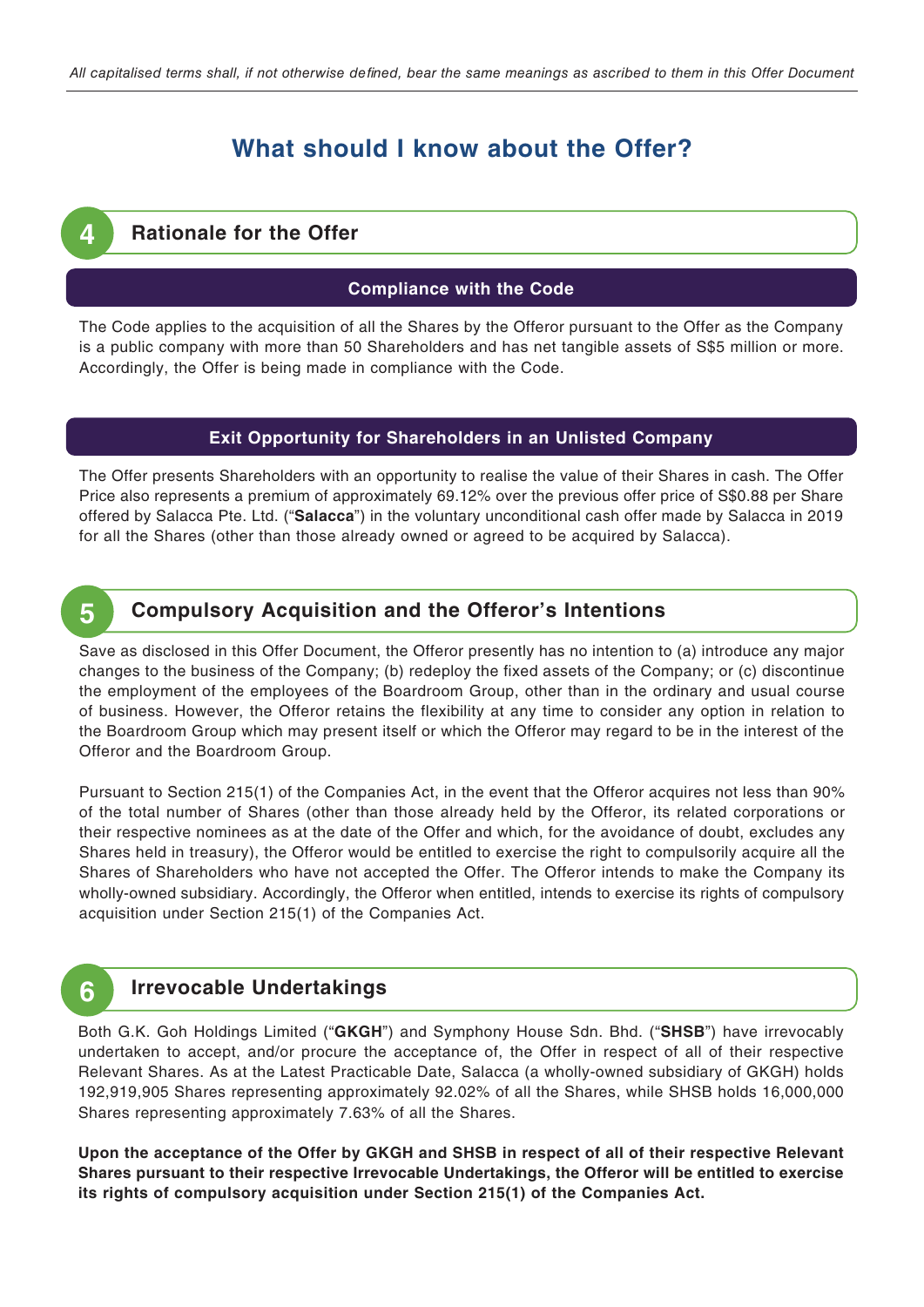# **How can I accept the Offer?**

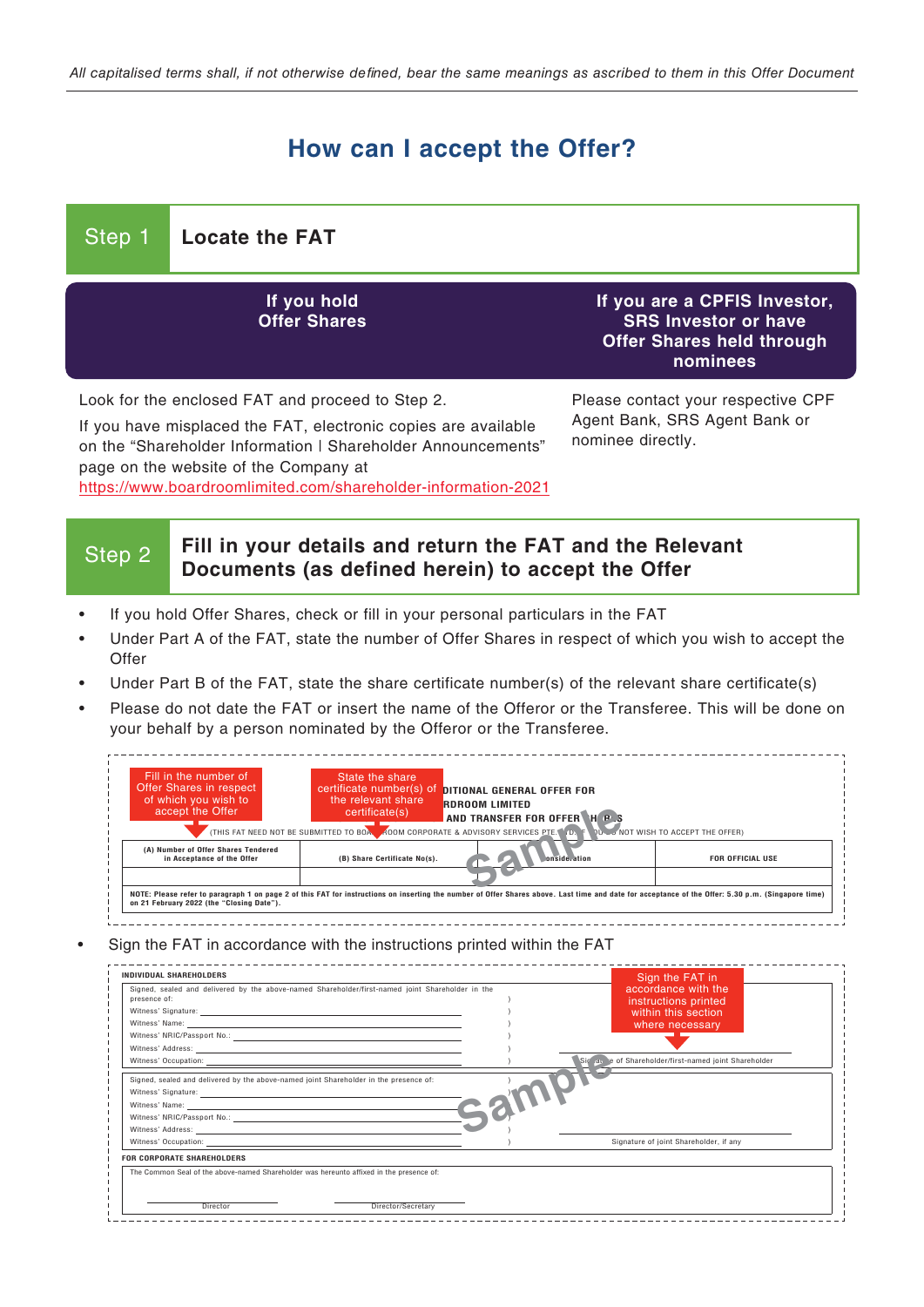# **How can I accept the Offer?**

### Step 2 (cont'd)

### **Fill in your details and return the FAT and the Relevant Documents (as defined herein) to accept the Offer**

- Gather the following documents:
	- the share certificate(s), other document(s) of title and/or other relevant document(s) required by the Offeror and/or the Share Registrar relating to the Offer Shares in respect of which you wish to accept the Offer. If you are recorded in the Company's register of members as holding Offer Shares but do not have the relevant share certificate(s) relating to such Offer Shares, you, at your own risk, are required to procure the Company to issue such share certificate(s) in accordance with the constitution of the Company and then deliver such share certificate(s) in accordance with the procedures set out in this Offer Document and the FAT;
	- if your Offer Shares are represented by share certificate(s) which are not registered with the Company in your own name, a transfer form(s), duly completed and executed by the person(s) registered with the Company as the holder of the Offer Shares and stamped, with the particulars of the transferee left blank (to be completed by the Offeror or a person authorised by it); and
	- any other relevant document(s).

(collectively, the "**Relevant Documents**")

• Return the completed FAT, together with the Relevant Documents, in the enclosed pre-addressed envelope so as to arrive **NOT LATER THAN** 5.30 p.m. (Singapore time) on the Closing Date.

| <b>Important Dates</b>                                           |                               |  |  |  |
|------------------------------------------------------------------|-------------------------------|--|--|--|
| <b>Despatch of this Offer Document</b>                           | 24 January 2022               |  |  |  |
| Despatch of the Company's circular to the<br><b>Shareholders</b> | No later than 7 February 2022 |  |  |  |
| <b>Closing Date</b>                                              | 21 February 2022              |  |  |  |

# **Need Help?**

Please call Boardroom Corporate & Advisory Services Pte. Ltd. during office hours at +65 6536 5355 if you have any queries on the FAT.

For all other queries in connection with the Offer, please call the UOB helpline at +65 6539 7066 during office hours.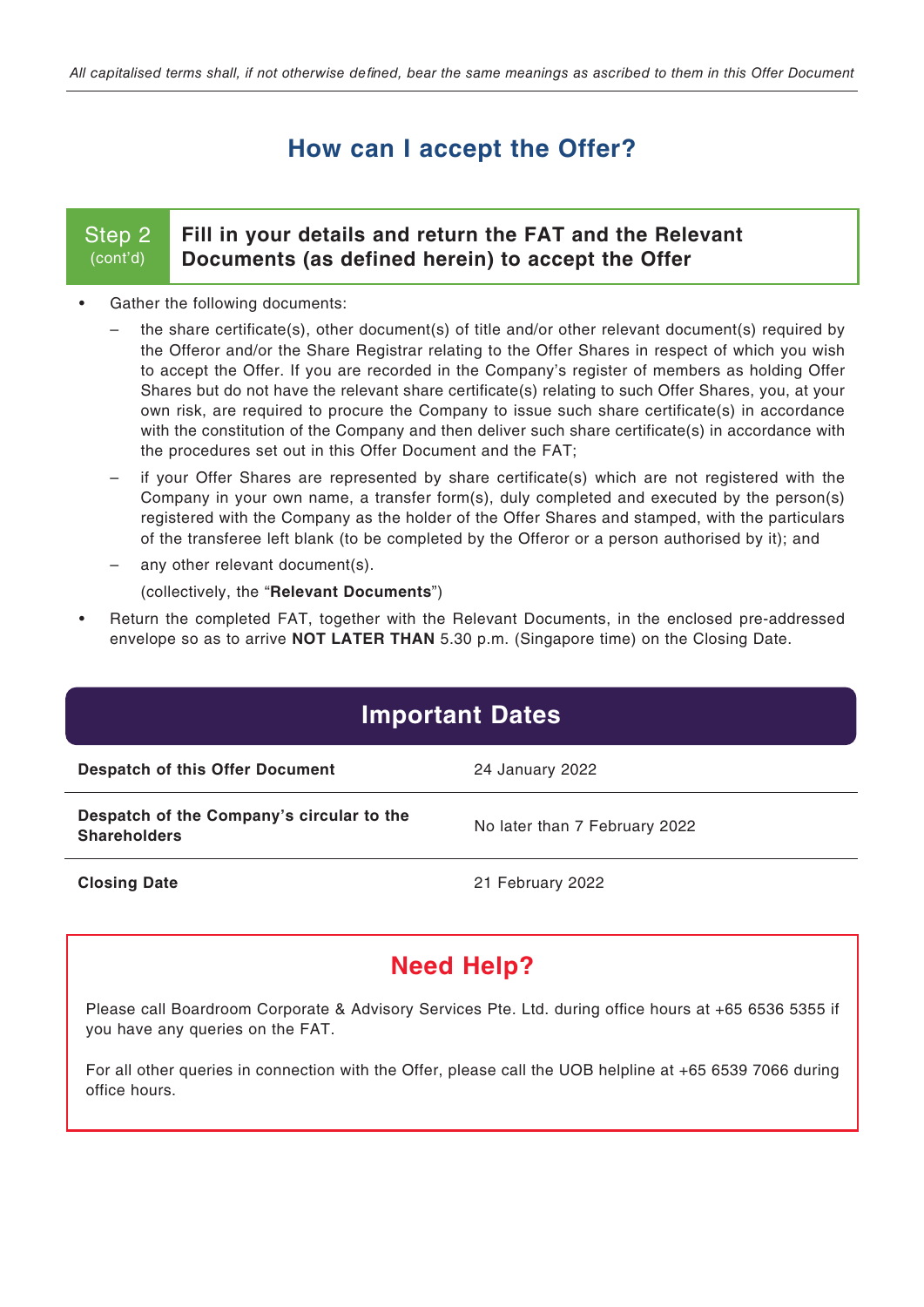## **Important Notice**

The information in this section is a summary of the Offer and is qualified by, and should be read in conjunction with, the full information contained in the rest of this Offer Document.

Nothing in this section is intended to be, or shall be taken as advice, recommendation or solicitation to the Shareholders or any other party. UOB is acting for and on behalf of the Offeror and does not purport to advise the Shareholders.

Shareholders should read the Company's circular in relation to the Offer after it is despatched and carefully consider the information and advice contained in that circular.

## **Responsibility Statement**

The directors of the Offeror (including any director who may have delegated detailed supervision of the preparation of this Offer Document) have taken all reasonable care to ensure that the facts stated and opinions expressed in this Offer Document are fair and accurate and that there are no other material facts not contained in this Offer Document, the omission of which would make any statement in this Offer Document misleading.

Where any information in this Offer Document has been extracted or reproduced from published or otherwise publicly available sources or obtained from the Company, the sole responsibility of the directors of the Offeror has been to ensure through reasonable enquiries that such information is accurately extracted from such sources or, as the case may be, reflected or reproduced in this Offer Document.

The directors of the Offeror jointly and severally accept responsibility accordingly.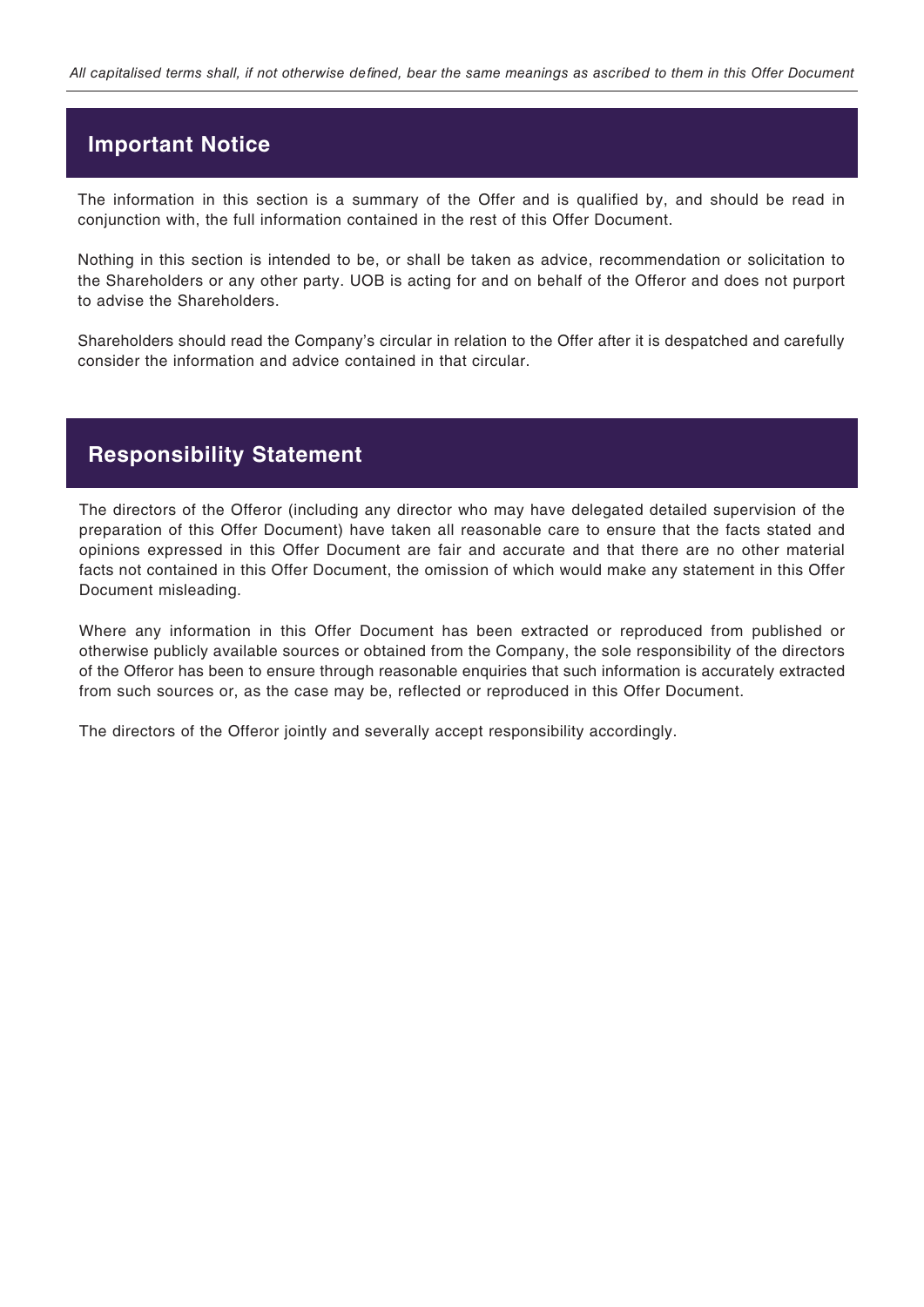## **CONTENTS PAGE**

|     | <b>PARAGRAPH</b>                                 |                                                                       | <b>PAGE</b>  |
|-----|--------------------------------------------------|-----------------------------------------------------------------------|--------------|
|     |                                                  |                                                                       | $\mathbf{1}$ |
| 1.  |                                                  |                                                                       | 8            |
| 2.  |                                                  |                                                                       | 8            |
| 3.  |                                                  |                                                                       | 11           |
| 4.  |                                                  |                                                                       | 12           |
| 5.  |                                                  |                                                                       | 13           |
| 6.  |                                                  | RATIONALE FOR THE OFFER AND OFFEROR'S INTENTIONS                      | 16           |
| 7.  |                                                  |                                                                       | 16           |
| 8.  |                                                  |                                                                       | 17           |
| 9.  |                                                  | CONFIRMATION OF FINANCIAL RESOURCES                                   | 18           |
| 10. |                                                  | DIRECTORS' RESPONSIBILITY STATEMENT                                   | 19           |
|     |                                                  |                                                                       | 19           |
|     |                                                  | APPENDIX I - ADDITIONAL INFORMATION ON THE OFFEROR                    | 21           |
|     | APPENDIX II<br><b>Contract Contract Contract</b> | ADDITIONAL INFORMATION ON THE COMPANY                                 | 22           |
|     | <b>APPENDIX III</b>                              | ADDITIONAL GENERAL INFORMATION<br>$  \sim$                            | 23           |
|     |                                                  |                                                                       | 26           |
|     |                                                  | APPENDIX $V =$ PROCEDURES FOR ACCEPTANCE OF THE OFFER $\ldots \ldots$ | 28           |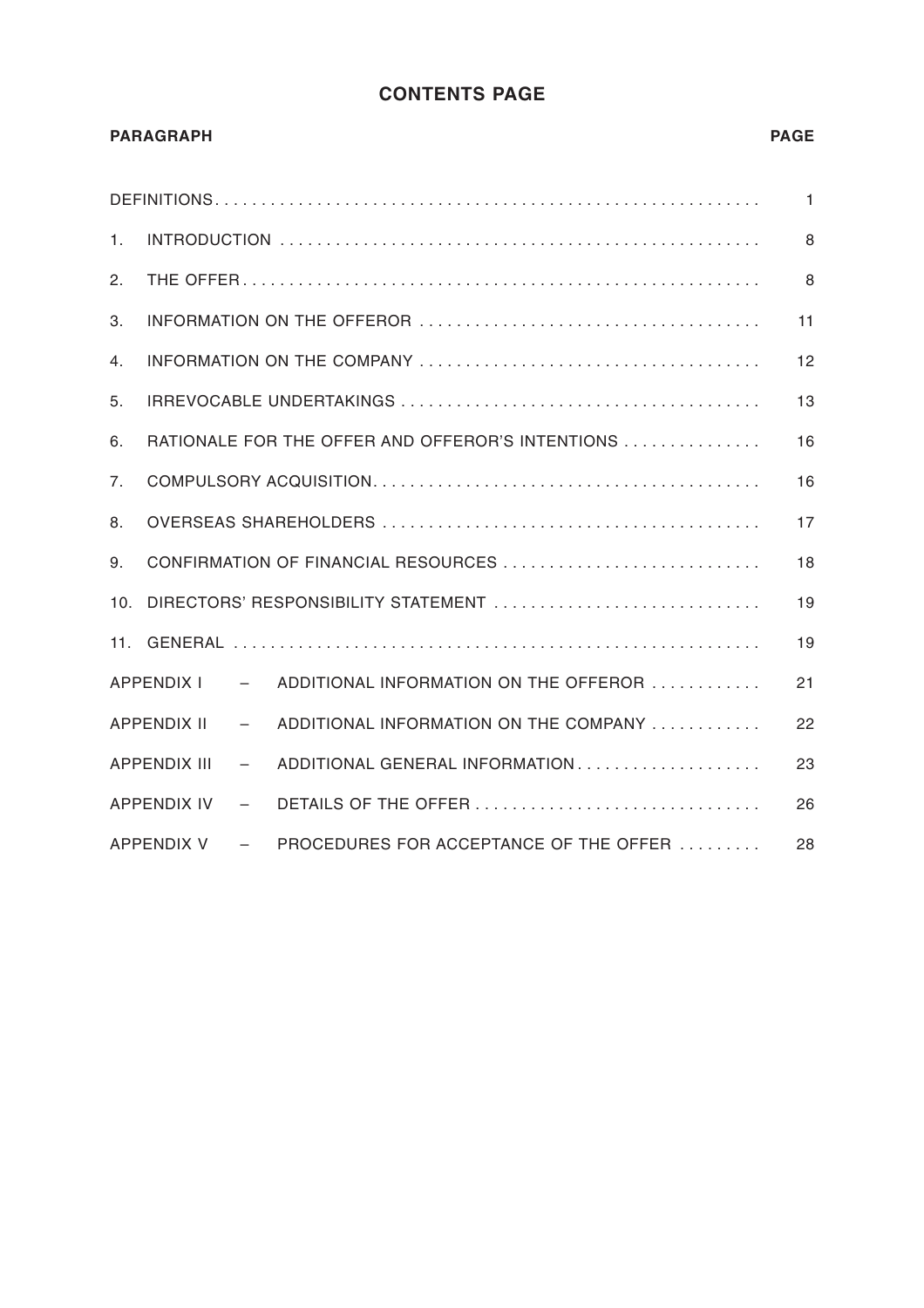# **DEFINITIONS**

Except where the context otherwise requires, the following definitions apply throughout this Offer Document and the FAT:

| "65EP"                 | ÷  | 65 Equity Partners Pte. Ltd. (formerly known as 65 Equity<br>Partners Holdings Pte. Ltd.)                                                                                                                                     |
|------------------------|----|-------------------------------------------------------------------------------------------------------------------------------------------------------------------------------------------------------------------------------|
| "65EP III"             | ÷  | 65EP Investment III Pte. Ltd. (formerly known as Capsol<br>Investment III Pte. Ltd.)                                                                                                                                          |
| " $A\$$ "              | ÷  | Australian dollars, being the lawful currency of Australia                                                                                                                                                                    |
| "Acceptance"           | ÷  | Shall have the meaning ascribed to it in paragraph 5.3 of<br>this Offer Document                                                                                                                                              |
| "Acceptance Condition" | t. | Shall have the meaning ascribed to it in paragraph 2.5 of<br>this Offer Document                                                                                                                                              |
| "Access Workspace"     | ÷. | Access Workspace Pty Ltd                                                                                                                                                                                                      |
| "Boardroom Group"      | ÷. | Collectively, the Company and its subsidiaries and<br>associated companies                                                                                                                                                    |
| "Books Closure Date"   | ÷. | Shall have the meaning ascribed to it in paragraph 2.4(a) of<br>this Offer Document                                                                                                                                           |
| "BPL"                  | ÷. | Boardroom Pty Limited                                                                                                                                                                                                         |
| "Business Day"         | ÷. | A day (other than a Saturday, Sunday or gazetted public<br>holiday) on which commercial banks are open for business<br>in Singapore                                                                                           |
| "Closing Date"         | ÷. | 5.30 p.m. (Singapore time) on 21 February 2022, being the<br>last day for the lodgement of acceptances of the Offer                                                                                                           |
| "Code"                 | ÷  | The Singapore Code on Take-overs and Mergers                                                                                                                                                                                  |
| "Companies Act"        |    | The Companies Act 1967 (2020 Revised Edition) of<br>Singapore                                                                                                                                                                 |
| "Company"              | ÷  | <b>Boardroom Limited</b>                                                                                                                                                                                                      |
| "Company Securities"   | ÷  | (a) Shares; (b) securities which carry voting rights in the<br>Company; or (c) convertible securities, warrants, options or<br>derivatives in respect of the Shares or securities which<br>carry voting rights in the Company |
| "Consortium"           | ÷  | Shall have the meaning ascribed to it in paragraph 3.1 of<br>this Offer Document                                                                                                                                              |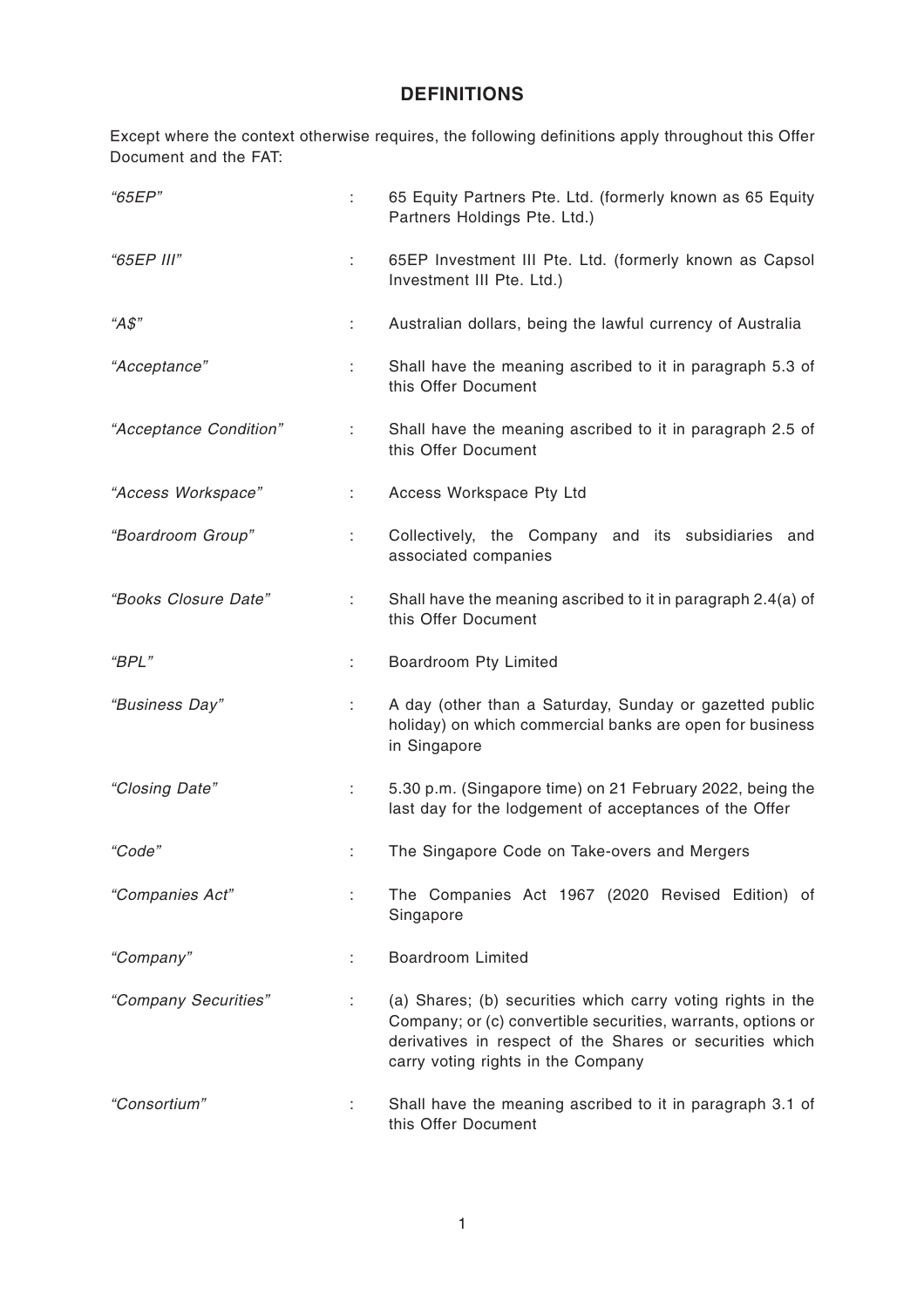| "Contingent Interim<br>Dividend"      | ÷. | Shall have the meaning ascribed to it in paragraph 2.4 of<br>this Offer Document                                                                                                                                                                                                                                                                                                                                             |
|---------------------------------------|----|------------------------------------------------------------------------------------------------------------------------------------------------------------------------------------------------------------------------------------------------------------------------------------------------------------------------------------------------------------------------------------------------------------------------------|
| "CPF"                                 | ÷. | <b>Central Provident Fund</b>                                                                                                                                                                                                                                                                                                                                                                                                |
| "CPF Agent Banks"                     | ÷  | Agent banks included under the CPFIS                                                                                                                                                                                                                                                                                                                                                                                         |
| "CPFIS"                               |    | Central Provident Fund Investment Scheme                                                                                                                                                                                                                                                                                                                                                                                     |
| "CPFIS Investors"                     |    | Investors who have purchased Shares using their CPF<br>contributions pursuant to the CPFIS                                                                                                                                                                                                                                                                                                                                   |
| "Definitiv"                           | ÷  | Definitiv Group Pty Ltd                                                                                                                                                                                                                                                                                                                                                                                                      |
| "Definitiv Disposal"                  | ÷  | The disposal by the Boardroom Group of its 31.52%<br>interest in Definitiv to Access Workspace                                                                                                                                                                                                                                                                                                                               |
| "Definitiv Interest"                  | ÷. | The 31.52% interest in Definitiv held by BPL as at the date<br>of the Irrevocable Undertaking given by GKGH in favour of<br>the Offeror, and all and any rights to and/or interests in any<br>consideration received or to be received by the Boardroom<br>Group pursuant to the Definitiv Disposal, and all<br>obligations, liabilities and taxes, whether contractual or<br>otherwise, arising from the Definitiv Disposal |
| "Definitiv Restructuring"             | ÷  | Shall have the meaning ascribed to it in paragraph 5.1(b) of<br>this Offer Document                                                                                                                                                                                                                                                                                                                                          |
| "Distributions"                       | t. | Shall have the meaning ascribed to it in paragraph 2.3 of<br>this Offer Document                                                                                                                                                                                                                                                                                                                                             |
| "EGM"                                 |    | Extraordinary general meeting of GKGH convened on<br>10 January 2022, in respect of, inter alia, the Acceptance                                                                                                                                                                                                                                                                                                              |
| "Electronic Despatch<br>Notification" |    | The written notification dated 24 January 2022 issued by<br>UOB, for and on behalf of the Offeror, informing<br>Shareholders of, inter alia, the electronic dissemination of<br>this Offer Document and related documents and the<br>manner for their electronic retrieval                                                                                                                                                   |
| "Encumbrances"                        | ÷  | Shall have the meaning ascribed to it in paragraph 2.3 of<br>this Offer Document                                                                                                                                                                                                                                                                                                                                             |
| "Excluded Distributions"              | ÷  | Shall have the meaning ascribed to it in paragraph 2.4 of<br>this Offer Document                                                                                                                                                                                                                                                                                                                                             |
| "FAT"                                 | ÷  | Form of Acceptance and Transfer for Offer Shares which<br>forms part of this Offer Document and which is issued to<br>Shareholders                                                                                                                                                                                                                                                                                           |
| "Fixed Interim Dividend"              |    | Shall have the meaning ascribed to it in paragraph 2.4 of<br>this Offer Document                                                                                                                                                                                                                                                                                                                                             |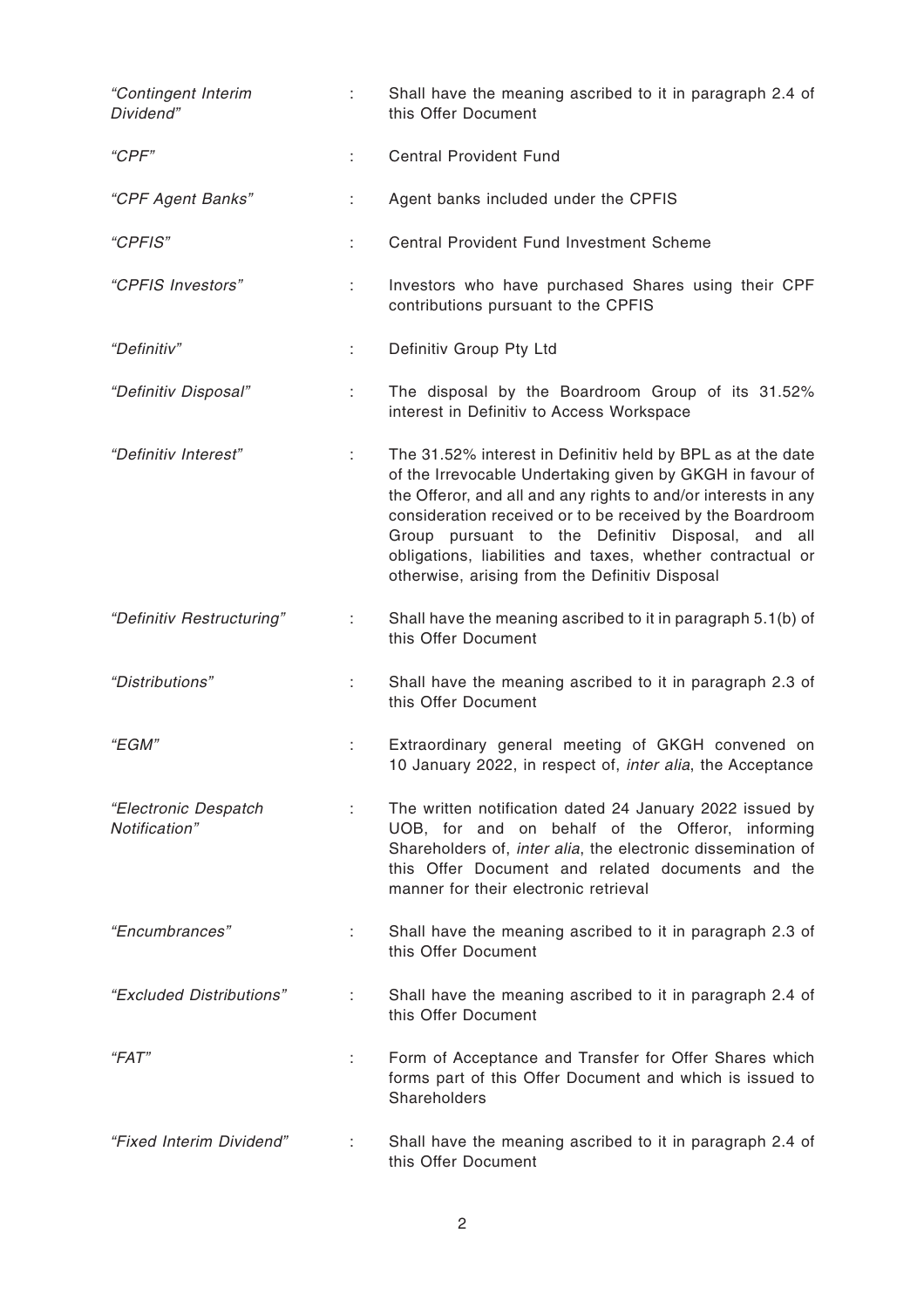| "FY2020"                   | ÷  | The financial year ended 31 December 2020                                                                                                                                                                                                                                                                                        |  |
|----------------------------|----|----------------------------------------------------------------------------------------------------------------------------------------------------------------------------------------------------------------------------------------------------------------------------------------------------------------------------------|--|
| "GKGH"                     | t. | G. K. Goh Holdings Limited                                                                                                                                                                                                                                                                                                       |  |
| "GKGH Acceptance Date"     | ÷  | Shall have the meaning ascribed to it in paragraph 5.1(a)(i)<br>of this Offer Document                                                                                                                                                                                                                                           |  |
| "GKGI"                     | ÷  | <b>GKG Investment Holdings Pte Ltd</b>                                                                                                                                                                                                                                                                                           |  |
| "Group Company"            | ÷  | Any member of the Boardroom Group                                                                                                                                                                                                                                                                                                |  |
| "Independent Directors"    | ÷  | The directors of the Company who are considered to be<br>independent for the purposes of the Offer                                                                                                                                                                                                                               |  |
| "Irrevocable Undertakings" | ÷  | Shall have the meaning ascribed to it in paragraph 5.1(a) of<br>this Offer Document                                                                                                                                                                                                                                              |  |
| "Latest Practicable Date"  | ÷  | 17 January 2022, being the latest practicable date prior to<br>the printing of this Offer Document                                                                                                                                                                                                                               |  |
| "Offer"                    |    | The voluntary conditional general offer made by UOB, for<br>and on behalf of the Offeror, to acquire all the Offer Shares<br>on the terms and subject to the conditions set out in this<br>Offer Document and the FAT, as such Offer may be<br>amended, extended and revised from time to time by or on<br>behalf of the Offeror |  |
| "Offer Announcement"       | ÷  | Shall have the meaning ascribed to it in paragraph 1.2 of<br>this Offer Document                                                                                                                                                                                                                                                 |  |
| "Offer Announcement Date"  |    | January 2022,<br>being<br>date<br>Offer<br>10<br>the<br>of<br>the<br>Announcement                                                                                                                                                                                                                                                |  |
| "Offer Document"           |    | This document issued by UOB, for and on behalf of the<br>Offeror, in respect of the Offer                                                                                                                                                                                                                                        |  |
| "Offer Period"             | t. | The period from the Pre-Conditional Offer Announcement<br>Date until the date the Offer is declared to have closed or<br>lapsed                                                                                                                                                                                                  |  |
| "Offer Price"              | t. | Shall have the meaning ascribed to it in paragraph 2.2 of<br>this Offer Document                                                                                                                                                                                                                                                 |  |
| "Offer Shares"             | ÷  | Shall have the meaning ascribed to it in paragraph 2.1 of<br>this Offer Document                                                                                                                                                                                                                                                 |  |
| "Offeror"                  | ÷  | Apricus Global Pte. Ltd.                                                                                                                                                                                                                                                                                                         |  |
| "Offeror Ordinary Shares"  |    | Shall have the meaning ascribed to it in paragraph 3.2 of<br>this Offer Document                                                                                                                                                                                                                                                 |  |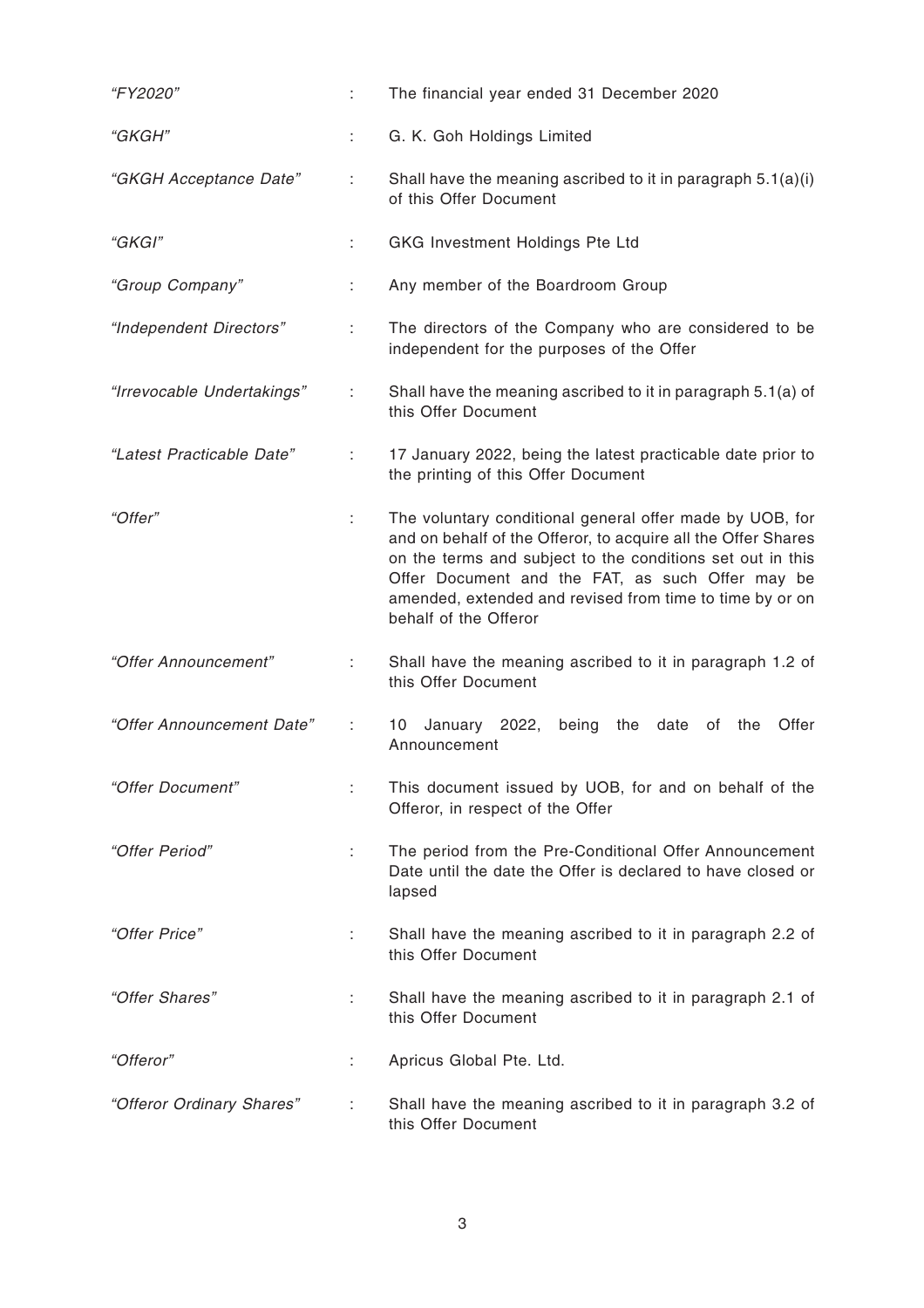| "Offeror Preference<br>Shares"               |    | Shall have the meaning ascribed to it in paragraph 3.2 of<br>this Offer Document                                                                                                                                                                                                                                                                                                                                                                                                     |  |
|----------------------------------------------|----|--------------------------------------------------------------------------------------------------------------------------------------------------------------------------------------------------------------------------------------------------------------------------------------------------------------------------------------------------------------------------------------------------------------------------------------------------------------------------------------|--|
| "Overseas Shareholders"                      | ÷  | Shall have the meaning ascribed to it in paragraph 8 of this<br><b>Offer Document</b>                                                                                                                                                                                                                                                                                                                                                                                                |  |
| "Pre-Conditional Offer<br>Announcement"      | ÷. | Shall have the meaning ascribed to it in paragraph 1.1 of<br>this Offer Document                                                                                                                                                                                                                                                                                                                                                                                                     |  |
| "Pre-Conditional Offer<br>Announcement Date" | ÷  | 6 August 2021, being the date of the Pre-Conditional Offer<br>Announcement                                                                                                                                                                                                                                                                                                                                                                                                           |  |
| "Pre-Conditions"                             | ÷  | Shall have the meaning ascribed to it in paragraph 2.1 of<br>the Pre-Conditional Offer Announcement                                                                                                                                                                                                                                                                                                                                                                                  |  |
| "Pre-Conditions Update<br>Announcement"      |    | Shall have the meaning ascribed to it in paragraph 1.1 of<br>this Offer Document                                                                                                                                                                                                                                                                                                                                                                                                     |  |
| "Relevant Day"                               | ÷  | Shall have the meaning ascribed to it in paragraph 2(a) of<br><b>APPENDIX IV to this Offer Document</b>                                                                                                                                                                                                                                                                                                                                                                              |  |
| "Relevant Financing<br>Arrangements"         | ÷. | The financing arrangements made in connection with the<br>Offer, including the creation of security interests over,<br>amongst others, all present and future Shares legally and<br>beneficially owned by the Offeror in favour of UOB (as the<br>security agent)                                                                                                                                                                                                                    |  |
| "Relevant Persons"                           |    | Shall have the meaning ascribed to it in paragraph 2.3 of<br><b>APPENDIX V to this Offer Document</b>                                                                                                                                                                                                                                                                                                                                                                                |  |
| "Relevant Shares"                            | ÷  | (i)<br>in respect of GKGH:                                                                                                                                                                                                                                                                                                                                                                                                                                                           |  |
|                                              |    | (A) 192,919,905 Shares beneficially owned by<br>Salacca, representing approximately 92.02% of<br>all the Shares; and                                                                                                                                                                                                                                                                                                                                                                 |  |
|                                              |    | any other Shares which Salacca or GKGH may<br>(B)<br>become the registered holder or beneficial<br>owner of or in which Salacca or GKGH may<br>become otherwise interested after the date of<br>the Irrevocable Undertaking given by GKGH,<br>including any Shares which may be issued to<br>Salacca or GKGH whether pursuant to any<br>bonus issue, rights issue, distribution of Shares<br>or otherwise, on or after the date of the<br>Irrevocable Undertaking given by GKGH; and |  |

- (ii) in respect of SHSB:
	- (A) 16,000,000 Shares legally and beneficially owned by SHSB, representing approximately 7.63% of all the Shares; and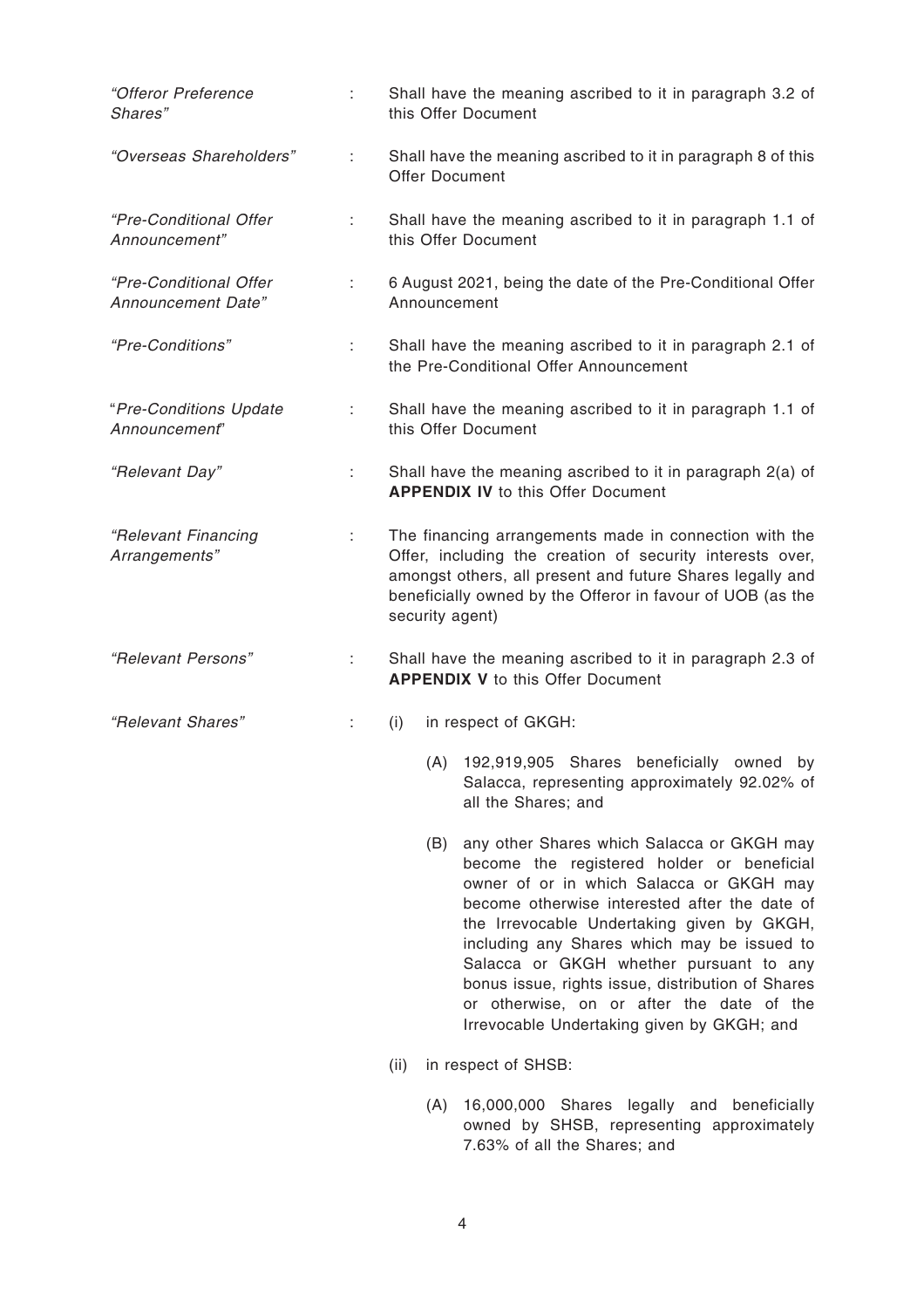|                            |    |                          | (B) any other Shares which SHSB may become the<br>registered holder or beneficial owner of or in<br>which SHSB may become otherwise interested<br>after the date of the Irrevocable Undertaking<br>given by SHSB, including any Shares which may<br>be issued to SHSB whether pursuant to any<br>bonus issue, rights issue or distribution of<br>Shares or otherwise, on or after the date of the<br>Irrevocable Undertaking given by SHSB |
|----------------------------|----|--------------------------|--------------------------------------------------------------------------------------------------------------------------------------------------------------------------------------------------------------------------------------------------------------------------------------------------------------------------------------------------------------------------------------------------------------------------------------------|
| "Restricted Jurisdiction"  | ÷  | <b>Offer Document</b>    | Shall have the meaning ascribed to it in paragraph 8 of this                                                                                                                                                                                                                                                                                                                                                                               |
| "S\$"                      | t, |                          | Singapore dollars, being the lawful currency of Singapore                                                                                                                                                                                                                                                                                                                                                                                  |
| "Salacca"                  | ÷  | Salacca Pte. Ltd.        |                                                                                                                                                                                                                                                                                                                                                                                                                                            |
| "SGX-ST"                   | t. |                          | Singapore Exchange Securities Trading Limited                                                                                                                                                                                                                                                                                                                                                                                              |
| "Share Registrar"          | ÷  |                          | Boardroom Corporate & Advisory Services Pte. Ltd., in its<br>capacity as the share registrar of the Company                                                                                                                                                                                                                                                                                                                                |
| "Shareholder"              | ÷  | <b>Holders of Shares</b> |                                                                                                                                                                                                                                                                                                                                                                                                                                            |
| "Shares"                   | t. | Company                  | Issued and paid-up ordinary shares in the capital of the                                                                                                                                                                                                                                                                                                                                                                                   |
| "SHSB"                     | ÷  |                          | Symphony House Sdn. Bhd.                                                                                                                                                                                                                                                                                                                                                                                                                   |
| "SIC"                      | t. |                          | Securities Industry Council of Singapore                                                                                                                                                                                                                                                                                                                                                                                                   |
| "SRS"                      |    |                          | <b>Supplementary Retirement Scheme</b>                                                                                                                                                                                                                                                                                                                                                                                                     |
| "SRS Agent Banks"          | ÷  |                          | Agent banks included under the SRS                                                                                                                                                                                                                                                                                                                                                                                                         |
| "SRS Investors"            | ÷. |                          | Investors who have purchased Shares using their SRS<br>contributions pursuant to the SRS                                                                                                                                                                                                                                                                                                                                                   |
| "TC Fund"                  | ÷  |                          | Tower Capital Corporate Services LP                                                                                                                                                                                                                                                                                                                                                                                                        |
| "TC GP"                    | t. |                          | Tower Capital Corporate Services GP Pte. Ltd.                                                                                                                                                                                                                                                                                                                                                                                              |
| "TCA"                      | t. |                          | Tower Capital Asia Pte. Ltd.                                                                                                                                                                                                                                                                                                                                                                                                               |
| "Temasek"                  | ÷  |                          | Temasek Holdings (Private) Limited                                                                                                                                                                                                                                                                                                                                                                                                         |
| "Undertaking Shareholders" |    | this Offer Document      | Shall have the meaning ascribed to it in paragraph 2.5 of                                                                                                                                                                                                                                                                                                                                                                                  |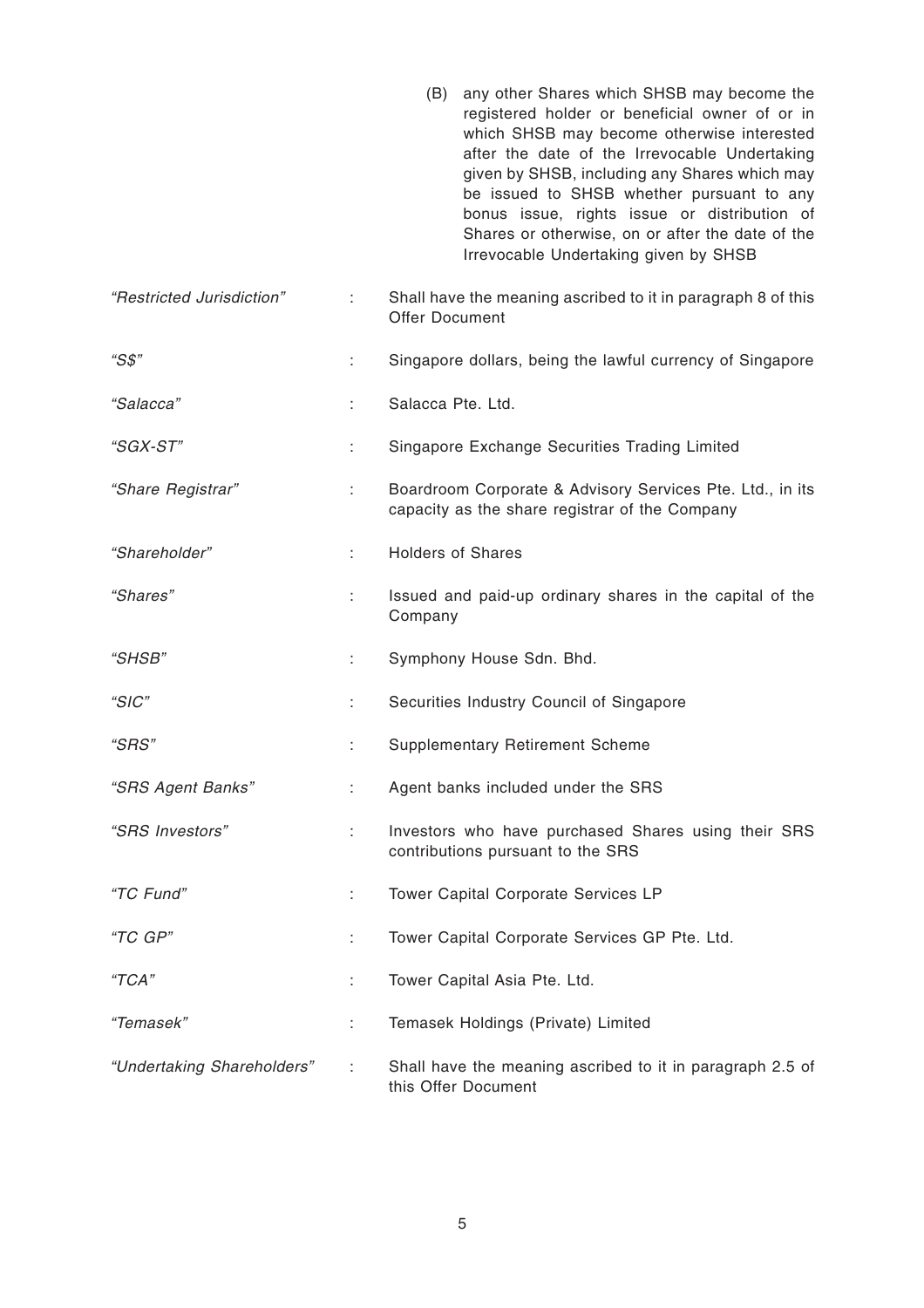| "Unsuccessful Offer"   | Shall have the meaning ascribed to it in paragraph 3(e) of<br><b>APPENDIX IV to this Offer Document</b> |
|------------------------|---------------------------------------------------------------------------------------------------------|
| $^{\prime\prime}$ UOB" | United Overseas Bank Limited                                                                            |
| $\frac{110}{2}$        | Per centum or percentage                                                                                |

**Acting in Concert**. The expression "acting in concert" shall have the meaning ascribed to it in the Code.

Gender. Words importing the singular shall, where applicable, include the plural and vice versa and words importing the masculine gender shall, where applicable, include the feminine and neuter gender and vice versa. References to persons shall, where applicable, include corporations.

**Headings**. The headings in this Offer Document are inserted for convenience only and shall be ignored in construing this Offer Document.

**Rounding**. Any discrepancies in figures included in this Offer Document between amounts shown and the totals thereof are due to rounding. Accordingly, figures shown as totals in this Offer Document may not be arithmetic aggregations of the figures that precede them.

**Shareholders**. References to "you", "your" and "yours" in this Offer Document are, as the context so determines, to Shareholders.

**Statutes**. Any reference in this Offer Document to any enactment is a reference to that enactment as for the time being amended or re-enacted. Any word defined in the Companies Act or the Code or any modification thereof and used in this Offer Document shall, where applicable, have the meaning assigned to it under the Companies Act or the Code, or any modification thereof, as the case may be, unless the context otherwise requires.

**Subsidiary**, **Related Corporation**. References to "subsidiary" and "related corporation" shall have the meanings respectively ascribed to them in the Companies Act.

**Time and Date**. Any reference to a time of the day and date in this Offer Document shall be a reference to Singapore time and date, respectively, unless otherwise stated.

**Total Number of Shares**. Unless stated otherwise, any reference in this Offer Document to the total number of Shares is a reference to a total of 209,660,184 Shares (excluding Shares held in treasury) as at the Latest Practicable Date (based on the results of the electronic instant information search obtained from the Accounting and Corporate Regulatory Authority of Singapore in respect of the Company).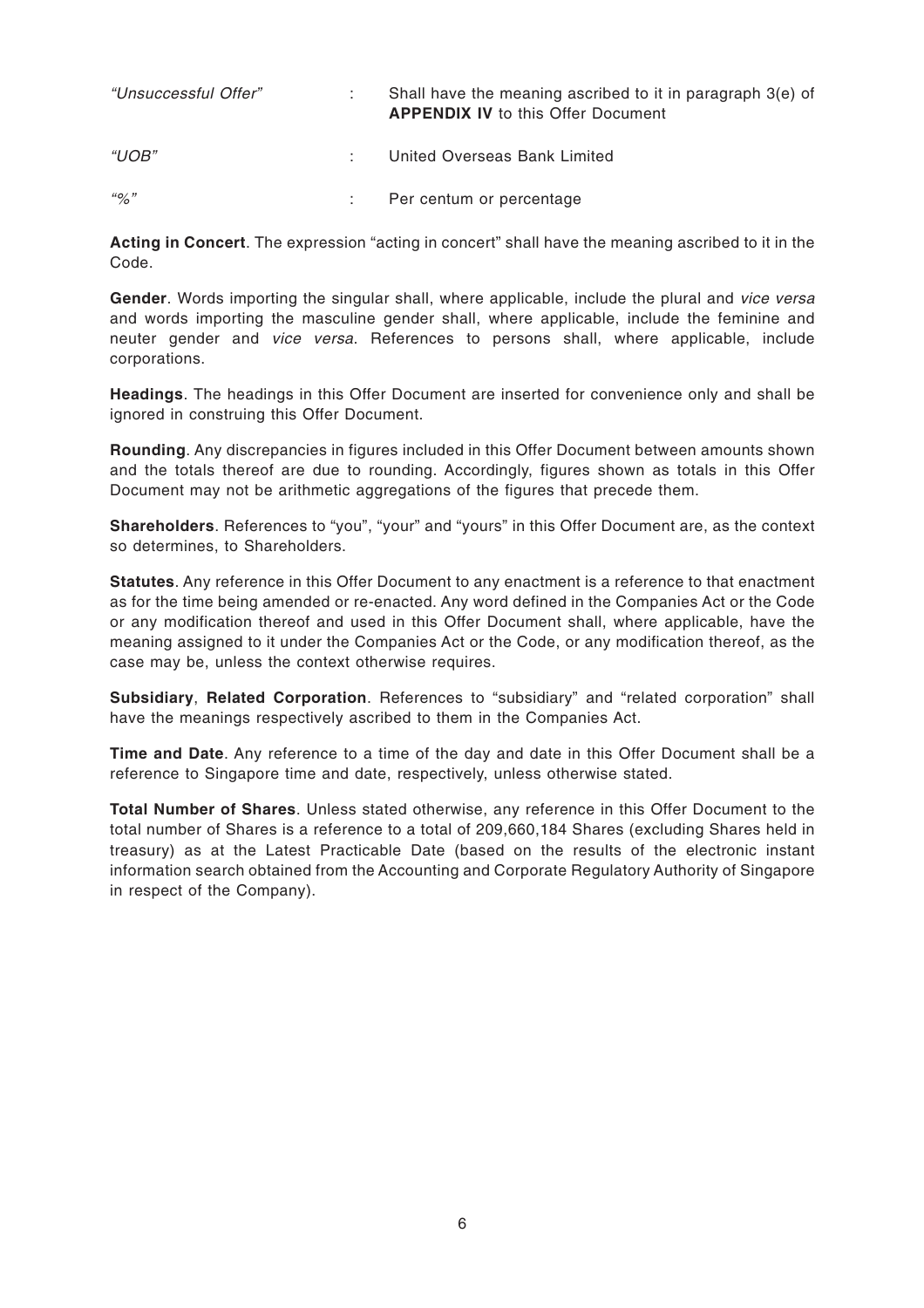#### Forward-Looking Statements

All statements other than statements of historical facts included in this Offer Document are or may be forward-looking statements. Forward-looking statements include but are not limited to those using words such as "aim", "seek", "expect", "anticipate", "estimate", "believe", "intend", "project", "plan", "strategy", "forecast", "target" and similar expressions or future or conditional verbs such as "will", "would", "shall", "should", "could", "may" and "might". These statements reflect the Offeror's current expectations, beliefs, hopes, intentions or strategies regarding the future and assumptions in light of currently available information.

Such forward-looking statements are not guarantees of future performance or events and involve known and unknown risks and uncertainties. Accordingly, actual results may differ materially from those described in such forward-looking statements. Shareholders and investors should not place undue reliance on such forward-looking statements, and neither the Offeror nor UOB undertakes any obligation to update publicly or revise any forward-looking statements.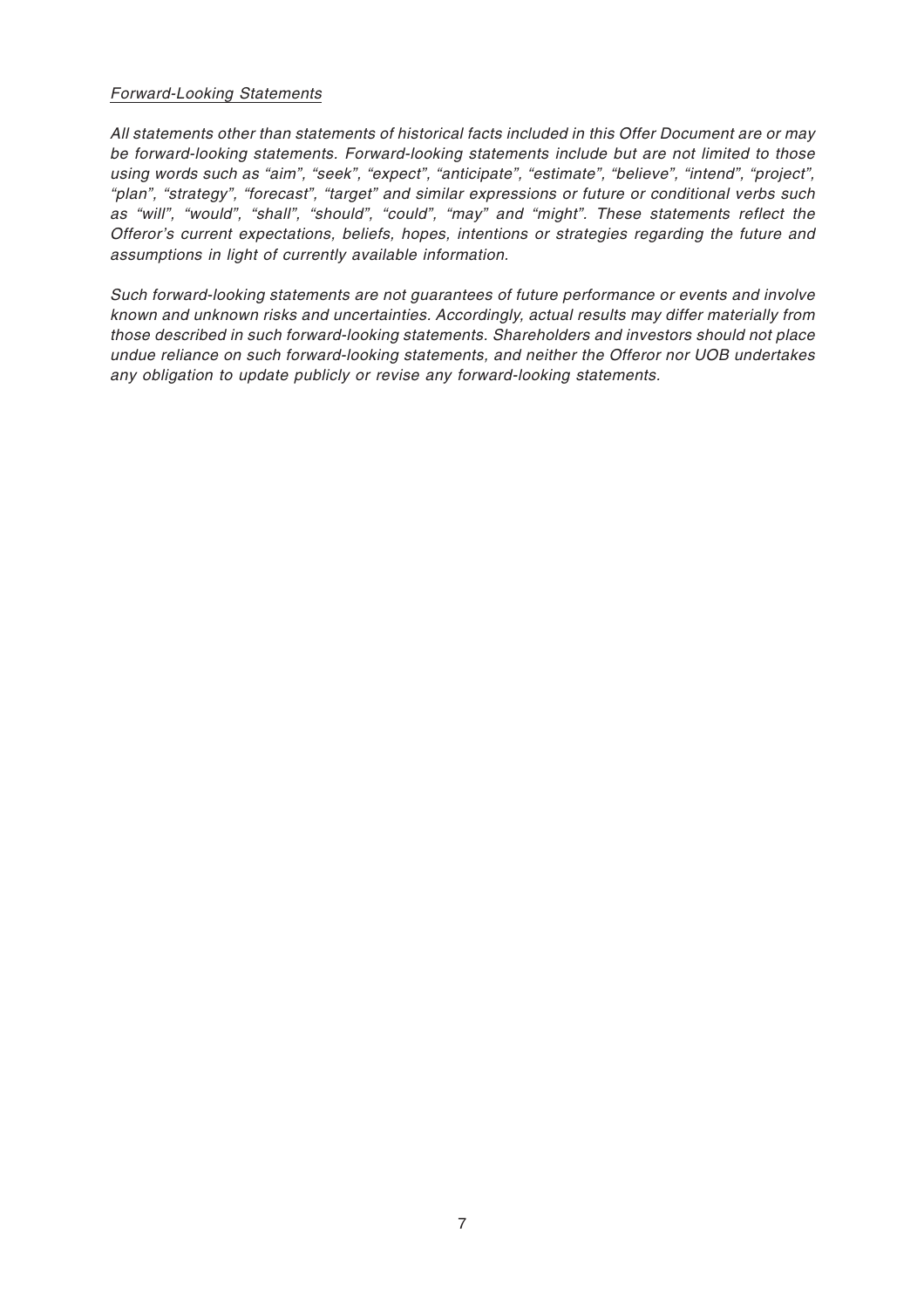**╫╫ ┃ ┃ ∩ R** ㅊ≇報行

**UNITED OVERSEAS BANK LIMITED**

(Incorporated in Singapore) (Company Registration No.: 193500026Z)

24 January 2022

To: The Shareholders of Boardroom Limited

Dear Sir/Madam

#### **VOLUNTARY CONDITIONAL GENERAL OFFER BY UOB, FOR AND ON BEHALF OF THE OFFEROR, FOR THE OFFER SHARES**

#### **1. INTRODUCTION**

#### 1.1 **Pre-Conditional Offer Announcement**

On the Pre-Conditional Offer Announcement Date, UOB announced, for and on behalf of the Offeror, that subject to the satisfaction and/or waiver of the Pre-Conditions, the Offeror intends to make an Offer for all the Shares in the capital of the Company (excluding Shares held in treasury), in accordance with Rule 15 of the Code (the "**Pre-Conditional Offer Announcement**"). Pursuant to an announcement dated 22 December 2021 (the "**Pre-Conditions Update Announcement**"), UOB announced, for and on behalf of the Offeror, that the Pre-Conditions set out in paragraph 2.1(b) of the Pre-Conditional Offer Announcement had been satisfied.

#### 1.2 **Offer Announcement**

Further to the satisfaction of all the Pre-Conditions, UOB announced on the Offer Announcement Date, for and on behalf of the Offeror, the Offeror's firm intention to make the Offer (the "**Offer Announcement**").

Copies of the Pre-Conditional Offer Announcement, the Pre-Conditions Update Announcement and the Offer Announcement are available on the "Shareholder Information | Shareholder Announcements" page on the website of the Company at https://www.boardroomlimited.com/shareholder-information-2021.

#### 1.3 **Formal Offer**

This Offer Document contains the formal offer by UOB, for and on behalf of the Offeror, to acquire all the Offer Shares, on the terms and subject to the conditions set out in this Offer Document. We urge you to read this document carefully and properly consider the Offer.

#### **2. THE OFFER**

#### 2.1 **Offer Shares**

The Offer will be extended to all the Shares other than those already owned, controlled or agreed to be acquired by the Offeror ("**Offer Shares**") subject to the terms and conditions set out in this Offer Document.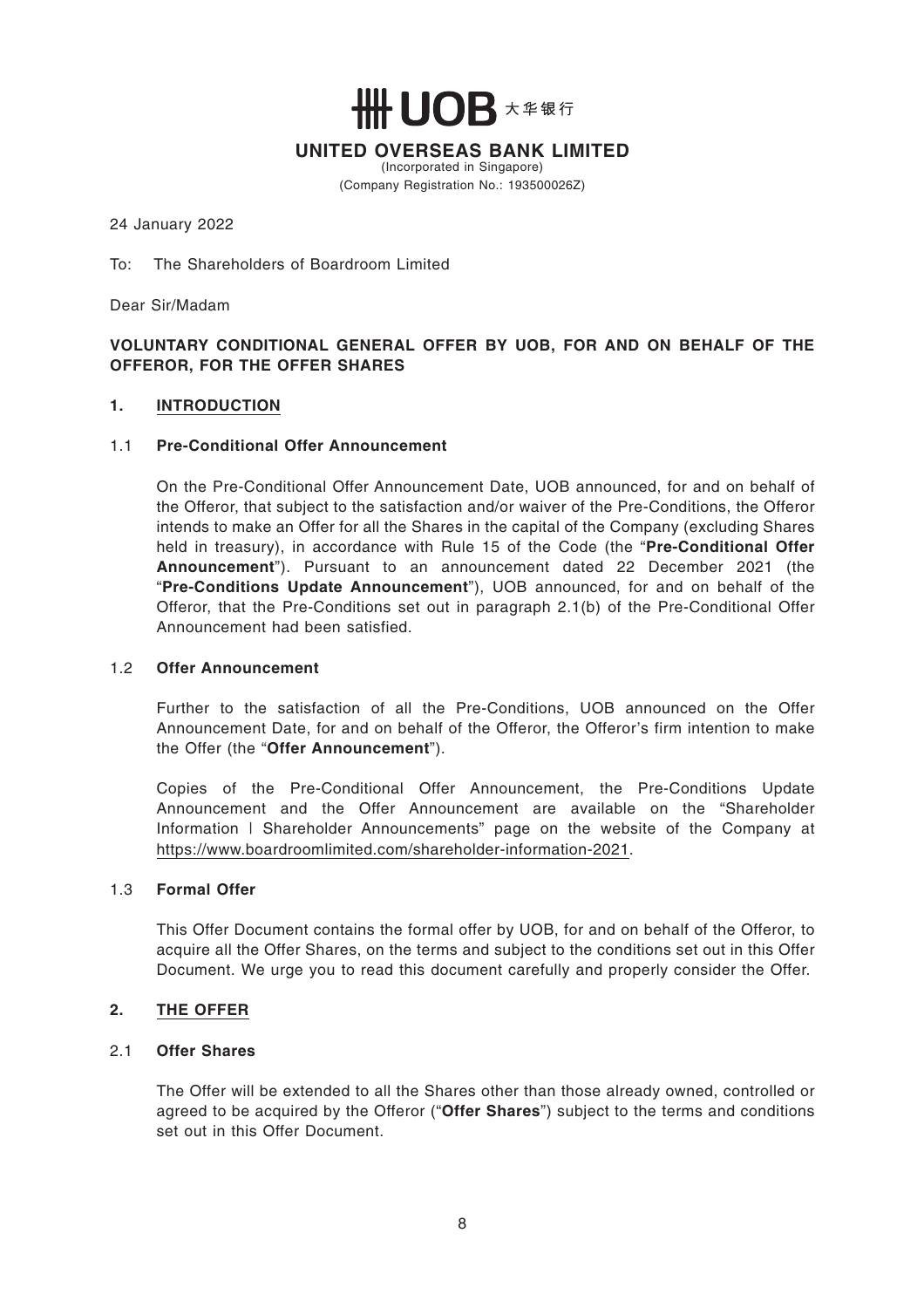#### 2.2 **Offer Price**

The consideration for each Offer Share (the "**Offer Price**") will be as follows:

#### **For each Offer Share: S\$1.48828 in cash**

**The Offer Price is final and the Offeror does not intend to revise the Offer Price.**

**The aggregate Offer Price that is payable by the Offeror to any Shareholder who has accepted the Offer in respect of the Offer Shares held by such Shareholder will be rounded down to the nearest whole cent.**

#### 2.3 **No Encumbrances**

The Offer Shares are to be acquired (i) fully paid; (ii) free from all liens, equities, mortgages, charges, encumbrances, rights of pre-emption and other third party rights and interests of any nature whatsoever (the "**Encumbrances**"); and (iii) together with all rights, benefits and entitlements attached thereto as at the Pre-Conditional Offer Announcement Date and thereafter attaching thereto, including but not limited to the right to receive and retain all dividends, rights, other distributions and/or return of capital (if any) declared, paid or made by the Company in respect of the Offer Shares (collectively, "**Distributions**") on or after the Pre-Conditional Offer Announcement Date.

#### 2.4 **Adjustment for Distributions**

Without prejudice to the foregoing, the Offer Price has been determined on the basis that the Offer Shares will be acquired with the right to receive any Distribution that may be declared, paid or made by the Company on or after the Pre-Conditional Offer Announcement Date.

Accordingly, save for the Fixed Interim Dividend and Contingent Interim Dividend declared by the Company in respect of the Definitiv Interest (collectively, the "**Excluded Distributions**"), in the event that any Distribution is or has been declared, paid or made by the Company in respect of the Offer Shares on or after the Pre-Conditional Offer Announcement Date, the Offer Price payable to a Shareholder who validly accepts or has validly accepted the Offer shall be reduced by an amount which is equal to the amount of such Distribution, depending on when the settlement date in respect of the Offer Shares tendered in acceptance of the Offer by such accepting Shareholder falls, as follows:

- (a) if such settlement date falls on or before the books closure date for the determination of entitlements to the Distribution (the "**Books Closure Date**") and the Offeror is registered as the holder of such Offer Shares as at the Books Closure Date, the Offer Price shall remain unadjusted for each such Offer Share, as the Offeror will receive the Distribution in respect of such Offer Share from the Company; and
- (b) if such settlement date falls after the Books Closure Date or if such settlement date falls on or before the Books Closure Date but the Offeror is not registered as the holder of such Offer Shares as at the Books Closure Date, the Offer Price for each Offer Share shall be reduced by an amount which is equal to the amount of the Distribution in respect of each Offer Share, as the Offeror will not receive the Distribution in respect of such Offer Share from the Company.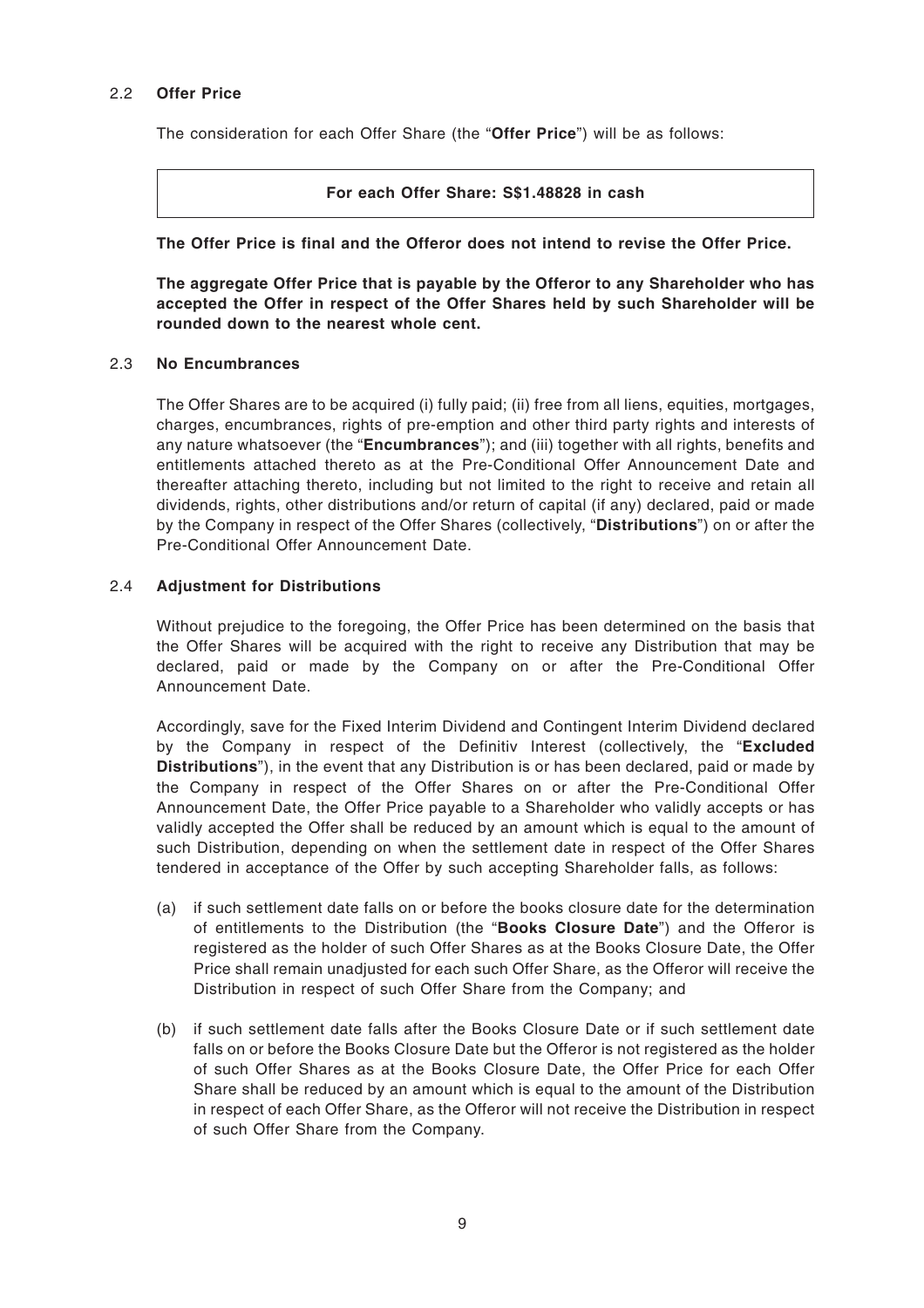On 15 December 2021, the Company declared (a) a fixed interim dividend of S\$0.030023 per Share ("**Fixed Interim Dividend**") from the proceeds of the Definitiv Disposal, following adjustments to account for debt, tax liabilities, working capital amounts and cash balances as at the completion of the Definitiv Disposal and net of all and any estimated taxes, expenses and foreign exchange currency costs, and (b) a contingent interim dividend of up to the Singapore dollar equivalent of A\$0.020529 per Share ("**Contingent Interim Dividend**") from the expected aggregate proceeds of any earn-out amounts payable pursuant to the earn-out arrangements entered into between BPL and Access Workspace in connection with the Definitiv Disposal, net of all and any estimated taxes, expenses and foreign currency exchange costs that would be incurred to repatriate any such earn-out amounts to the Company and convert the proceeds into Singapore dollars, with the payment of the Contingent Interim Dividend being subject to and conditional upon certain conditions being met. As the Fixed Interim Dividend and the Contingent Interim Dividend relate to the Definitiv Interest and are Excluded Distributions, accordingly, for the avoidance of doubt, the Offer Price will not be reduced by the amount of such dividends.

#### 2.5 **Acceptance Condition**

The Offer will be conditional upon the Offeror having received, by the close of the Offer, valid acceptances (which have not been withdrawn) in respect of such number of Offer Shares which, when taken together with the Shares owned, controlled or agreed to be acquired by the Offeror and parties acting in concert with it (either before or during the Offer and pursuant to the Offer or otherwise), will result in the Offeror and parties acting in concert with it holding such number of Shares representing not less than 90% of the voting rights attributable to all the Shares in issue (excluding Shares held in treasury) as at the close of the Offer (the "**Acceptance Condition**").

Accordingly, the Offer will not become or be capable of being declared unconditional as to acceptances until the close of the Offer, unless at any time prior to the close of the Offer, the Offeror has received valid acceptances (which have not been withdrawn) in respect of such number of Offer Shares which, when taken together with the Shares owned, controlled or agreed to be acquired by the Offeror and parties acting in concert with it (either before or during the Offer and pursuant to the Offer or otherwise), will result in the Offeror and parties acting in concert with it holding such number of Shares carrying not less than 90% of the voting rights attributable to all the Shares in issue (excluding Shares held in treasury) as at the close of the Offer.

#### **Save for the Acceptance Condition, the Offer is unconditional in all other respects.**

The Acceptance Condition will be fulfilled upon the acceptance of the Offer by GKGH and SHSB (collectively, the "**Undertaking Shareholders**" and each, an "**Undertaking Shareholder**") in respect of all and not some only of their respective Relevant Shares pursuant to the Irrevocable Undertaking respectively given by each of them in favour of the Offeror.

#### 2.6 **Warranty**

Acceptance of the Offer will be deemed to constitute an unconditional and irrevocable warranty by the accepting Shareholder that each Offer Share tendered in acceptance of the Offer is sold by the accepting Shareholder, as or on behalf of the beneficial owner(s) thereof, (a) fully paid; (b) free from all Encumbrances; and (c) together with all rights, benefits and entitlements attached thereto as at the Pre-Conditional Offer Announcement Date and thereafter attaching thereto, including but not limited to the right to receive and retain all Distributions declared, paid or made by the Company in respect of the Offer Shares on or after the Pre-Conditional Offer Announcement Date.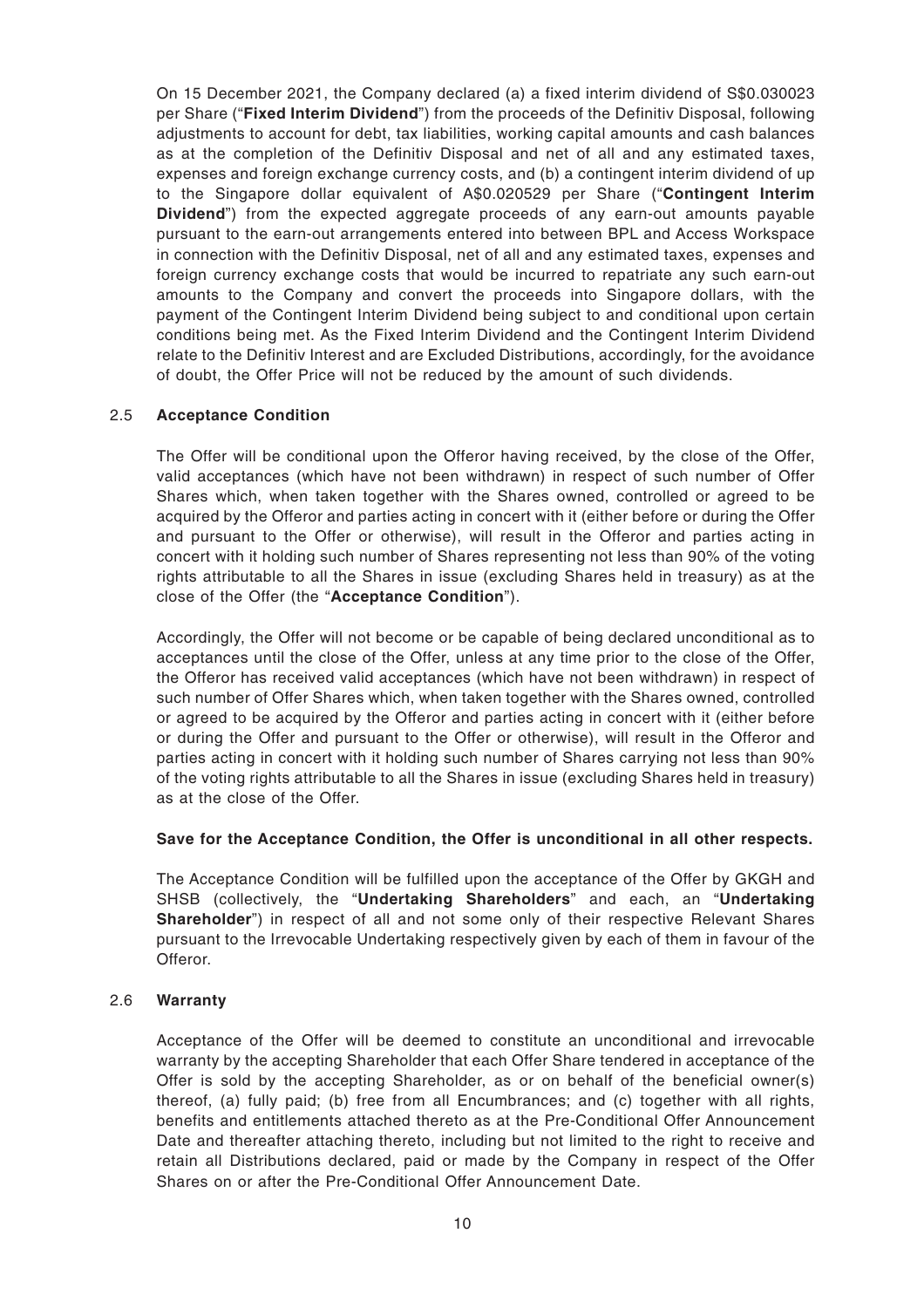#### 2.7 **No Extension of Closing Date**

Except insofar as the Offer may be withdrawn with the consent of the SIC and every person released from any obligation incurred thereunder, the Offer will remain open for acceptances for a period of at least 28 days from the date of posting of this Offer Document.

**The Offeror does not intend to extend the Offer beyond 5.30 p.m. (Singapore time) on 21 February 2022, being the Closing Date. Notice is hereby given, pursuant to Rule 22.6 of the Code, that the Offer will not be open for acceptance beyond 5.30 p.m. (Singapore time) on the Closing Date.**

**Acceptances of the Offer must be received not later than 5.30 p.m. (Singapore time) on the Closing Date. Accordingly, acceptances received after 5.30 p.m. (Singapore time) on the Closing Date will be rejected.**

#### 2.8 **Details of the Offer**

**APPENDIX IV** to this Offer Document sets out further details on the (a) settlement of the consideration for the Offer; (b) requirements relating to the announcement(s) of the level of acceptances of the Offer; and (c) right of withdrawal of acceptances of the Offer.

#### 2.9 **Procedures for Acceptance**

**APPENDIX V** to this Offer Document sets out the procedures for acceptance of the Offer.

#### **3. INFORMATION ON THE OFFEROR**

#### 3.1 **Incorporation**

The Offeror is a special purpose vehicle incorporated on 11 May 2021 by a consortium of investors (the "**Consortium**") for the purposes of making the Offer.

#### 3.2 **Share Capital**

As at the Latest Practicable Date, the Offeror has an issued and paid-up share capital of S\$65,990,228.37 comprising 2,039,022,837 ordinary shares in the capital of the Offeror (the "**Offeror Ordinary Shares**") and 45,600,000 preference shares in the capital of the Offeror (the "**Offeror Preference Shares**").

#### 3.3 **Consortium**

The members of the Consortium comprise (a) 65EP III, an independently managed indirect wholly-owned subsidiary of Temasek, and (b) TC Fund, a limited partnership set up in Singapore and managed by TCA.

65EP III is a wholly-owned subsidiary of 65EP, which is an indirect wholly-owned subsidiary of Temasek. 65EP is independently managed by its own management team and board of directors, who are majority non-Temasek employees. Temasek does not have any discretionary authority over the investments of 65EP and its subsidiaries. 65EP focuses on providing flexible capital solutions to entrepreneur led and family owned businesses in Singapore, Southeast Asia, Europe and US. In Singapore, the strategy of 65EP is to provide capital solutions to local enterprises with fundamentally sound businesses to help them expand regionally and/or transform strategically as well as invest in leading, high growth companies to enable their eventual listing on the SGX-ST.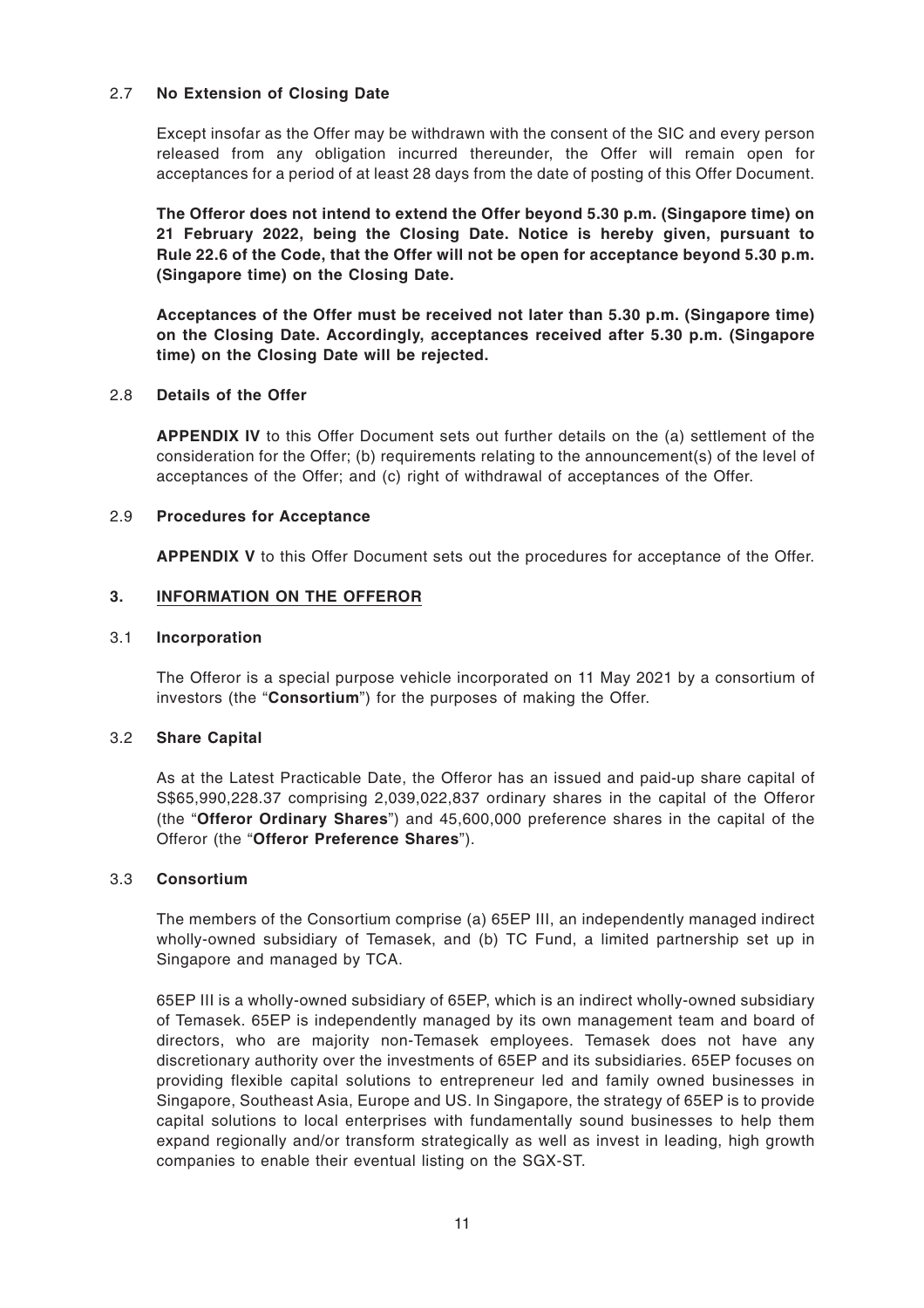TC Fund is a limited partnership set up in Singapore for the purpose of investing in the Offeror with TC GP as the general partner of TC Fund and several institutional investors as limited partners who provide the investment capital to TC Fund. Consistent with the practice of private equity firms, TC GP is a special purpose vehicle with no employees and the responsibilities and functions of TC GP is delegated by TC GP to TCA, a private equity fund management firm licensed by the Monetary Authority of Singapore. TCA has a board of directors and its own management team. Since 2016, TCA has led investments in the privatisation and buyout of Southeast Asian businesses in close partnership with business sponsors. Together with its panel of deeply experienced senior advisors, TCA seeks to work closely with the founders or substantial shareholders and the management team of the portfolio companies of TC Fund post-investment, rejuvenating established business models and driving value creation for the long term.

#### 3.4 **Shareholding in the Offeror**

As at the Latest Practicable Date, the shareholding proportion of each of 65EP III and TC Fund in relation to the Offeror Ordinary Shares is 40% and 60% respectively and 65EP III holds all of the Offeror Preference Shares. It is anticipated that the shareholding proportion of each of 65EP III and TC Fund in relation to the Offeror Ordinary Shares will remain the same as at the close of the Offer.

#### 3.5 **Additional Information on the Offeror**

**APPENDIX I** to this Offer Document sets out certain additional information on the Offeror.

#### **4. INFORMATION ON THE COMPANY**

#### 4.1 **Introduction**

Based on publicly available information, the Company was incorporated in Singapore on 5 May 2000. The Company was delisted from the Main Board of the SGX-ST with effect from 1 August 2019 and as at the Latest Practicable Date, the Company is an unlisted public company.

#### 4.2 **Share Capital**

Based on publicly available information and the latest information available to the Offeror, as at the Latest Practicable Date, the Company has:

- (a) an issued and paid-up share capital of S\$51,393,746.37 comprising 209,660,184 Shares (excluding Shares held in treasury); and
- (b) no outstanding instruments convertible into, rights to subscribe for, or options in respect of any Shares.

#### 4.3 **GKGH**

Based on the latest information available to the Offeror, as at the Latest Practicable Date, Salacca is the beneficial owner of 192,919,905 Shares, representing approximately 92.02% of the total number of Shares, and Salacca is a wholly-owned subsidiary of GKGH. GKGH is a public limited company incorporated in Singapore and listed on the Main Board of the SGX-ST.

#### 4.4 **SHSB**

Based on the latest information available to the Offeror, the Company has another substantial Shareholder, SHSB, which as at the Latest Practicable Date, holds 16,000,000 Shares, representing approximately 7.63% of the total number of Shares.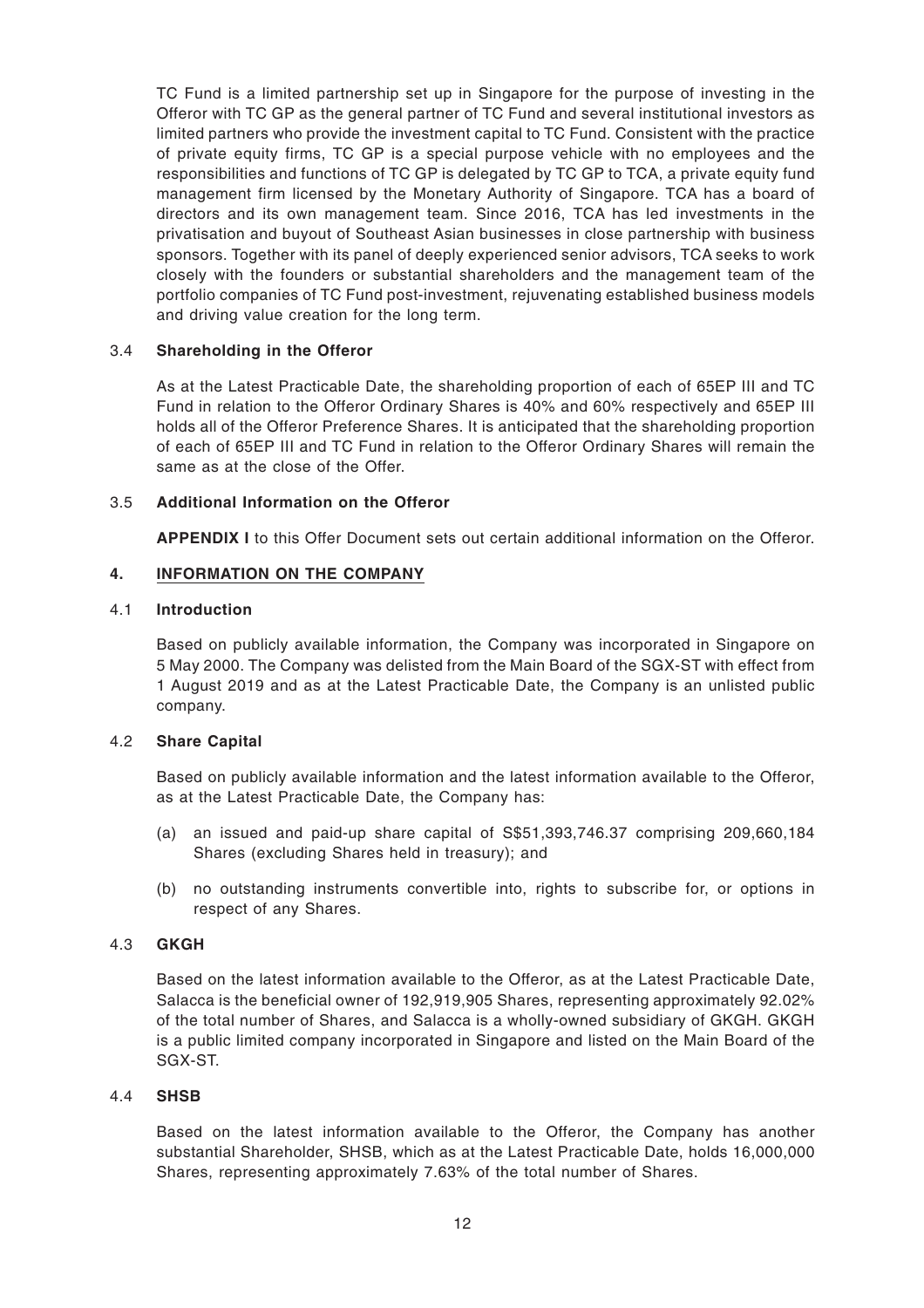#### 4.5 **Additional Information on the Company**

**APPENDIX II** to this Offer Document sets out additional information on the Company.

#### **5. IRREVOCABLE UNDERTAKINGS**

#### 5.1 **Details of Irrevocable Undertakings**

As at the Latest Practicable Date:

- (a) the Undertaking Shareholders have each provided an irrevocable undertaking to the Offeror (collectively, the "**Irrevocable Undertakings**" and each, an "**Irrevocable Undertaking**"), pursuant to which each Undertaking Shareholder has undertaken, inter alia:
	- (i) subject to the Offer being made, to accept and/or procure the acceptance of the Offer in respect of all and not some only of the Relevant Shares, no earlier than the date falling three (3) Business Days after the date of despatch of this Offer Document and no later than the date falling five (5) Business Days after the date of despatch of this Offer Document (or, in relation to any Shares which GKGH, Salacca or SHSB (as the case may be) may become the registered holder or beneficial owner of or in which GKGH, Salacca or SHSB (as the case may be) may become otherwise interested after the date of the relevant Irrevocable Undertaking (including any Shares which may be issued to GKGH, Salacca or SHSB (as the case may be) whether pursuant to any bonus issue, rights issue, distribution of Shares or otherwise, on or after the date of the relevant Irrevocable Undertaking), as soon as practicable after GKGH, Salacca or SHSB (as the case may be) becomes the registered holder or, to the extent no undertaking is given by the registered holder, the beneficial owner of, or if it becomes otherwise interested in, such Shares) (such date of acceptance of the Offer by GKGH or Salacca being, the "**GKGH Acceptance Date**");
	- (ii) from the date of the relevant Irrevocable Undertaking until the date on which such Irrevocable Undertaking lapses, not to directly or indirectly, (A) offer; (B) (except pursuant to the Offer) sell, transfer, give or otherwise dispose of; (C) grant any option, right or warrant to purchase in respect of; (D) charge, mortgage, pledge or otherwise create an encumbrance over; or (E) enter into any swap or other arrangement that transfers to another, in whole or in part, any of the legal, beneficial or economic consequences of ownership of, all or any of the Relevant Shares or any interest therein, or enter into any agreement with a view to effecting any of the foregoing; and
	- (iii) from the date of the relevant Irrevocable Undertaking until the date on which such Irrevocable Undertaking lapses, not to (A) accept any other offer for all or any of the Relevant Shares, whether or not such other offer is at a price higher than the Offer Price for the Relevant Shares and/or on more favourable terms than under the Offer; (B) directly, indirectly or through any other person acting on its behalf, solicit, encourage, initiate or participate in any negotiations or discussions with, or entertain any approach from, any other person in relation to or with a view to obtaining, or to the extent reasonably likely to result in or lead to, any Competing Proposal (as defined in each Irrevocable Undertaking); (C) take any action which may be prejudicial to the successful outcome of the Offer; or (D) enable any person (other than the Offeror and its representatives) to undertake due diligence on any of the Group Companies or make available to such person, or permit such person, to receive any non-public information relating to any Group Company in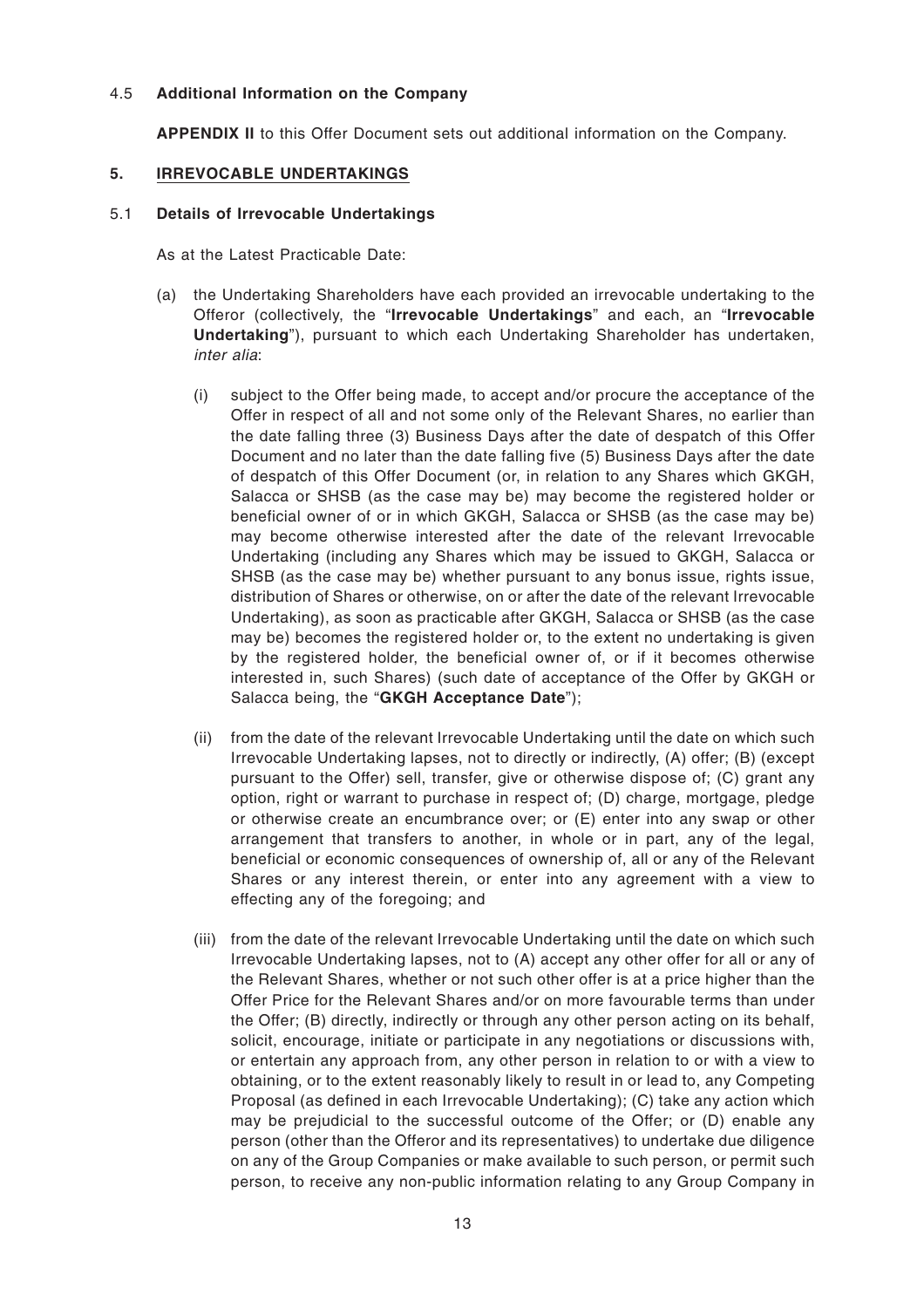connection with the formulation, development or finalisation of an actual, proposed or potential Competing Proposal, provided that nothing in the foregoing shall:

- (I) prevent GKGH from continuing to make normal presentations to, and responding to enquiries from, brokers, portfolio investors, analysts and shareholders of GKGH in the ordinary course of its business; or
- (II) prevent GKGH from fulfilling its continuing disclosure obligations in compliance with the rules and regulations of the SGX-ST (including the listing manual of the SGX-ST).

For the avoidance of doubt, GKGH's obligations under the Irrevocable Undertaking shall continue to be in force and be binding upon it regardless of whether there is a Competing Proposal; and

(b) GKGH has, pursuant to the Irrevocable Undertaking given by GKGH in favour of the Offeror, also undertaken that it shall, and shall procure that the Boardroom Group shall, use all reasonable endeavours to take all actions and/or make arrangements in compliance with all applicable laws to procure and ensure that the Definitiv Interest will not be held by the Boardroom Group on or before the GKGH Acceptance Date (the "Definitiv Restructuring")<sup>1</sup>. Such actions and/or arrangements may include, but are not limited to, a disposal of the Definitiv Interest by the Boardroom Group to a third party prior to the GKGH Acceptance Date. Pursuant to the Irrevocable Undertaking given by GKGH, (i) GKGH and the Offeror have agreed that they shall consult each other on and, if applicable, negotiate in good faith, the actions and/or arrangements to be taken by GKGH and/or the Boardroom Group in relation to the Definitiv Restructuring, including responding to any questions or issues raised by any tax and/or regulatory authorities in relation to the Definitiv Restructuring and in respect of any alternative arrangements or actions to be taken by either GKGH and the Offeror to give effect to the Definitiv Restructuring in response to any such tax and/or regulatory queries or issues raised and (ii) the Offeror has agreed that, where applicable, it shall, subject to all applicable laws, use its reasonable endeavours to do and execute all such things and documents as agreed between GKGH and the Offeror (both acting reasonably) required to effect the Definitiv Restructuring and shall procure that its nominee(s) shall do the same.

GKGH and the Offeror agree in principle that, with respect to the Definitiv Restructuring:

(i) Shareholders (other than the Offeror) shall be entitled, on a pro-rata basis (based on their shareholdings in the Company), to the 31.52% interest in Definitiv held by BPL, and all and any rights to and/or any interests in the net proceeds arising from the Definitiv Disposal<sup>2</sup>; and

<sup>1</sup> Please refer to the announcements made by GKGH on 17 August 2021 (the "**Definitiv Disposal Announcement**") and 15 December 2021 in respect of the disposal by the Boardroom Group of the Definitiv Interest and the Definitiv Restructuring available on GKGH's website at the URL http://www.gkgoh.com/investor.aspx and on the SGX-ST website at the URL https://www.sgx.com/securities/company-announcements.

<sup>2</sup> As announced by GKGH in the Definitiv Disposal Announcement, BPL has disposed of its 31.52% interest in Definitiv as at 6 August 2021 to Access Workspace. Access Workspace is part of The Access Group, a leading provider of business management software to mid-sized organisations. Further details are set out in the Definitiv Disposal Announcement, a copy of which is available on GKGH's website at the URL http://www.gkgoh.com/investor.aspx and on the SGX-ST website at the URL https://www.sgx.com/securities/company-announcements.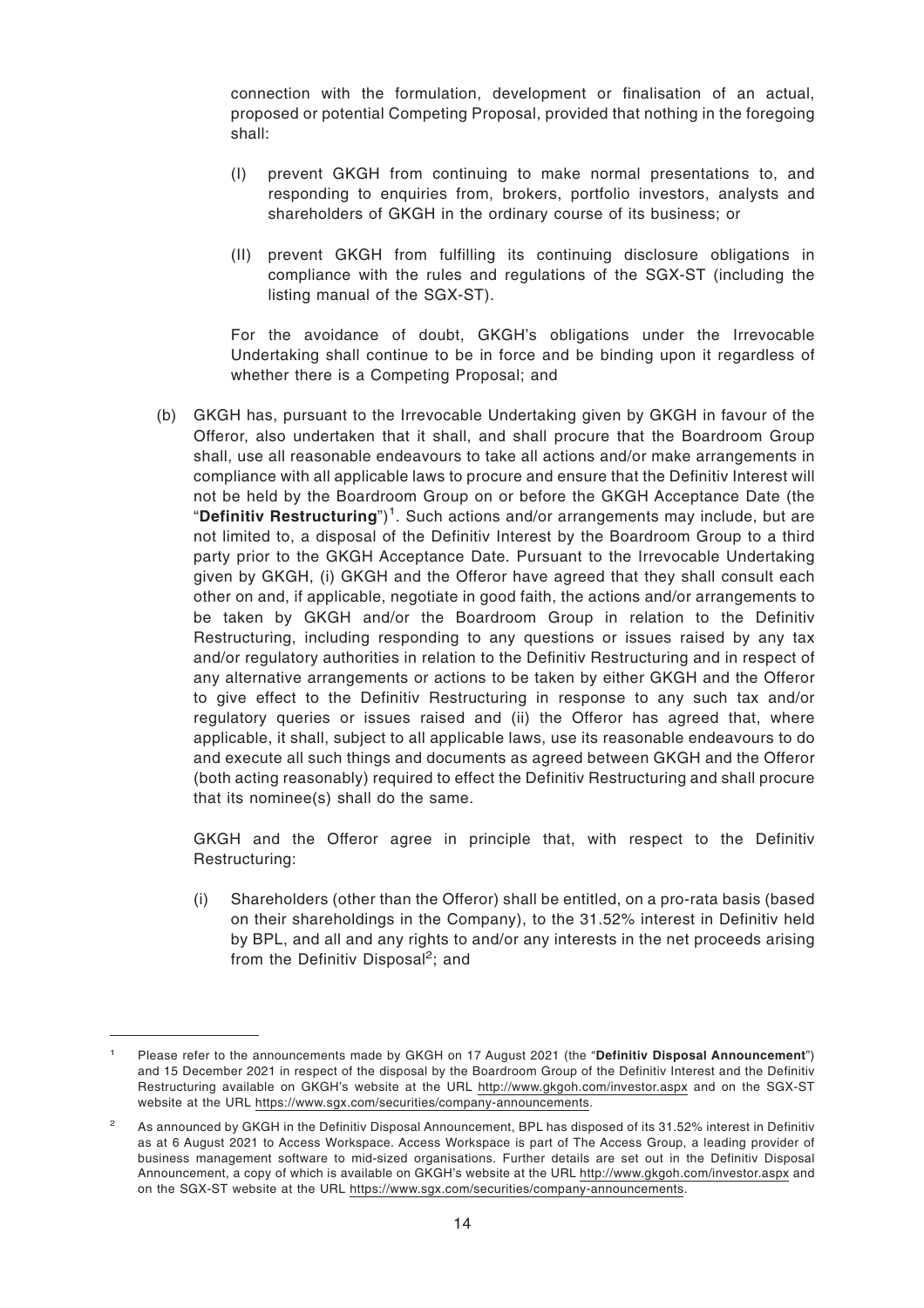(ii) accordingly, none of the Offeror, BPL and any Group Company has any claim to, and disclaims (A) all and any rights to the 31.52% interest in Definitiv; and (B) any consideration received or to be received by the Boardroom Group pursuant to the Definitiv Disposal in connection with or pursuant to the Definitiv Restructuring.

GKGH and Salacca shall ensure that none of the Offeror, BPL and any Group Company shall be required to bear any costs, expenses, obligations, liabilities and taxes, whether contractual or otherwise, incurred by BPL and/or any Group Company pursuant to the Definitiv Restructuring (including, but not limited to the Definitiv Disposal) (to the extent not already indemnified).

#### 5.2 **Expiry of Irrevocable Undertakings**

Pursuant to the terms of the Irrevocable Undertakings, the Irrevocable Undertakings shall lapse if, inter alia:

- (a) the Offer closes, lapses or is withdrawn;
- (b) the Offeror agrees with each Undertaking Shareholder by mutual consent in writing to terminate the relevant Irrevocable Undertaking; or
- (c) the financial adviser to the Offeror in connection with the Offer resigns or otherwise ceases to act as the financial adviser to the Offeror in connection with the Offer and no replacement financial adviser of international repute is appointed in substitution thereof within seven (7) Business Days after such resignation or ceasing to act (as the case may be).

#### 5.3 **Major Shareholder Irrevocable Undertaking**

As the acceptance or the procuring of the acceptance of the Offer by GKGH in respect of all the Shares in the capital of the Company held legally or beneficially by GKGH, and the disposal or the procuring of the disposal by GKGH of all the Shares in the capital of the Company held legally or beneficially by GKGH pursuant to the Irrevocable Undertaking given by GKGH (the "**Acceptance**") constitutes a "major transaction" for GKGH under Chapter 10 of the listing manual of the SGX-ST, the approval of the shareholders of GKGH by way of an ordinary resolution for the Acceptance at the EGM would need to be obtained prior to the Acceptance. GKGH had obtained an irrevocable undertaking from GKGI, which holds more than 50% of the issued share capital of GKGH, to vote at the EGM in favour of the relevant resolution(s) required to approve the Acceptance. As announced by GKGH on 10 January 2022, the relevant resolution to approve the Acceptance has been passed and GKGI has voted in favour of such resolution.

#### 5.4 **No other Irrevocable Undertakings**

Save for the Irrevocable Undertakings, as at the Latest Practicable Date, neither the Offeror nor any persons acting in concert with the Offeror has received any irrevocable undertaking from any other person to accept the Offer.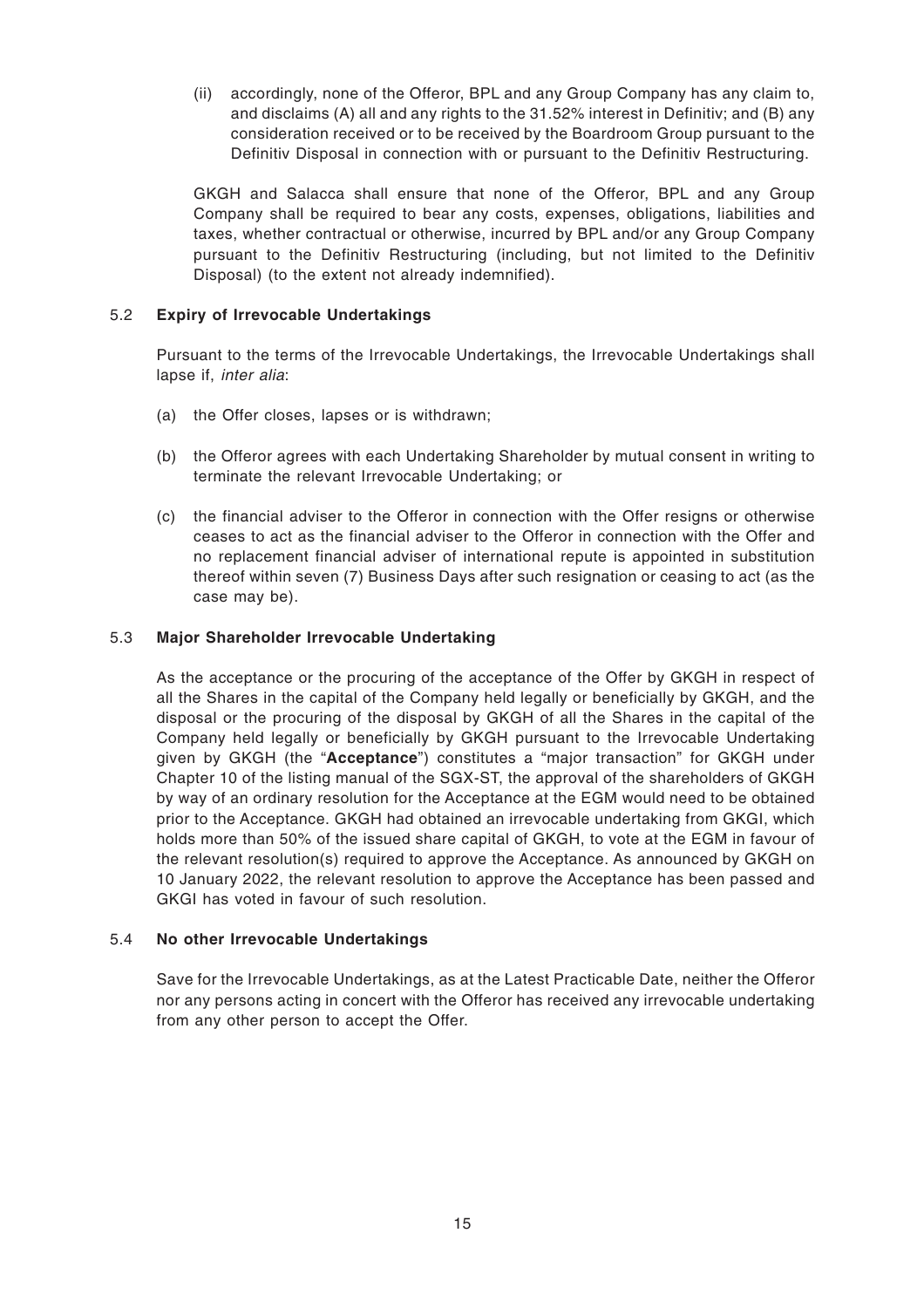#### **6. RATIONALE FOR THE OFFER AND OFFEROR'S INTENTIONS**

#### 6.1 **Compliance with the Code**

The Code applies to the acquisition of all the Shares by the Offeror pursuant to the Offer as the Company is a public company with more than 50 Shareholders and has net tangible assets of S\$5 million or more. Accordingly, the Offer is being made in compliance with the Code.

#### 6.2 **Exit Opportunity for Shareholders in an Unlisted Company**

The Offer presents Shareholders with an opportunity to realise the value of their Shares in cash. The Offer Price also represents a premium of approximately 69.12% over the previous offer price of S\$0.88 per Share offered by Salacca in the voluntary unconditional cash offer made by Salacca in 2019 for all the Shares (other than those already owned or agreed to be acquired by Salacca).

#### 6.3 **Long-term Commercial Justification for the Company**

The Boardroom Group with its established operations and leading position in its key markets in the Asia-Pacific region is well positioned to provide best-in-class services to support its existing and new customers to meet their growing business needs both locally and regionally. The Offer presents long-term commercial benefits to the Offeror as it is of the view that the Consortium can provide the Boardroom Group with the resources and ambition to chart its next phase of growth, by creating value from organic and inorganic growth plans, and through efficiency improvements and digital transformation.

#### 6.4 **Offeror's Intentions for the Company**

Save as disclosed above, the Offeror presently has no intention to (a) introduce any major changes to the business of the Company; (b) redeploy the fixed assets of the Company; or (c) discontinue the employment of the employees of the Boardroom Group, other than in the ordinary and usual course of business. However, the Offeror retains the flexibility at any time to consider any option in relation to the Boardroom Group which may present itself or which the Offeror may regard to be in the interest of the Offeror and the Boardroom Group.

#### **7. COMPULSORY ACQUISITION**

#### 7.1 **Compulsory Acquisition**

Pursuant to Section 215(1) of the Companies Act, in the event that the Offeror acquires not less than 90% of the total number of Shares (other than those already held by the Offeror, its related corporations or their respective nominees as at the date of the Offer and which, for the avoidance of doubt, excludes any Shares held in treasury), the Offeror would be entitled to exercise the right to compulsorily acquire all the Shares of Shareholders who have not accepted the Offer at a price equal to the Offer Price.

In addition, pursuant to Section 215(3) of the Companies Act, if the Offeror acquires pursuant to the Offer such number of Shares which, together with any Shares held in treasury and the Shares held by the Offeror, its related corporations and their respective nominees, comprise 90% or more of the total number of Shares, Shareholders who have not accepted the Offer have a right to require the Offeror to acquire their Shares at the Offer Price. **Shareholders who wish to exercise such a right are advised to seek their own independent legal advice**.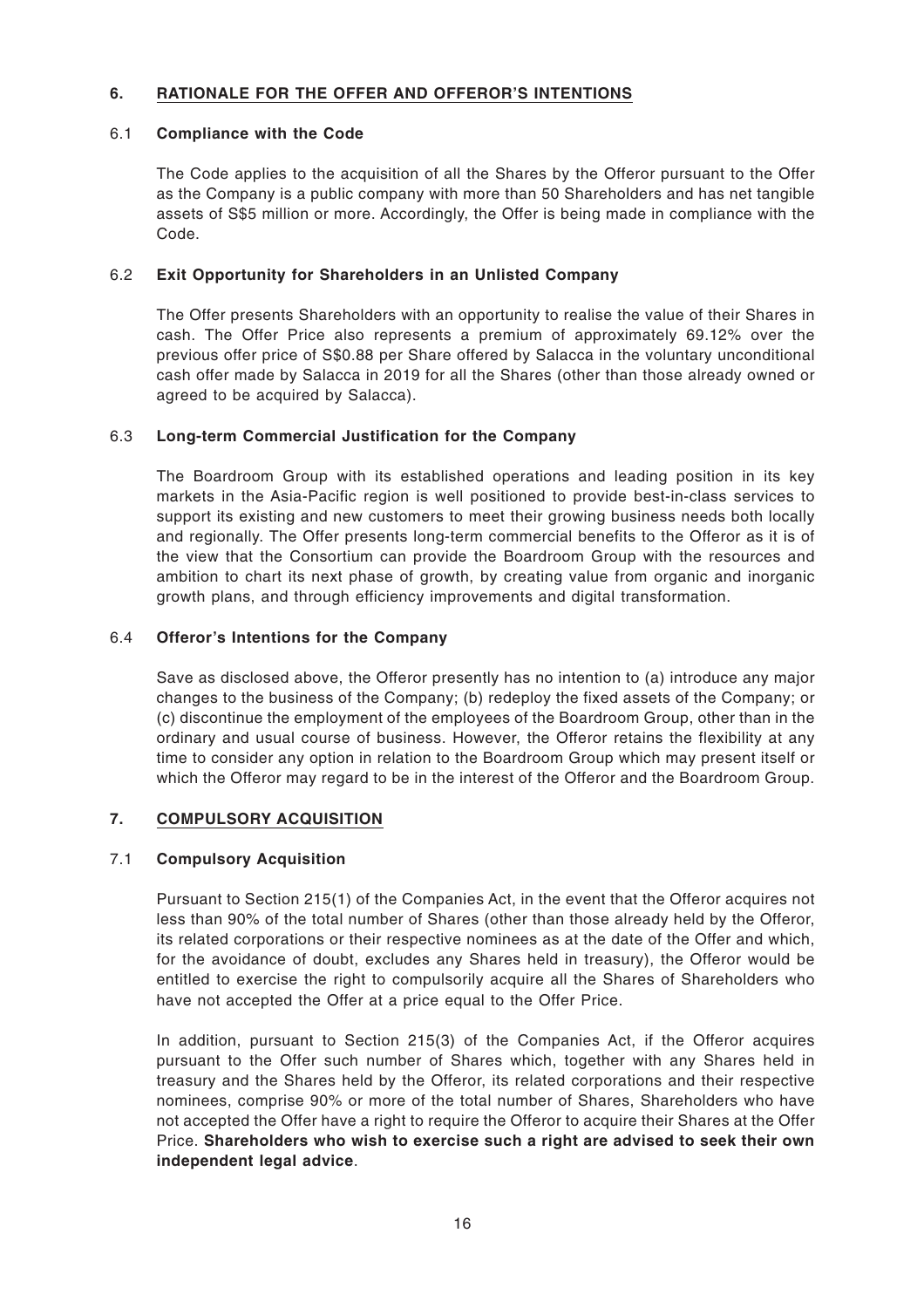#### 7.2 **Offeror's Intentions**

The Offeror intends to make the Company its wholly-owned subsidiary. **Accordingly, the Offeror when entitled, intends to exercise its rights of compulsory acquisition under Section 215(1) of the Companies Act**.

As mentioned above, the Acceptance Condition will be fulfilled upon the acceptance of the Offer by the Undertaking Shareholders in respect of all and not some only of their respective Relevant Shares pursuant to their respective Irrevocable Undertakings, and accordingly, the Offeror will be entitled to exercise its rights of compulsory acquisition under Section 215(1) of the Companies Act.

#### **8. OVERSEAS SHAREHOLDERS**

This Offer Document does not constitute an offer to sell or the solicitation of an offer to subscribe for or buy any security, nor is it a solicitation of any vote or approval in any jurisdiction, nor shall there be any sale, issuance or transfer of the securities referred to in this Offer Document in any jurisdiction in contravention of applicable law.

The Offer will be made solely by this Offer Document and the FAT, which will contain the full terms and conditions of the Offer, including details of how the Offer may be accepted. **Where there are potential restrictions on sending the Electronic Despatch Notification, this Offer Document and/or the FAT to any overseas jurisdictions, the Offeror and UOB reserve the right not to send the Electronic Despatch Notification, this Offer Document and/or the FAT to such overseas jurisdictions.**

The ability of the Shareholders who are not resident in Singapore (the "**Overseas Shareholders**") to accept the Offer may be affected by the laws of the relevant overseas jurisdictions in which they are located. Overseas Shareholders should also exercise caution in relation to the Offer, as the Electronic Despatch Notification, this Offer Document and the FAT have not been reviewed by any regulatory authority in any overseas jurisdiction. Accordingly, Overseas Shareholders should inform themselves of, and observe, any applicable requirements in the relevant overseas jurisdictions. **For the avoidance of doubt, the Offer is open to all Shareholders, including those to whom the Electronic Despatch Notification, this Offer Document and/or the FAT have not been, or will not be, sent.**

Copies of this Offer Document and any other related document relating to the Offer are not being, and must not be, directly or indirectly, mailed or otherwise forwarded, distributed or sent in or into or from any jurisdiction where the making of or the acceptance of the Offer will violate the laws of that jurisdiction (a "**Restricted Jurisdiction**") and will not be capable of acceptance by any such use, means, instrumentality or facility within any Restricted Jurisdiction and persons receiving such documents (including custodians, nominees and trustees) must not mail or otherwise forward, distribute or send them in or into or from any Restricted Jurisdiction.

The Offer (unless otherwise determined by the Offeror and permitted by applicable laws and regulations) will not be made, directly or indirectly, in or into, or by the use of mails of, or by any means or instrumentality (including without limitation, telephonically or electronically) of interstate or foreign commerce of, or by any facility of a national, state or other securities exchange of, any Restricted Jurisdiction, and the Offer will not be capable of acceptance by any such use, means, instrumentality or facility.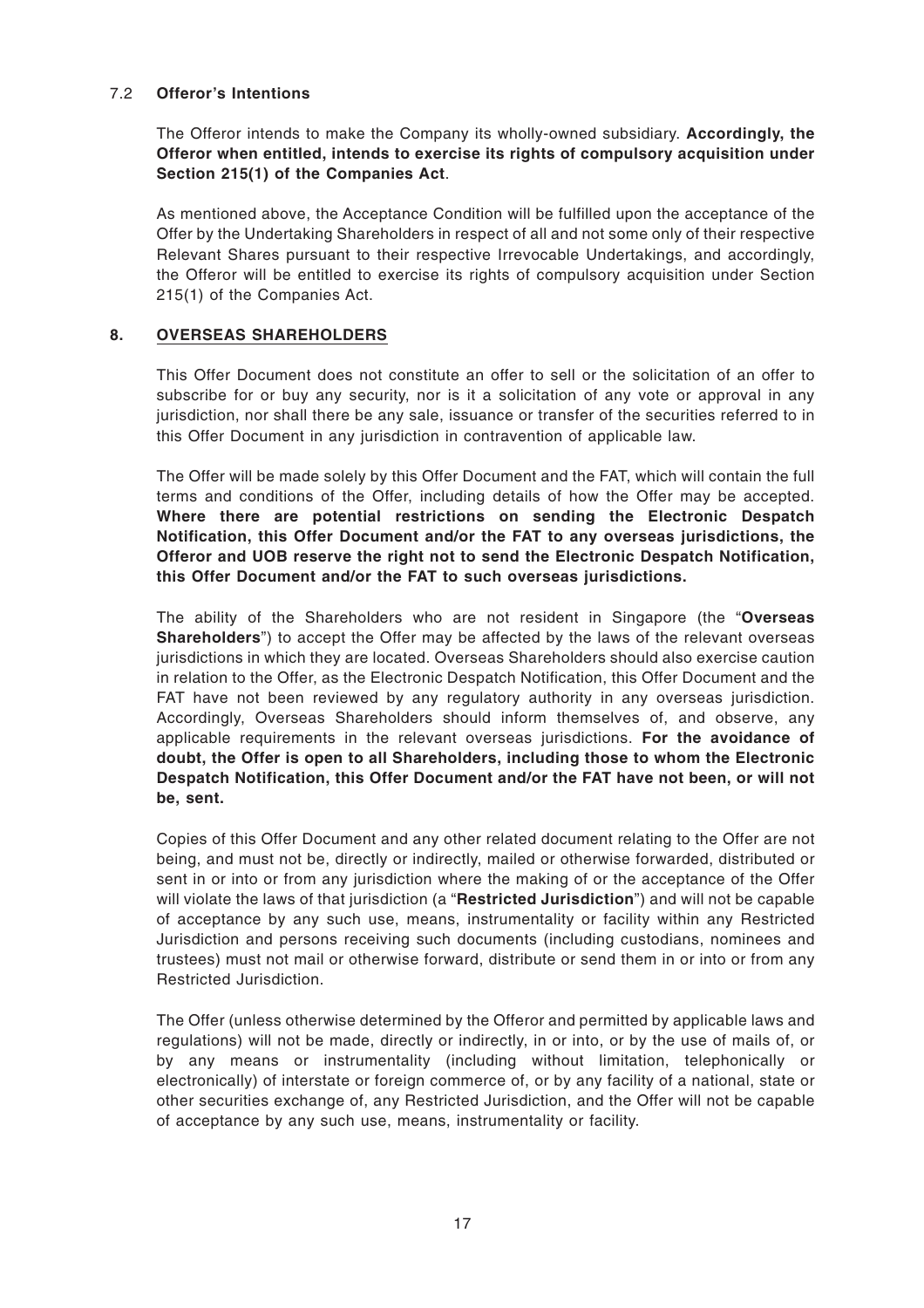Overseas Shareholders may, nonetheless, obtain copies of the Electronic Despatch Notification, this Offer Document, the FAT and/or any related documents, during normal business hours and up to the Closing Date, from the Share Registrar by submitting a request via phone (+65 6536 5355) or by email (srs.teamb@boardroomlimited.com).

Alternatively, an Overseas Shareholder may write to the Share Registrar at 50 Raffles Place, #32-01, Singapore Land Tower, Singapore 048623 to request for the Electronic Despatch Notification, this Offer Document, the FAT and/or any related documents to be sent to an address in Singapore by ordinary post at such Overseas Shareholder's own risk, up to five (5) Business Days prior to the Closing Date.

Electronic copies of the Electronic Despatch Notification, this Offer Document and the FAT are also available on the "Shareholder Information | Shareholder Announcements" page on the website of the Company at https://www.boardroomlimited.com/shareholder-information-2021.

It is the responsibility of any Overseas Shareholder who wishes to (a) request for the Electronic Despatch Notification, this Offer Document, the FAT and/or any related documents; and/or (b) accept the Offer, to satisfy himself as to the full observance of the laws of the relevant jurisdiction in that connection, including the obtaining of any governmental or other consent which may be required, and compliance with all necessary formalities or legal requirements and the payment of any taxes, imposts, duties or other requisite payments due in such jurisdiction. Such Overseas Shareholder shall be liable for any such taxes, imposts, duties or other requisite payments payable and the Offeror and any person acting on its behalf (including UOB) shall be fully indemnified and held harmless by such Overseas Shareholder for any such taxes, imposts, duties or other requisite payments as the Offeror and/or any person acting on its behalf (including UOB) may be required to pay. In (i) requesting for the Electronic Despatch Notification, this Offer Document, the FAT and/or any related documents; and/or (ii) accepting the Offer, the Overseas Shareholder represents and warrants to the Offeror and UOB that he is in full observance of the laws of the relevant jurisdiction in that connection, and that he is in full compliance with all necessary formalities or legal requirements. **Any Overseas Shareholder who is in any doubt about his position should consult his professional adviser in the relevant jurisdiction**.

The Offeror and UOB each reserves the right to notify any matter, including the fact that the Offer has been made, to any or all Shareholders (including Overseas Shareholders) by announcement on the website of the Company at https://www.boardroomlimited.com or notice and if necessary, by paid advertisement in a newspaper published and circulated in Singapore, in which case such notice shall be deemed to have been sufficiently given notwithstanding any failure by any Shareholder (including Overseas Shareholders) to receive or see such announcement, notice or advertisement.

#### **9. CONFIRMATION OF FINANCIAL RESOURCES**

UOB, as the sole financial adviser to the Offeror in respect of the Offer, confirms that sufficient financial resources are available to the Offeror to satisfy full acceptances of the Offer by the Shareholders.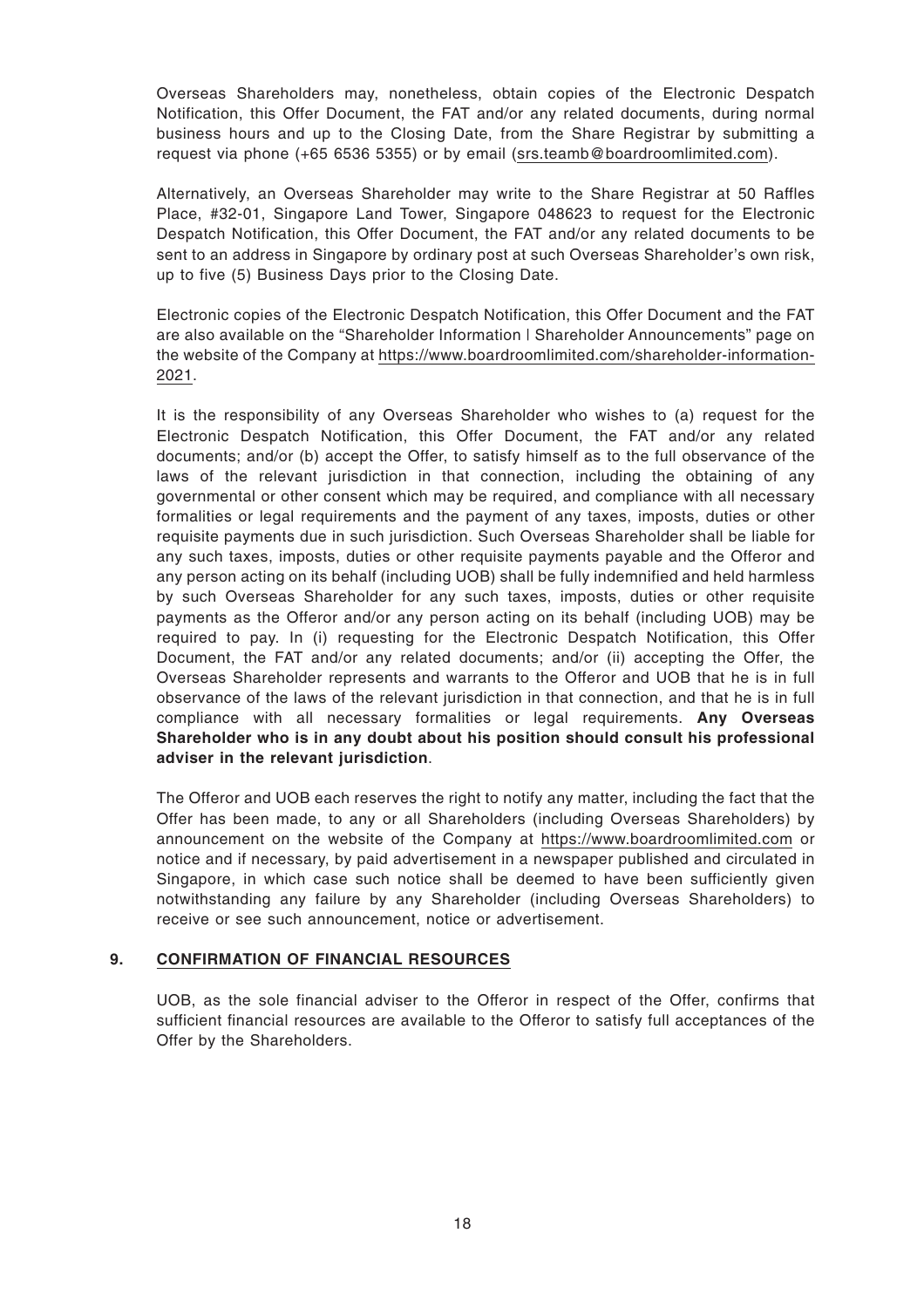#### **10. DIRECTORS' RESPONSIBILITY STATEMENT**

The directors of the Offeror (including any director who may have delegated detailed supervision of the preparation of this Offer Document) have taken all reasonable care to ensure that the facts stated and opinions expressed in this Offer Document are fair and accurate and that there are no other material facts not contained in this Offer Document, the omission of which would make any statement in this Offer Document misleading.

Where any information in this Offer Document has been extracted or reproduced from published or otherwise publicly available sources or obtained from the Company, the sole responsibility of the directors of the Offeror has been to ensure through reasonable enquiries that such information is accurately extracted from such sources or, as the case may be, reflected or reproduced in this Offer Document.

The directors of the Offeror jointly and severally accept responsibility accordingly.

#### **11. GENERAL**

#### 11.1 **Accidental Omission**

Any omission relating to the despatch of the Electronic Despatch Notification, this Offer Document and/or the FAT, or any notice, advertisement or announcement required to be given under the terms of the Offer to, or any failure to receive the same by, any person to whom the Offer is made or should be made shall not invalidate the Offer in any way.

#### 11.2 **Governing Law and Jurisdiction**

The Offer, the Electronic Despatch Notification, this Offer Document and/or the FAT, all acceptances of the Offer, all contracts made pursuant thereto and all actions taken or deemed to be taken in connection with any of the foregoing shall be governed by, and construed in accordance with, the laws of Singapore and all accepting Shareholders agree, by accepting the Offer, to submit to the non-exclusive jurisdiction of the Singapore courts.

#### 11.3 **CPFIS Investors**

CPFIS Investors will receive further information on how to accept the Offer from the CPF Agent Banks directly. CPFIS Investors are advised to consult their respective CPF Agent Banks should they require further information, and if they are in any doubt as to the action they should take, CPFIS Investors should seek independent professional advice. CPFIS Investors who wish to accept the Offer are to reply to their respective CPF Agent Banks by the deadline stated in the letter from their respective CPF Agent Banks. Subject to the Offer becoming or being declared unconditional in all respects in accordance with its terms, CPFIS Investors who accept the Offer will receive the Offer Price payable in respect of their Offer Shares in their CPF investment accounts.

#### 11.4 **SRS Investors**

SRS Investors will receive further information on how to accept the Offer from the SRS Agent Banks directly. SRS Investors are advised to consult their respective SRS Agent Banks should they require further information, and if they are in any doubt as to the action they should take, SRS Investors should seek independent professional advice. SRS Investors who wish to accept the Offer are to reply to their respective SRS Agent Banks by the deadline stated in the letter from their respective SRS Agent Banks. Subject to the Offer becoming or being declared unconditional in all respects in accordance with its terms, SRS Investors who accept the Offer will receive the Offer Price payable in respect of their Offer Shares in their SRS investment accounts.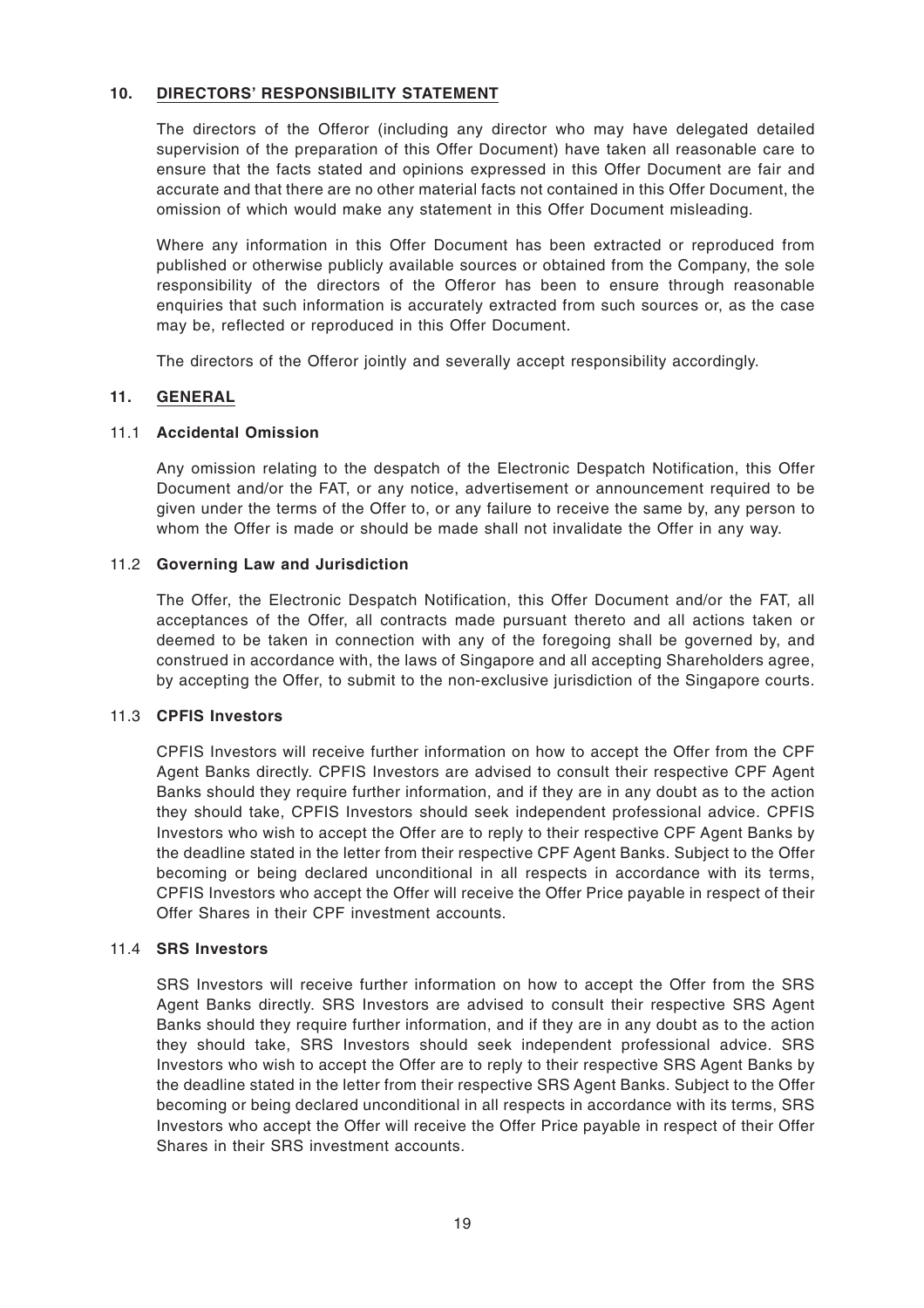#### 11.5 **Rights of Third Parties**

Unless expressly provided otherwise in this Offer Document and the FAT, a person who is not a party to any contracts made pursuant to the Offer or this Offer Document and the FAT has no rights under the Contracts (Rights of Third Parties) Act 2001 (2020 Revised Edition) of Singapore to enforce any term of such contracts. Notwithstanding any term contained herein, the consent of any third party is not required for any subsequent agreement by the parties hereto to amend or vary (including any release or compromise of any liability) or terminate such contracts. Where third parties are conferred rights under such contracts, those rights are not assignable or transferable.

#### 11.6 **Valid Acceptances**

The Offeror and UOB each reserves the right to treat acceptances of the Offer as valid if received by or on behalf of either of them at any place or places determined by them otherwise than as stated herein or in the FAT or if made otherwise than in accordance with the provisions herein and in the FAT.

#### 11.7 **Independent Advice**

UOB is acting for and on behalf of the Offeror and does not purport to advise Shareholders. In preparing its letter to Shareholders for and on behalf of the Offeror, UOB has not had regard to the general or specific investment objectives, tax position, risk profiles, financial situation or particular needs and constraints of any Shareholder.

**The views of the Independent Directors and the independent financial adviser to the Independent Directors on the Offer will be made available to Shareholders in due course and in any event, the Independent Directors are required under the Code to despatch their views within 14 days of the posting of this Offer Document. Shareholders may wish to consider their advice before taking any action in relation to the Offer.**

#### 11.8 **Other General Information**

**APPENDIX IV** to this Offer Document sets out additional general information relating to the Offer. Your attention is drawn to all the Appendices which form part of this Offer Document.

Issued by **United Overseas Bank Limited**

For and on behalf of **Apricus Global Pte. Ltd.**

24 January 2022

Any inquiries relating to this Offer Document or the Offer should be directed during office hours to:

United Overseas Bank Limited Mergers & Acquisitions Tel: (65) 6539 7066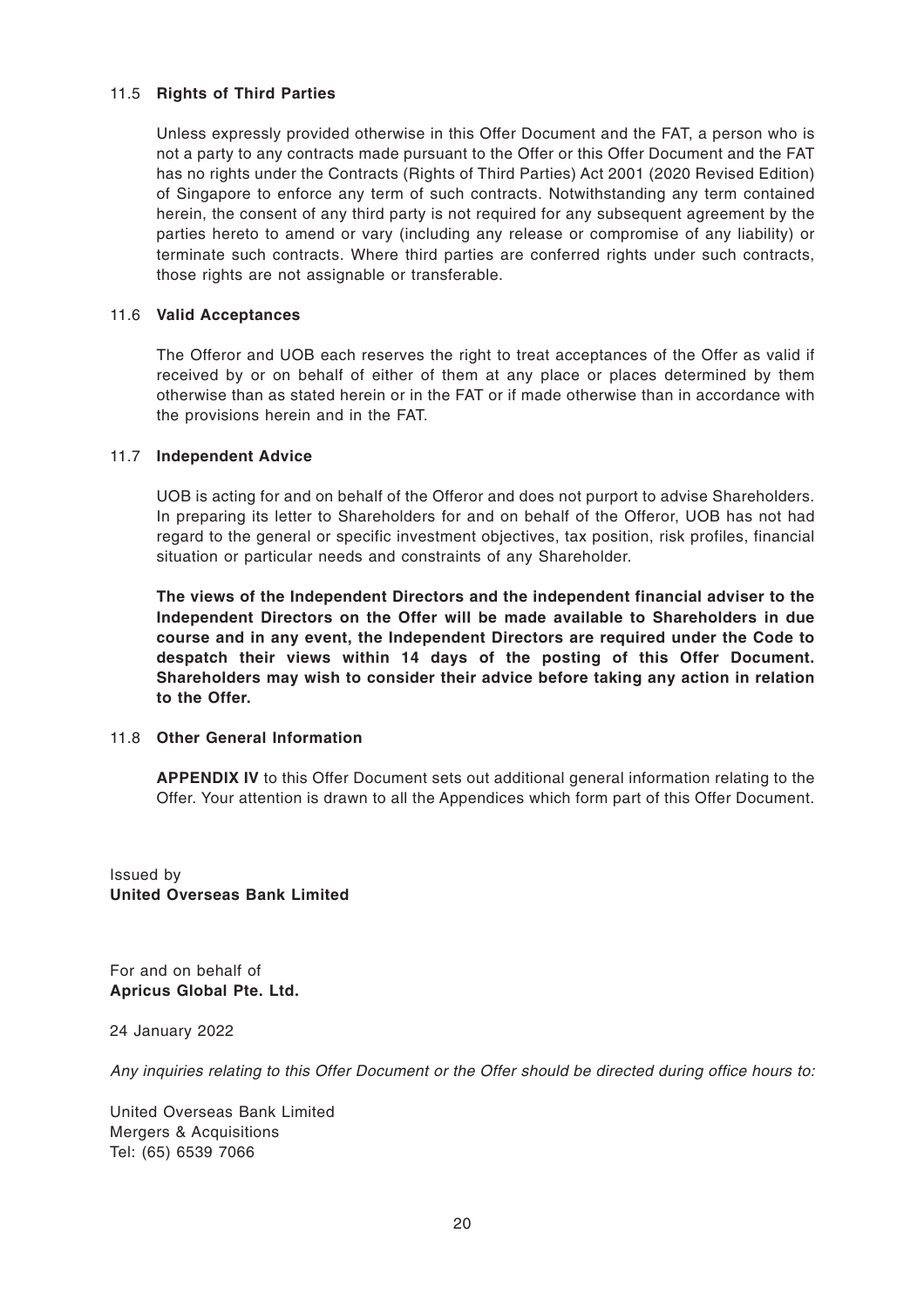#### **APPENDIX I**

#### **ADDITIONAL INFORMATION ON THE OFFEROR**

#### **1. DIRECTORS OF THE OFFEROR**

The names, addresses and descriptions of the directors of the Offeror as at the Latest Practicable Date are as follows:

| <b>Name</b>           | <b>Address</b>                                                                                        | <b>Description</b> |
|-----------------------|-------------------------------------------------------------------------------------------------------|--------------------|
| Koh Thong Meng, Danny | (before 1 February 2022)<br>Director<br>c/o 3 Church Street<br>#22-05 Samsung Hub<br>Singapore 049483 |                    |
|                       | (with effect from 1 February 2022)<br>c/o 138 Market Street, #36-01,<br>Singapore 048946              |                    |
| Lau Hwei Lynn         | c/o 501 Orchard Road<br>#11-01 Wheelock Place<br>Singapore 238880                                     | Director           |

#### **2. REGISTERED OFFICE OF THE OFFEROR**

The registered office of the Offeror is at 80 Robinson Road, #02-00, Singapore 068898.

#### **3. PRINCIPAL ACTIVITY OF THE OFFEROR**

The Offeror is a company incorporated in Singapore on 11 May 2021 and its principal activity is investment holding.

#### **4. FINANCIAL STATEMENTS**

As the Offeror was incorporated on 11 May 2021, no audited or unaudited financial statements of the Offeror have been prepared as at the Latest Practicable Date.

#### **5. SIGNIFICANT ACCOUNTING POLICIES**

As no audited financial statements of the Offeror have been prepared since the date of its incorporation, there are no significant accounting policies to be noted.

#### **6. MATERIAL CHANGES IN FINANCIAL POSITION**

As at the Latest Practicable Date, save for the making and financing of the Offer, there have been no known material changes in the financial position of the Offeror since the date of its incorporation.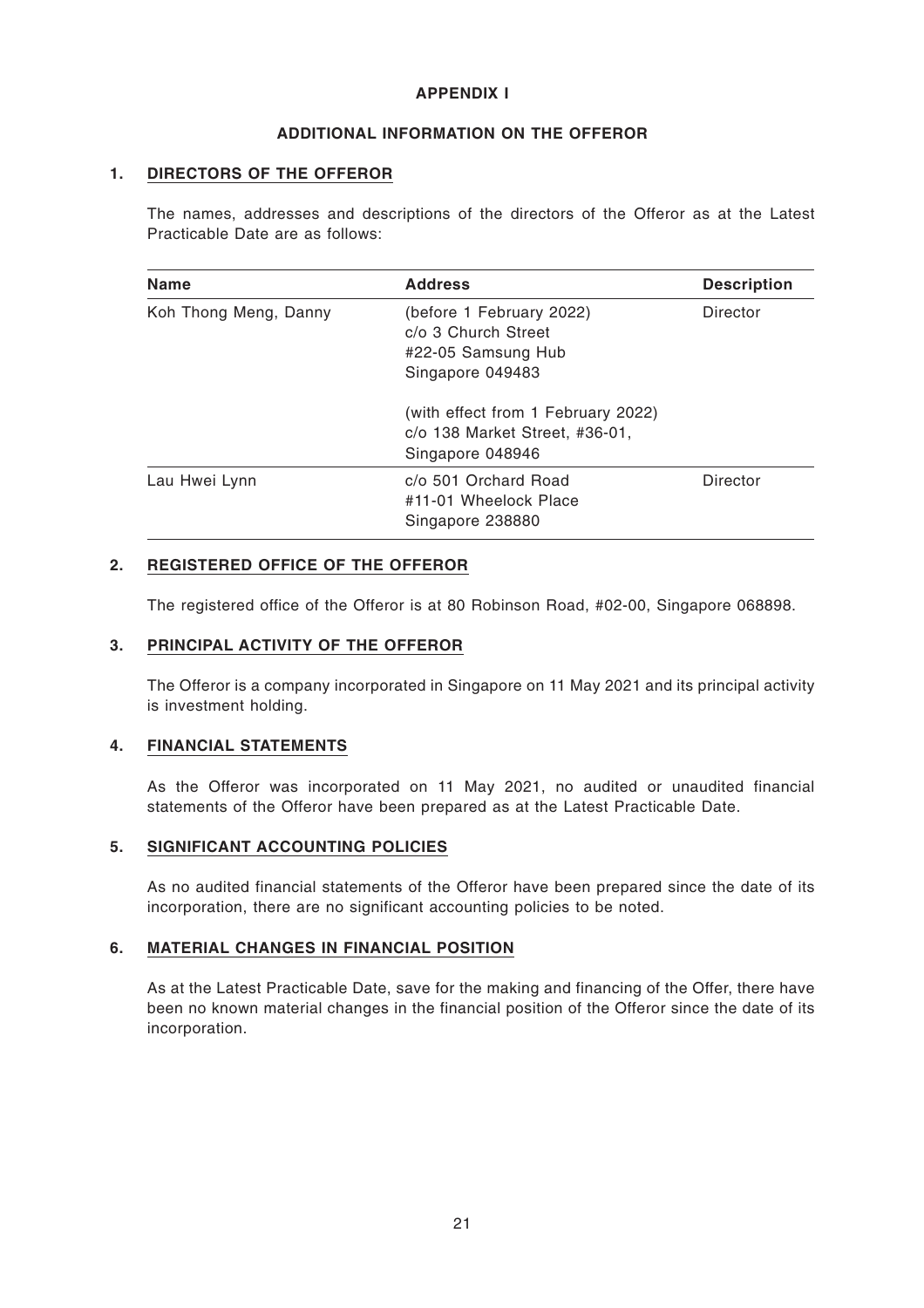#### **APPENDIX II**

#### **ADDITIONAL INFORMATION ON THE COMPANY**

#### **1. DIRECTORS**

Based on publicly available information and the latest information available to the Offeror, the names, addresses and descriptions of the directors of the Company as at the Latest Practicable Date are as follows:

| <b>Name</b>              | <b>Address</b>                                                                 | <b>Description</b>                           |
|--------------------------|--------------------------------------------------------------------------------|----------------------------------------------|
| Mr Goh Geok Khim         | c/o 11 North Buona Vista Drive,<br>#08-08, The Metropolis,<br>Singapore 138589 | Director                                     |
| Mr Teo Liang Huat Thomas | c/o 11 North Buona Vista Drive,<br>#08-08, The Metropolis,<br>Singapore 138589 | Director                                     |
| Mr Teo Poh Jin Kim       | $c$ /o 50 Raffles Place, #32-01,<br>Singapore Land Tower,<br>Singapore 048623  | Director and Chief<br>Executive Officer      |
| Mr Goh Yew Lin           | c/o 11 North Buona Vista Drive,<br>#08-08, The Metropolis,<br>Singapore 138589 | Alternate Director<br>to Mr Goh Geok<br>Khim |

#### **2. SHARE CAPITAL**

As at the Latest Practicable Date, based on publicly available information, the Company has an issued and paid-up share capital of S\$51,393,746.37 comprising 209,660,184 Shares (excluding Shares held in treasury).

There is no restriction in the constitution of the Company on the right to transfer any Shares, which has the effect of requiring the holders of the Offer Shares, before transferring them, to first offer them for purchase to Shareholders or to any other person.

#### **3. REGISTERED OFFICE**

The registered office of the Company is at 50 Raffles Place, #32-01 Singapore Land Tower, Singapore 048623.

#### **4. PRINCIPAL ACTIVITY OF THE COMPANY**

The Boardroom Group is one of Asia-Pacific's leading providers of corporate secretarial, share registry, business solutions and advisory (accounting, taxation and payroll) services, with a presence in Singapore, Australia, Malaysia, Hong Kong and the People's Republic of China.

#### **5. MATERIAL CHANGES IN FINANCIAL POSITION**

As at the Latest Practicable Date, save as disclosed in this Offer Document, the annual report of GKGH for FY2020, the financial statements and related announcement of GKGH for six months ended 30 June 2021 and any other information on the Company which is publicly available (including, without limitation, information published on the website of the Company at https://www.boardroomlimited.com and the announcements released by GKGH on the SGX-ST), there has not been, within the knowledge of the Offeror, any material change in the financial position of the Company since 31 December 2020, being the date of the last audited consolidated financial statements of the Company laid before the Shareholders in general meeting.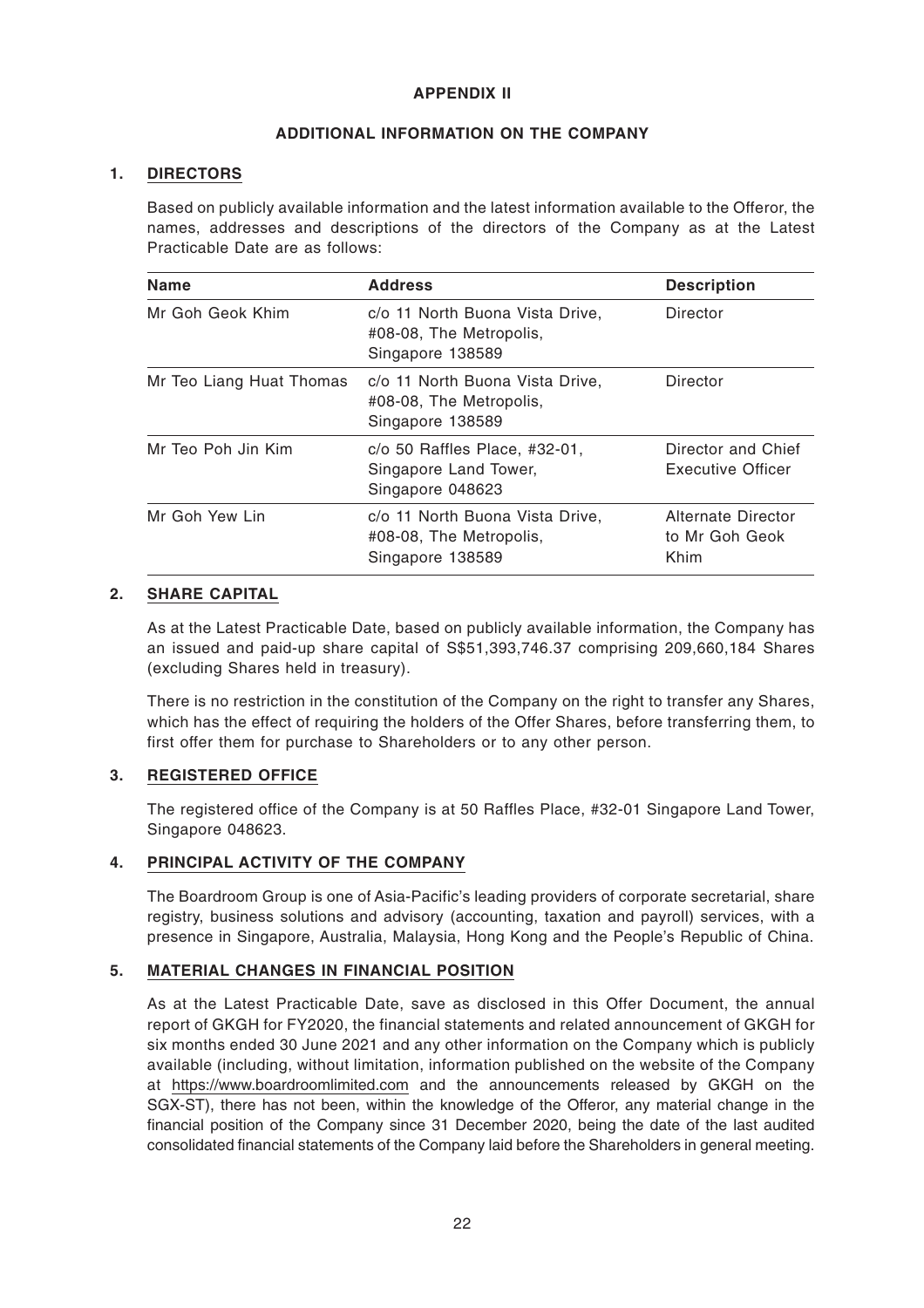#### **APPENDIX III**

#### **ADDITIONAL GENERAL INFORMATION**

#### **1. DISCLOSURE OF INTERESTS IN COMPANY SECURITIES**

#### **1.1 Holdings in Company Securities**

As at the Latest Practicable Date, save for the Irrevocable Undertakings, based on the latest information available to the Offeror, none of the Offeror, the directors of the Offeror and persons acting in concert with the Offeror owns, controls or has agreed to acquire any Company Securities.

#### **1.2 Dealings in Company Securities**

Based on the latest information available to the Offeror, none of the Offeror, the directors of the Offeror and persons acting in concert with the Offeror has dealt in Company Securities during the period commencing three (3) months prior to the Pre-Conditional Offer Announcement Date and ending on the Latest Practicable Date.

#### **1.3 Undertakings to Accept the Offer**

As at the Latest Practicable Date, save for the Irrevocable Undertakings, no person has given any undertaking to the Offeror or any persons acting in concert with it, to accept the Offer.

#### **1.4 Arrangements of the Kind Referred to in Note 7 on Rule 12 of the Code**

As at the Latest Practicable Date, save for the Irrevocable Undertakings, neither the Offeror nor any persons acting in concert with it has entered into any arrangement of the kind referred to in Note 7 on Rule 12 of the Code, including indemnity or option arrangements and any agreement or understanding, formal or informal, of whatever nature, relating to the Shares which may be an inducement to deal or refrain from dealing in the Shares.

#### **1.5 No agreement in connection with or dependent on the Offer**

As at the Latest Practicable Date, save for the Irrevocable Undertakings, there is no agreement, arrangement or understanding between (a) the Offeror or any persons acting in concert with it; and (b) any of the present or recent directors of the Company, or any of the present or recent Shareholders having any connection with or dependence upon the Offer.

#### **1.6 Transfer of Offer Shares**

Save as disclosed in this Offer Document and save for the Relevant Financing Arrangements, as at the Latest Practicable Date, there is no agreement, arrangement or understanding whereby any of the Offer Shares acquired by the Offeror pursuant to the Offer will or may be transferred to any other person. The Offeror, however, reserves the right to transfer any of the Offer Shares to its shareholders, any of its related corporations or for the purpose of granting security in favour of financial institutions which have extended or shall extend credit facilities to it.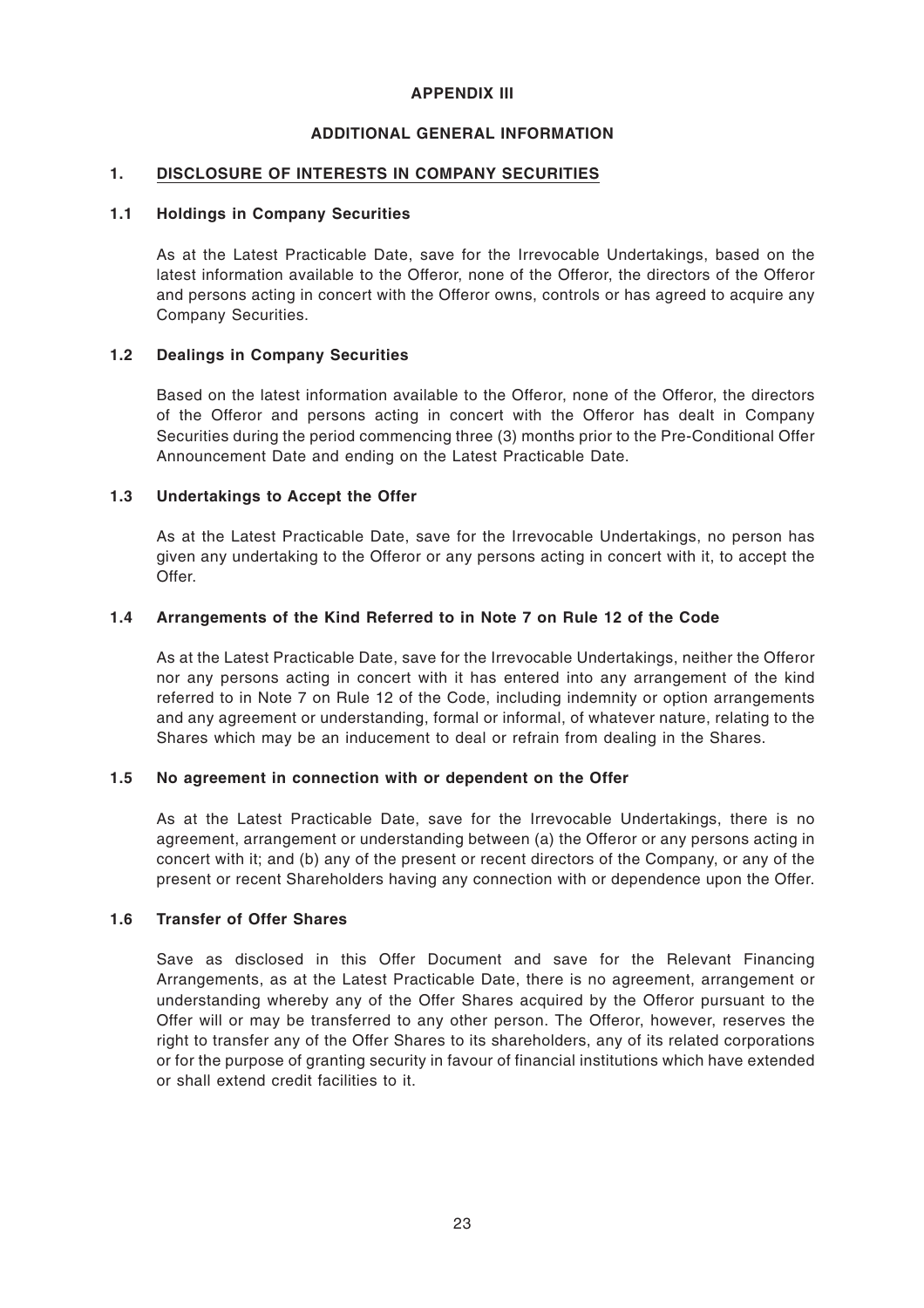#### **1.7 No Payment or Benefit to the Directors of the Company**

As at the Latest Practicable Date, save for (a) Mr Teo Liang Huat Thomas who holds 150,000 Shares<sup>3</sup> and (b) a bonus and incentive scheme to be established by GKGH to reward certain key executives of the Company<sup>4</sup>, there is no agreement, arrangement or understanding for payment or other benefit being made or given to any director of the Company or to any director of any corporation which is by virtue of Section 6 of the Companies Act deemed to be related to the Company, as compensation for loss of office or otherwise in connection with the Offer.

#### **1.8 Security Interest Over or Borrowing or Lending of Company Securities**

As at the Latest Practicable Date, based on the latest information available to the Offeror, save as disclosed in this Offer Document (including **APPENDIX III** to this Offer Document) and save for the Relevant Financing Arrangements, none of the Offeror or any person acting in concert with it has (a) granted a security interest over any of the Company Securities to another person, whether through a charge, pledge or otherwise; (b) borrowed from another person any Company Securities (excluding borrowed Company Securities which have been on-lent or sold); or (c) lent any of the Company Securities to another person.

#### **1.9 No agreement with connected person**

As at the Latest Practicable Date, save as disclosed in this Offer Document and save for the Relevant Financing Arrangements and the Irrevocable Undertakings, there is no agreement, arrangement or understanding between (i) the Offeror and (ii) any of the directors of the Company or any other person in connection with or conditional upon the outcome of the Offer or otherwise connected with the Offer.

#### **1.10 Material Changes**

Save as disclosed in this Offer Document, there has been no material change in any information previously published by or on behalf of the Offeror during the period commencing from the Pre-Conditional Offer Announcement Date and ending on the Latest Practicable Date.

#### **2. GENERAL**

#### **2.1 Consent**

UOB has given and has not withdrawn its written consent to the issue of this Offer Document with the inclusion herein of its name and letter and all references thereto in the form and context in which they respectively appear.

#### **2.2 Costs and Expenses**

All costs and expenses of or incidental to the Offer, including the preparation and circulation of the Electronic Despatch Notification, this Offer Document and the FAT (other than

<sup>3</sup> Please refer to paragraph 9.1 of the circular dated 23 December 2021 and issued by GKGH in relation to the proposed disposal of the Relevant Shares pursuant to the Irrevocable Undertaking given by GKGH in favour of the Offeror (the "**GKGH EGM Circular**"), a copy of which is available on GKGH's website at the URL http://www.gkgoh.com/investor.aspx and on the SGX-ST website at the URL https://www.sgx.com/securities/company-announcements.

Please refer to paragraph 6.2 of the GKGH EGM Circular.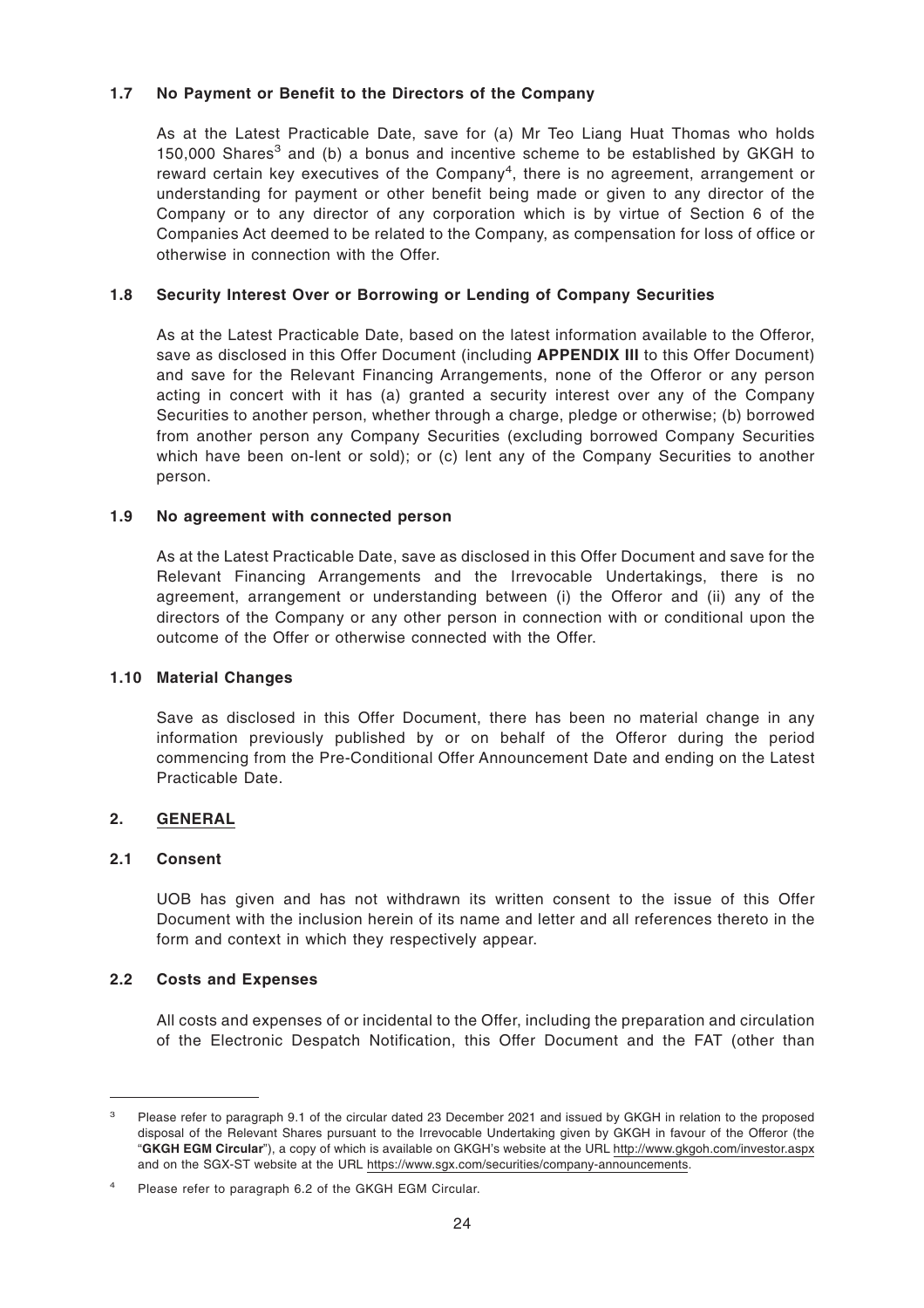professional fees and other costs relating to the Offer incurred or to be incurred by the Company) and stamp duty and transfer fees resulting from acceptances of the Offer, will be paid by the Offeror.

#### **3. NO MARKET QUOTATION**

As the Shares have not been traded on any stock exchange since the Company was delisted from the Main Board of the SGX-ST, there is no recent publicly available data on the trading performance of the Shares.

#### **4. DOCUMENTS FOR INSPECTION**

Copies of the following documents may be inspected at the office of the Share Registrar at (i) 50 Raffles Place, #32-01, Singapore Land Tower, Singapore 048623 on or before 30 January 2022, or (ii) 1 Harbourfront Avenue, #14-07, Keppel Bay Tower, Singapore 098632 after 30 January 2022, during normal business hours, while the Offer remains open for acceptance:

- (a) the Offer Announcement;
- (b) the Irrevocable Undertakings; and
- (c) the letter of consent from UOB referred to in paragraph 2.1 of this **APPENDIX III**.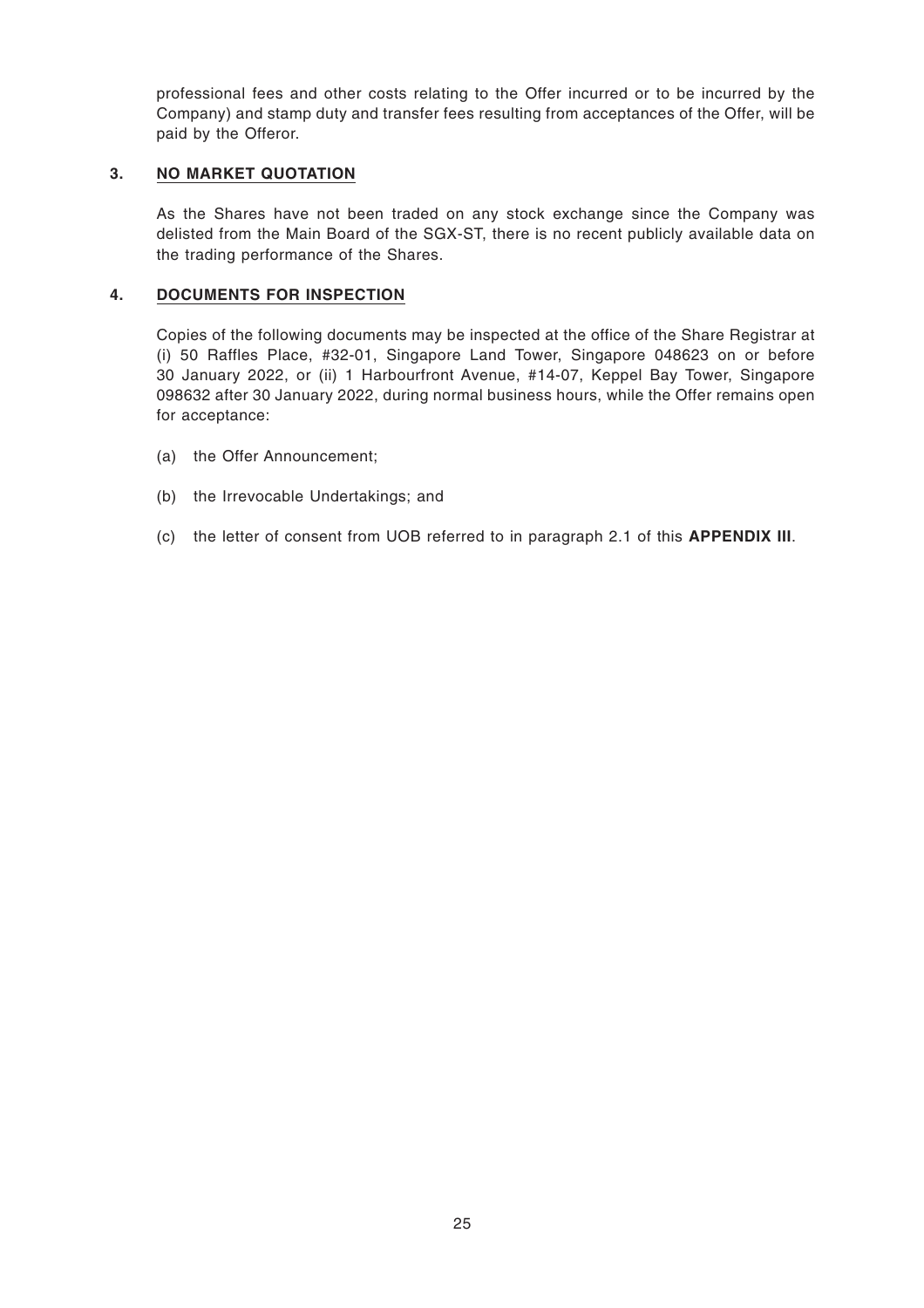#### **APPENDIX IV**

#### **DETAILS OF THE OFFER**

#### **1. SETTLEMENT FOR THE OFFER**

Subject to the Offer becoming or being declared to be unconditional in all respects in accordance with its terms and subject to the receipt by the Offeror from accepting Shareholders of valid acceptances, complete in all respects and in accordance with the instructions given in this Offer Document and the FAT, remittances for the appropriate amounts will be despatched, pursuant to Rule 30 of the Code, to the accepting Shareholder by means of a S\$ crossed cheque drawn on a bank operating in Singapore and sent by ordinary post to his address stated in his FAT or if none is stated, to his address as indicated in the register of members of the Company, at the risk of the accepting Shareholder, or in such other manner as the accepting Shareholder may have agreed with the Company for the payment of any cash distributions, in each case, as soon as practicable but in any event:

- (a) in respect of acceptances of the Offer which are complete and valid in all respects and are received on or before the date on which the Offer becomes or is declared to be unconditional in all respects in accordance with its terms, within seven (7) Business Days of that date; or
- (b) in respect of acceptances of the Offer which are complete and valid in all respects and are received after the Offer becomes or is declared to be unconditional in all respects in accordance with its terms, but before the Offer closes, within seven (7) Business Days of the date of such receipt.

#### **2. ANNOUNCEMENTS**

- (a) Pursuant to Rule 28.1 of the Code, by 8.00 a.m. (Singapore time) on the dealing day (the "**Relevant Day**") immediately after the day on which the Offer is due to expire, or becomes or is declared to be unconditional as to acceptances, or is revised or extended (if applicable), the Offeror will announce the total number of Shares (as nearly as practicable):
	- (i) in respect of which valid acceptances of the Offer have been received;
	- (ii) held by the Offeror and any person acting in concert with it before the Offer Period; and
	- (iii) acquired or agreed to be acquired by the Offeror and any person acting in concert with it during the Offer Period,

and will specify the respective percentages of the total number of Shares represented by such numbers.

- (b) Under Note 5 on Rule 28.1 of the Code, all purchases by the Offeror and persons acting in concert with it may only be counted when fully completed and settled.
- (c) In this Offer Document, references to the making of any announcement or the giving of notice by the Offeror include the release of an announcement by UOB or advertising agents, for and on behalf of the Offeror, to the press or the delivery of or transmission by telephone or facsimile or otherwise of an announcement on the "Shareholder Information | Shareholder Announcements" page on the website of the Company at https://www.boardroomlimited.com/shareholder-information-2021. Announcements released by or on behalf of the Offeror in connection with the Offer will be released on the "Shareholder Information | Shareholder Announcements" page on the website of the Company at https://www.boardroomlimited.com/shareholder-information-2021.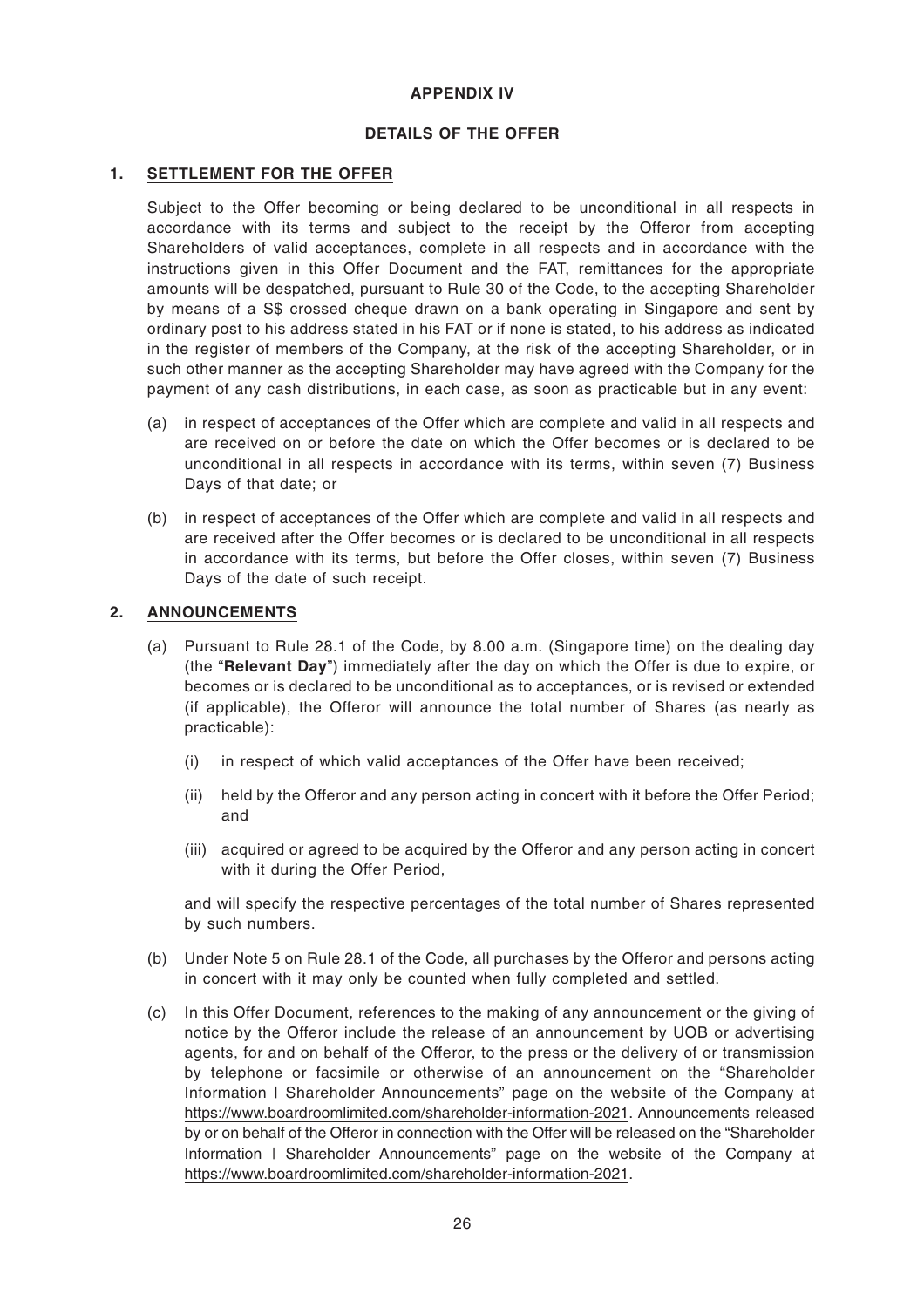(d) In computing the number of Offer Shares represented by acceptances, the Offeror will at the time of making an announcement take into account acceptances which are valid in all respects. Acceptances of the Offer will only be treated as valid for the purposes of the Acceptance Condition if the relevant requirements of Rule 28.1 of the Code are met.

#### **3. RIGHT OF WITHDRAWAL**

- (a) Except as expressly provided in this Offer Document and the Code, acceptances of the Offer shall be irrevocable.
- (b) If the Offer has become or been declared to be unconditional as to acceptances in accordance with its terms, but the Offeror fails to comply with any of the requirements of Rule 28.1 of the Code by 3.30 p.m. (Singapore time) on the Relevant Day, then immediately thereafter, any Shareholder accepting the Offer will be entitled to withdraw his acceptance by giving written notice to the Share Registrar, Boardroom Corporate & Advisory Services Pte. Ltd., during normal business hours, at its office located at (i) 50 Raffles Place, #32-01, Singapore Land Tower, Singapore 048623 on or before 30 January 2022 or (ii) 1 Harbourfront Avenue, #14-07, Keppel Bay Tower, Singapore 098632 after 30 January 2022.

Such notice of withdrawal shall be effective only if signed by the accepting Shareholder and when actually received by the Offeror.

- (c) Subject to Rule 22.9 of the Code, this right of withdrawal may be terminated not less than eight (8) days after the Relevant Day by the Offeror confirming (if that be the case) that the Offer is still unconditional as to acceptances and complying with Rule 28.1 of the Code. For the purpose of Rule 22.6 of the Code, the period of 14 days referred to therein will run from the date of such confirmation, or the date on which the Offer would otherwise have expired, whichever is later.
- (d) A Shareholder who has tendered his acceptance under the Offer will be entitled to withdraw his acceptance after 14 days from the first Closing Date, if the Offer has not by then become unconditional as to acceptances. Such entitlement to withdraw will be exercisable until the Offer becomes or is declared to be unconditional as to acceptances.
- (e) In a competitive situation, if one (1) offer becomes unconditional as to acceptances, then Shareholders who have tendered their acceptances for the other offer (the "**Unsuccessful Offer**") can, if they wish, immediately withdraw their acceptances for the Unsuccessful Offer.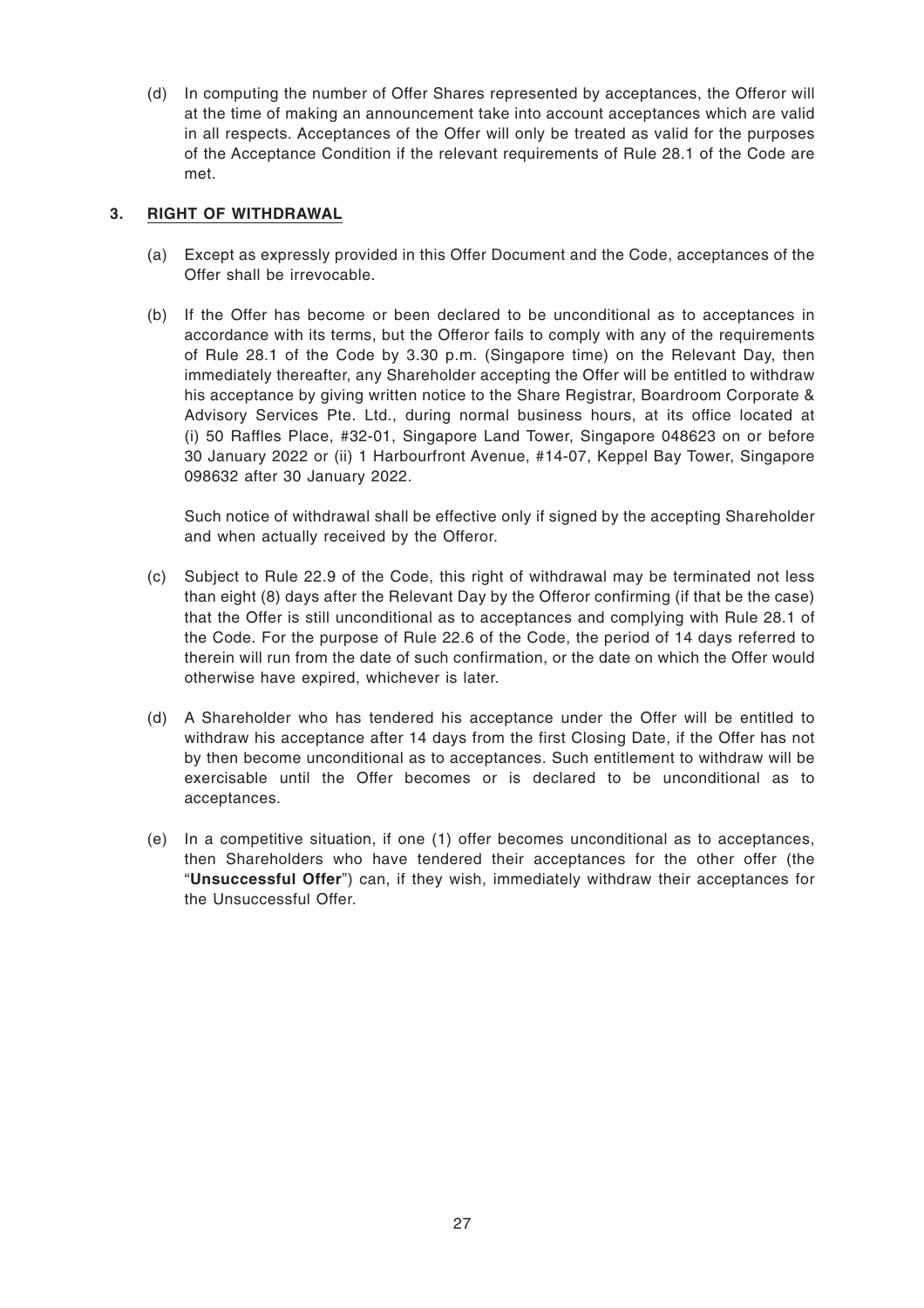#### **APPENDIX V**

#### **PROCEDURES FOR ACCEPTANCE OF THE OFFER**

#### **1. PROCEDURES FOR ACCEPTANCE OF THE OFFER BY SHAREHOLDERS**

#### 1.1 **Shareholders**

If you hold Offer Shares, you are entitled to receive the Electronic Despatch Notification and this Offer Document (which can be obtained in the manner set out in the Electronic Despatch Notification) together with the FAT. If you wish to accept the Offer, you should complete and sign the FAT (which is available upon request from **APRICUS GLOBAL PTE. LTD.** c/o Boardroom Corporate & Advisory Services Pte. Ltd., at the relevant address set out below) in accordance with the provisions and instructions in this Offer Document including the provisions and instructions printed on the FAT (which provisions and instructions shall be deemed to form part of the terms of the Offer) and submit the duly completed and signed original FAT with the relevant share certificate(s), other document(s) of title and/or any other relevant document(s) required by the Offeror either:

- (a) by hand, during normal business hours, to:
	- (i) on or before 30 January 2022:

#### **APRICUS GLOBAL PTE. LTD.**

c/o Boardroom Corporate & Advisory Services Pte. Ltd. 50 Raffles Place, #32-01 Singapore Land Tower Singapore 048623; or

(ii) after 30 January 2022:

#### **APRICUS GLOBAL PTE. LTD.**

c/o Boardroom Corporate & Advisory Services Pte. Ltd. 1 Harbourfront Avenue, #14-07 Keppel Bay Tower Singapore 098632; or

(b) by post, at your own risk, to:

#### **APRICUS GLOBAL PTE. LTD.**

c/o Boardroom Corporate & Advisory Services Pte. Ltd. 50 Raffles Place, #32-01 Singapore Land Tower Singapore 048623,

#### **so as, in each case, to arrive not later than 5.30 p.m. (Singapore time) on the Closing Date.**

If the completed and signed FAT is delivered by post to the Offeror, please use the enclosed pre-addressed envelope, which is pre-paid for posting in Singapore only. It is your responsibility to affix adequate postage on the said envelope.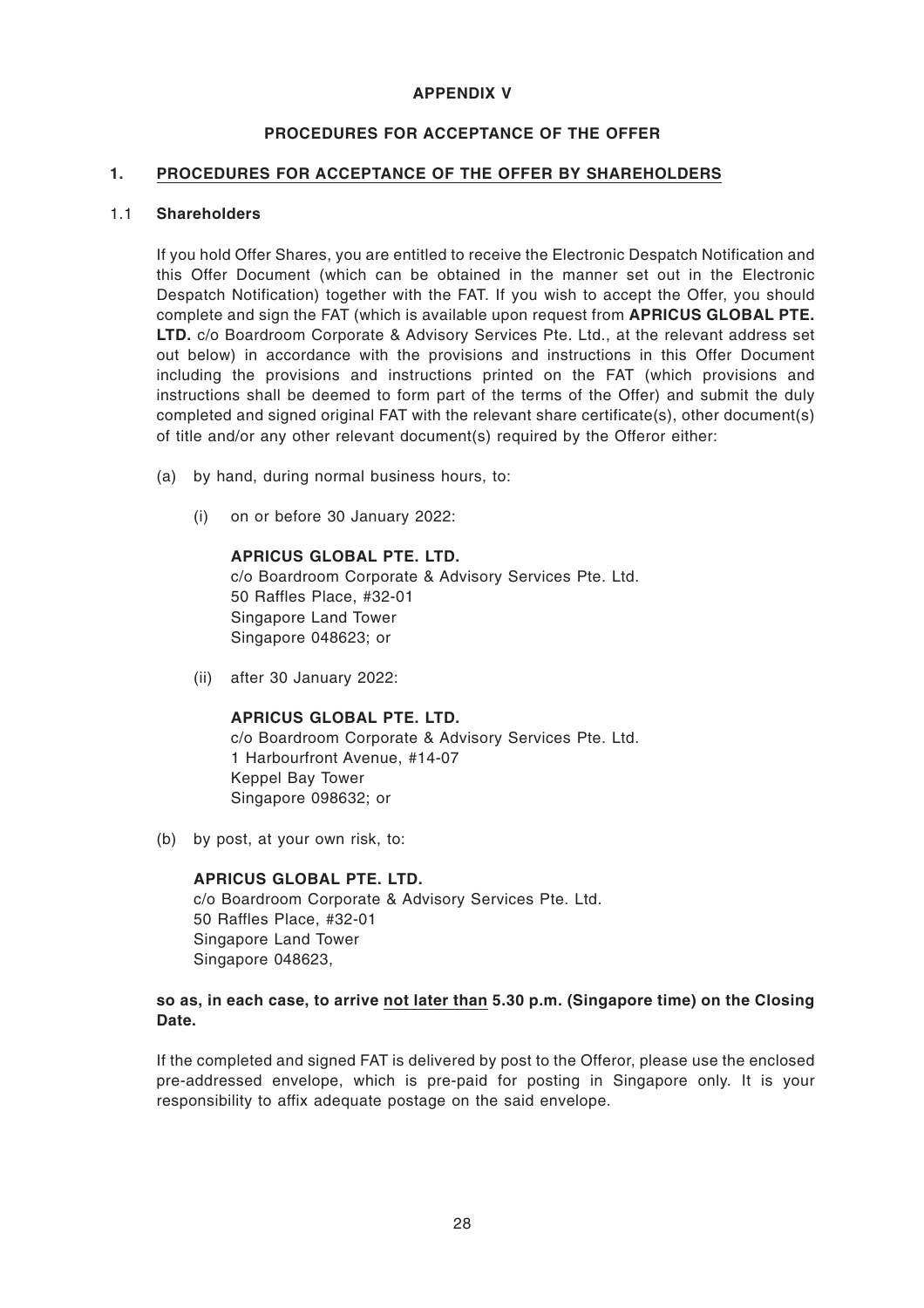If you have sold or transferred all of your Shares, you should immediately hand this Offer Document and the accompanying FAT to the purchaser or the transferee or to the bank, stockbroker or agent through whom you effected the sale or the transfer, for onward transmission to the purchaser or the transferee.

If you wish to accept the Offer in respect of your Offer Shares, you must state in Part A of the FAT, the number of Offer Shares in respect of which you wish to accept the Offer and state in Part B of the FAT, the share certificate number(s) of the relevant share certificate(s).

If the number of Offer Shares in respect of acceptances for the Offer as inserted by you in the FAT exceeds the number of Offer Shares represented by the share certificate(s) and/or other document(s) of title accompanying the FAT, or if no such number of Offer Shares is inserted by you, then you shall be deemed to have accepted the Offer in respect of all the Offer Shares as represented by the share certificate(s) and/or other document(s) of title accompanying the FAT.

#### 1.2 **General**

If you are recorded in the Company's register of members as holding Offer Shares but do not have the relevant share certificate(s) relating to such Offer Shares, you, at your own risk, are required to procure the Company to issue such share certificate(s) in accordance with the constitution of the Company and then deliver such share certificate(s) in accordance with the procedures set out in this Offer Document and the FAT.

If your Offer Shares are represented by share certificate(s) which are not registered with the Company in your own name, you must send in, at your own risk, the relevant share certificate(s), other document(s) of title and/or other relevant documents required by the Offeror and/or the Share Registrar together with a duly completed and signed original FAT accompanied by transfer form(s), duly completed and executed by the person(s) registered with the Company as the holder of the Offer Shares and stamped, with the particulars of the transferee left blank (to be completed by the Offeror or a person authorised by it).

It is your responsibility to ensure that the FAT is properly completed in all respects. The Offeror, UOB and/or the Share Registrar will be entitled, in their sole and absolute discretion, to reject any acceptance which does not comply with the provisions and instructions contained herein and in the FAT, or (subject to the preceding paragraph) which is not accompanied by the relevant share certificate(s), other document(s) of title and/or any other relevant document(s) required by the Offeror and/or the Share Registrar, or which is otherwise incomplete, incorrect, unsigned, signed but not in its originality or invalid in any respect. Any decision to reject or treat as valid any acceptance will be final and binding, and none of the Offeror, UOB and the Share Registrar accepts any responsibility or liability for the consequences of such a decision.

No acknowledgement of receipt of any FAT, share certificate(s), other document(s) of title, transfer form(s) and/or any other relevant document(s) required by the Offeror will be given.

All communications, notices, certificates, documents and remittances to be delivered or sent to you will be sent by ordinary post at your sole risk.

Payment will be sent to you (or your designated agent or, in the case of joint accepting Shareholders who have not designated any agent, to the one first-named in the register of members of the Company) by ordinary post at your address as it appears in the register of members of the Company at your own risk (or to such different name and address as may be specified by you in the FAT and at your own risk), by way of a S\$ cheque drawn on a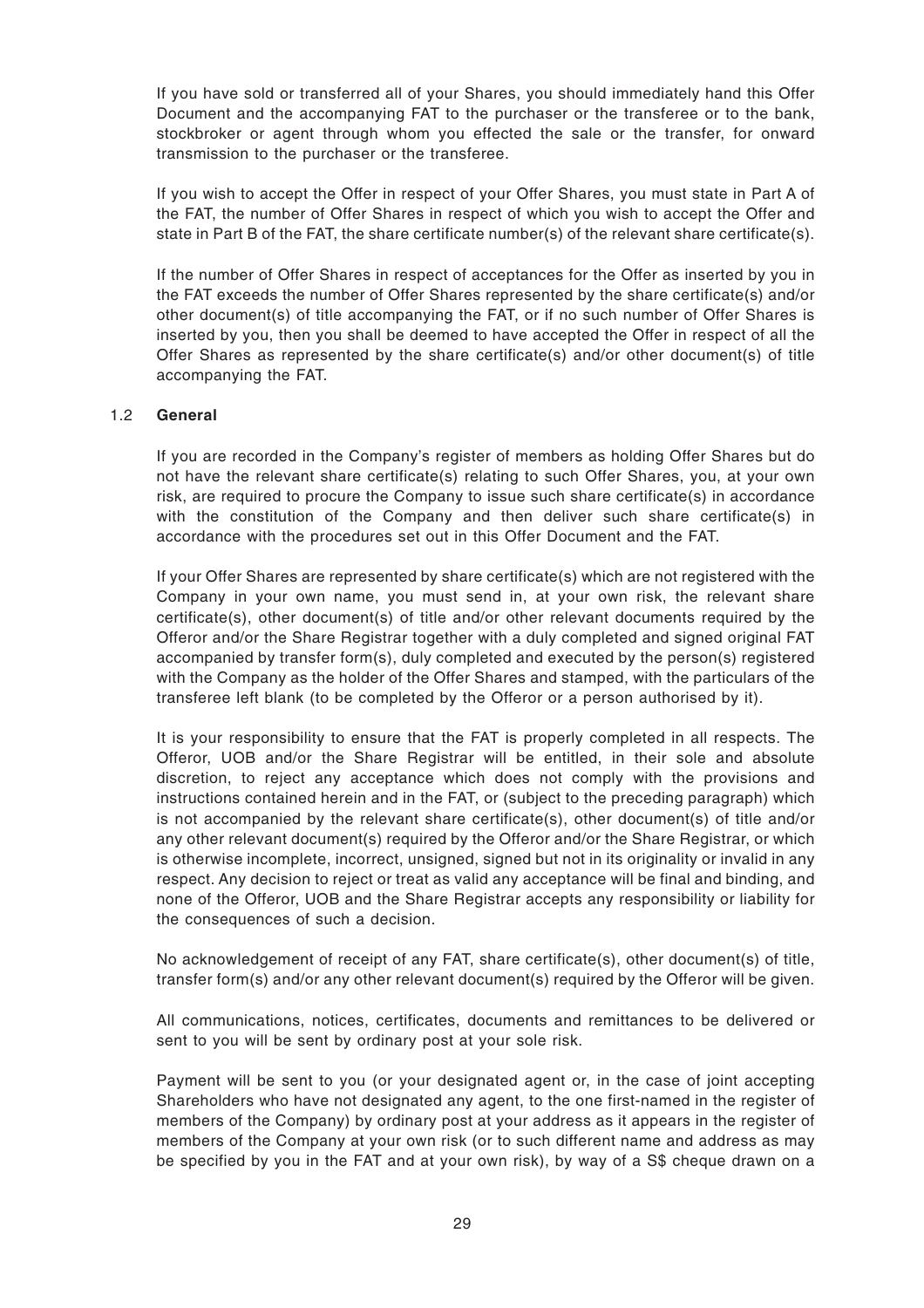bank operating in Singapore for the appropriate amount or in such other manner as you may have agreed with the Company for the payment of any cash distributions.

In the event that the Offer does not become or is not declared to be unconditional in all respects in accordance with its terms, the FAT, share certificate(s) and any other accompanying document(s) will be returned to you at your own risk as soon as possible but, in any event, within 14 days of the lapse or withdrawal of the Offer.

If you are a Shareholder but you do not receive the Electronic Despatch Notification and/or the FAT, you may obtain the electronic copies of the Electronic Despatch Notification, this Offer Document and/or the FAT on the "Shareholder Information I Shareholder Announcements" page on the website of the Company at the following URL: https://www.boardroomlimited.com/shareholder-information-2021.

Alternatively, you may obtain printed copies of the Electronic Despatch Notification, this Offer Document and/or the FAT, during normal business hours and up to the Closing Date, from the Share Registrar by submitting a request via phone (+65 6536 5355) or by email (srs.teamb@boardroomlimited.com).

### **2. OTHER RELEVANT INFORMATION IN RESPECT OF THE PROCEDURES FOR ACCEPTANCE**

#### 2.1 **Discretion**

If you wish to accept the Offer, it is your responsibility to ensure that the FAT is properly completed in all respects, submitted with original signature(s) and all required documents are provided. The Offeror, UOB, and/or the Share Registrar will be entitled, in their sole and absolute discretion, to reject any acceptance which does not comply with the provisions and instructions contained herein and in the FAT or which is otherwise incomplete, incorrect, unsigned, signed but not in its originality or invalid in any respect. Any decision to reject or treat as valid any acceptance will be final and binding, and none of the Offeror, UOB or the Share Registrar accepts any responsibility or liability for the consequences of such a decision.

#### 2.2 **Acceptances received on Saturday, Sunday or public holiday**

Acceptances in the form of the FAT received by the Offeror, UOB and/or the Share Registrar, on a Saturday, Sunday or public holiday will only be processed and validated on the next Business Day.

Submission of the duly completed and signed original FAT through the Share Registrar and/or, as the case may be, the Offeror or UOB, shall be conclusive evidence in favour of the Offeror, UOB and the Share Registrar of the right and title of the person(s) signing it to deal with the same and with the Offer Shares to which it relates. The Offeror and UOB shall be entitled to assume the accuracy of any information and/or documents submitted together with any FAT, and shall not be required to verify or question the validity of the same.

#### **Except as specifically provided for in this Offer Document and the Code, acceptance of the Offer is irrevocable.**

The Offeror and/or UOB, as the case may be, shall not be liable for any loss in transmission of the FAT.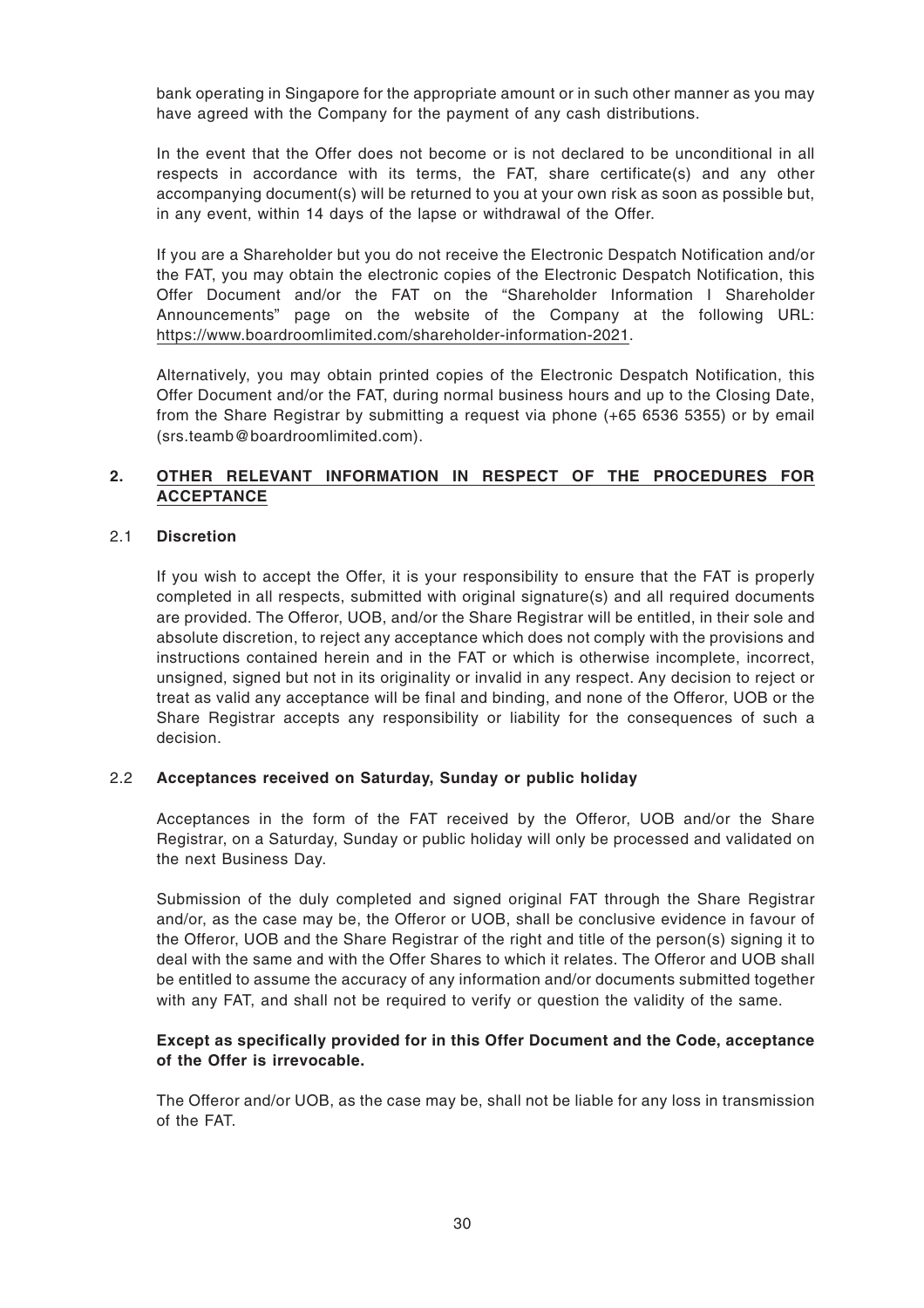#### 2.3 **Personal Data Privacy**

By completing and delivering a FAT, you (a) consent to the collection, use and disclosure of your personal data by the Offeror, UOB, CPF Board, Share Registrar and the Company (the "**Relevant Persons**") or any person designated by the Relevant Persons in connection with the purpose of facilitating your acceptance of the Offer, and in order for the Relevant Persons or such designated person to comply with any applicable laws, rules, regulations and/or guidelines; (b) warrant that where you disclose the personal data of another person, such disclosure is in compliance with applicable laws; and (c) agree that you will indemnify the Relevant Persons or such designated person in respect of any penalties, liabilities, claims, demands, losses and damages as a result of your breach of such warranty.